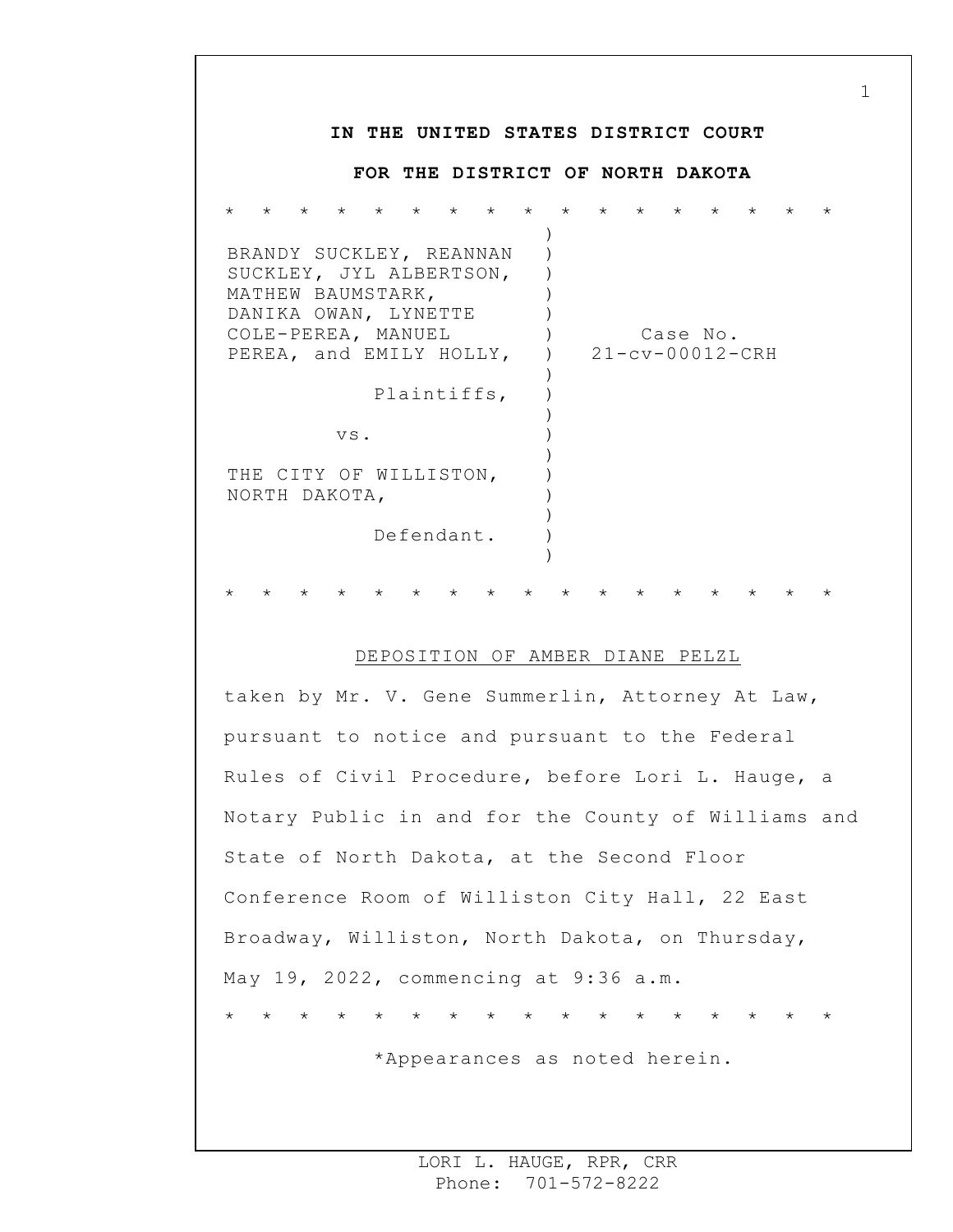A P P E A R A N C E S MR. V. GENE SUMMERLIN, Attorney At Law, and MS. AMANDA L. WALL, Attorney At Law, of Husch Blackwell LLP, 13330 California Street, Suite 200, Omaha, Nebraska, appeared as counsel for and on behalf of the Plaintiffs. MR. BRIAN D. SCHMIDT, Attorney At Law, of Smith Porsborg Schweigert Armstrong Moldenhauer & Smith, 122 East Broadway Avenue, P.O. Box 460, Bismarck, North Dakota, appeared as counsel for and on behalf of the Defendant. ALSO APPEARING: MS. AMBER DIANE PELZL, Deponent.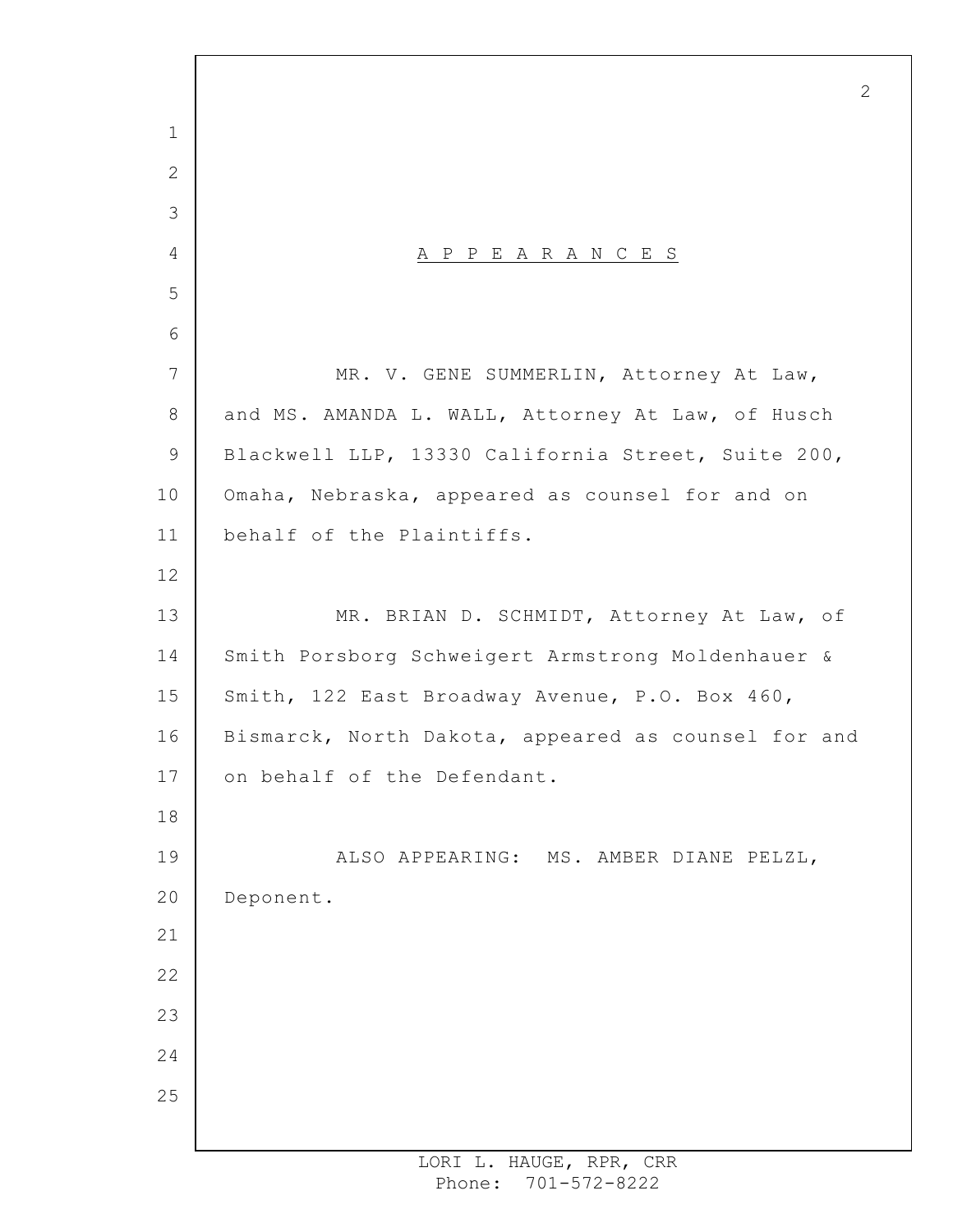| $1\,$          | T A B L E O F<br>CONTENTS                            |
|----------------|------------------------------------------------------|
| $\overline{2}$ |                                                      |
| $\mathcal{S}$  | AMBER DIANE PELZL                                    |
| $\overline{4}$ | Examination by Mr. Summerlin  Page<br>$\overline{4}$ |
| 5              | Examination by Mr. Schmidt  Page<br>41               |
| $\sqrt{6}$     | Examination by Mr. Summerlin  Page<br>44             |
| $\overline{7}$ |                                                      |
| $\,8\,$        |                                                      |
| $\mathsf 9$    |                                                      |
| $10$           |                                                      |
| $11$           |                                                      |
| 12             |                                                      |
| 13             |                                                      |
| 14             |                                                      |
| 15             |                                                      |
| 16             |                                                      |
| 17             |                                                      |
| 18             |                                                      |
| 19             |                                                      |
| 20             |                                                      |
| 21             |                                                      |
| 22             |                                                      |
| 23             |                                                      |
| 24             | Certificate of Deponent  Page<br>46                  |
| 25             | Certificate of Court Reporter  Page<br>47            |
|                |                                                      |

 $\Gamma$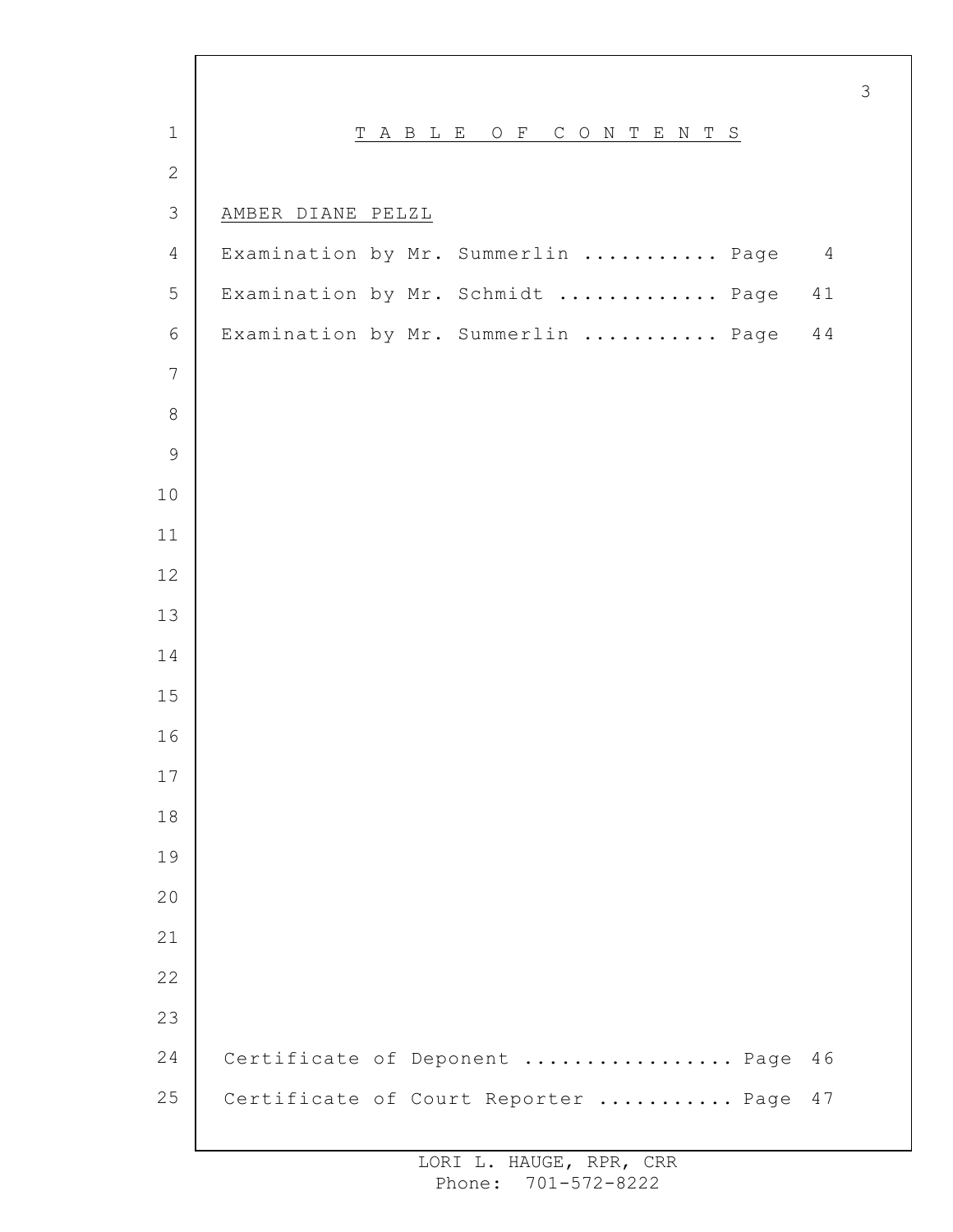1 2 3 4 5 6 7 8 9 10 11 12 13 14 15 16 17 18 19 20 21 22 23 24 25 4 (The proceedings commenced at 9:36 a.m.) Whereupon, AMBER DIANE PELZL, called as a witness by the plaintiffs, after having been first duly sworn, was examined and testified as follows: EXAMINATION BY MR. SUMMERLIN: Q. Amber, my name is Gene Summerlin. We just met a moment ago. A. Yep. Q. You understand that you're here to give a deposition today in a lawsuit that was filed in the United States District Court for the District of North Dakota? A. Yes. Q. Okay. Would you please state your full name. A. Amber Diane Pelzl. Q. Okay. And you are currently employed as a community service officer by the City of Williston? A. Correct. Q. Okay. And as a community service officer, are your primary responsibilities in the area of animal control?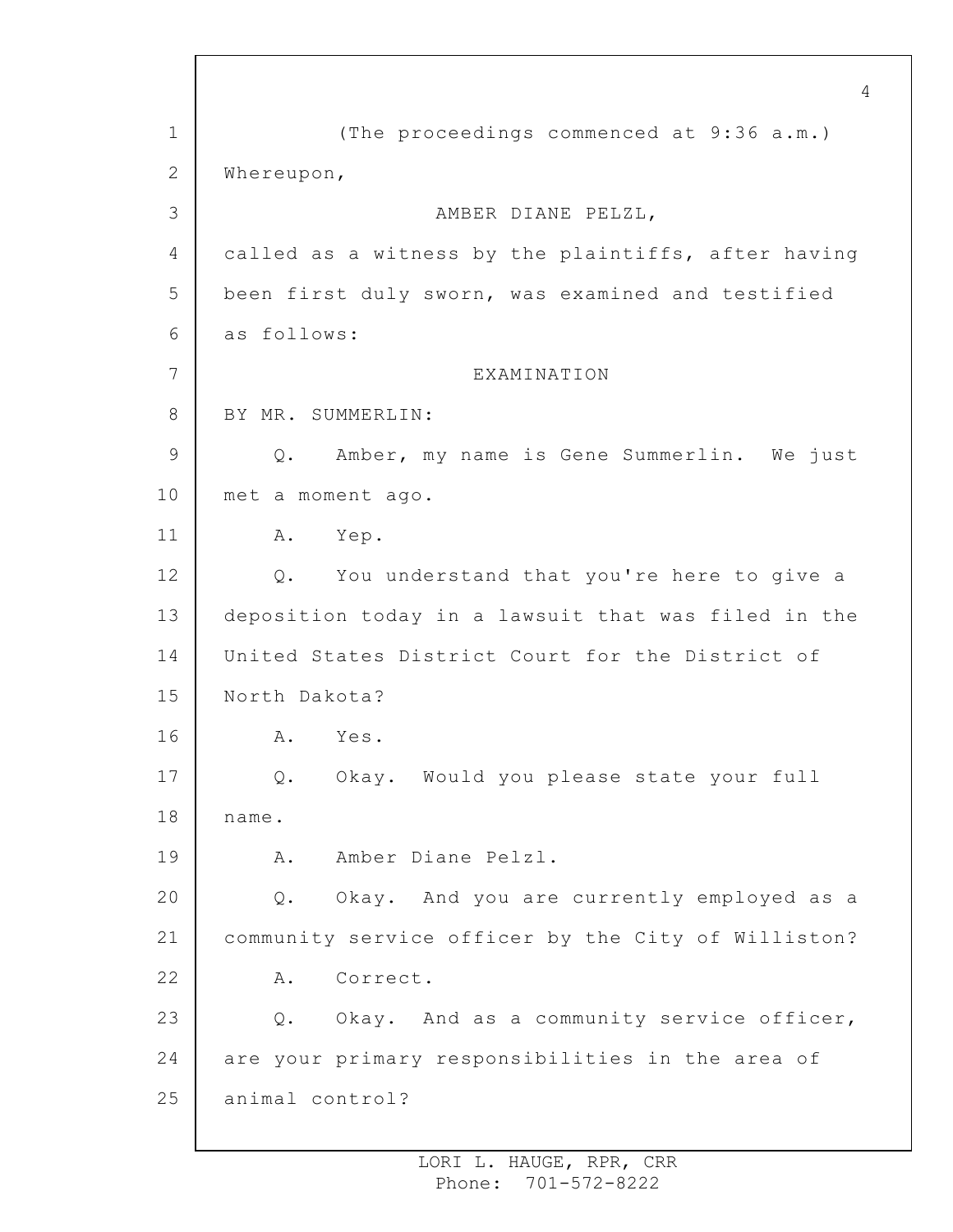1 2 3 4 5 6 7 8 9 10 11 12 13 14 15 16 17 18 19 20 21 22 23 24 25 A. Yes. Q. All right. When did you begin working as -- were -- were you a community servicer - blah-blah-blah. Were you a community service officer the entire time you've been employed by Williston? A. No. Q. Okay. When did you first start to work for Williston? A. 2015 -- Q. Okay. A. -- I believe. Q. When you first started, in the 2015 time range, what was your job? A. I was downtown parking. Q. Okay. And I think we've heard from some other witnesses this week that parking enforcement in Williston is separate in downtown from other areas of Williston? A. Correct. Q. Okay. A. Yeah. Q. So you just did downtown parking? A. At the time, yes. Q. Okay. At some time, did your job within

5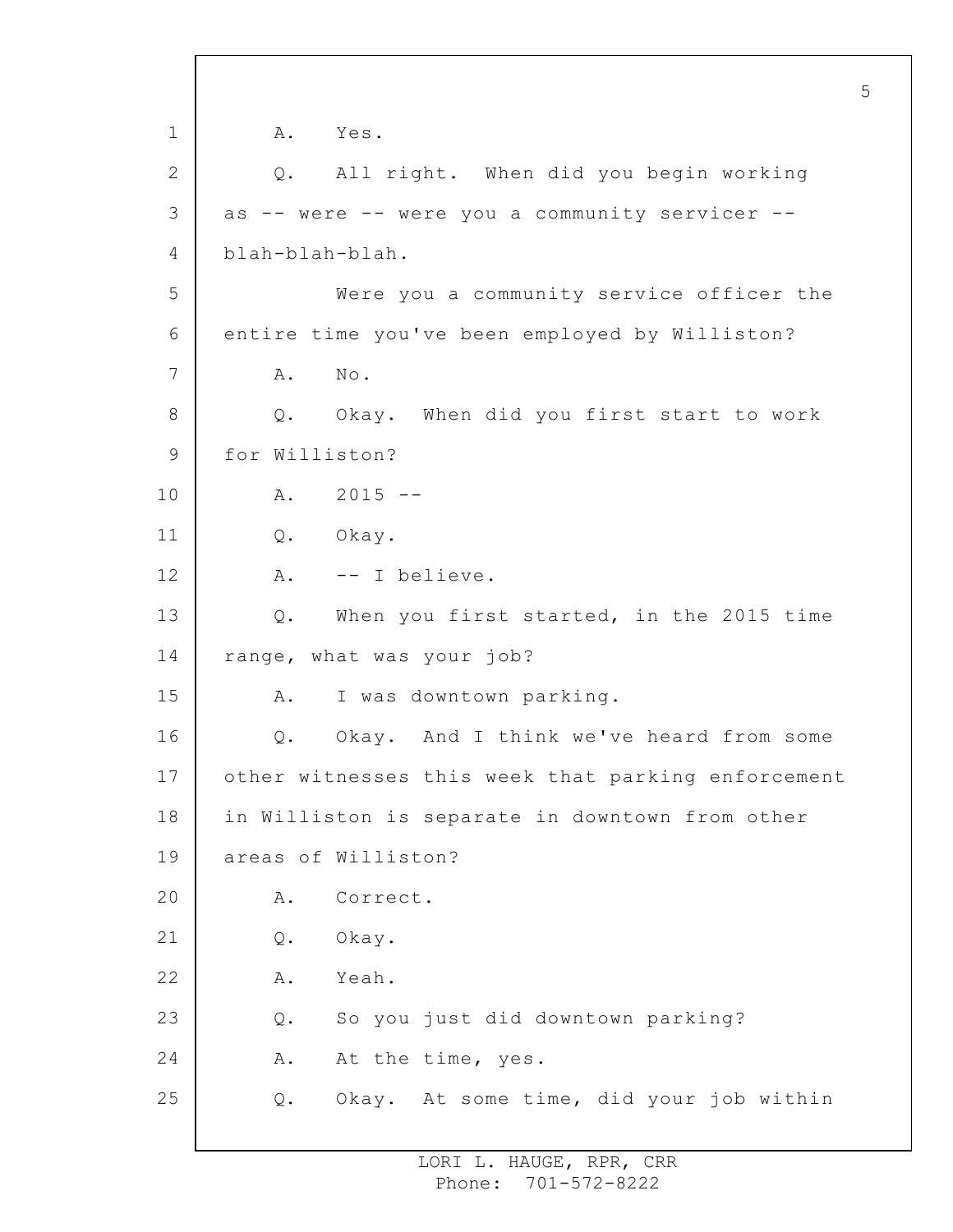1 2 3 4 5 6 7 8 9 10 11 12 13 14 15 16 17 18 19 20 21 22 23 24 25 Williston change? A. Yep. Q. Okay. So -- A. It was about April 1, 2016, I went to parking enforcement for the whole city. Q. Okay. And then after that, did your job change again? A. Correct. Q. Okay. And -- A. Yep. Q. -- approximately when was that? A. Last -- I believe it was last year when we moved everybody together for CSO. Q. Okay. So sometime in 2021, there was a reorganization of animal control and probably other departments as well, and everyone became community ser -- not everyone. Let me start over. A. Okay. Q. At some point in 2021, there was a reorganization within the City, and some people became community service officers; correct? A. Parking and animal control became one -- Q. Okay.  $A.$  -- yes.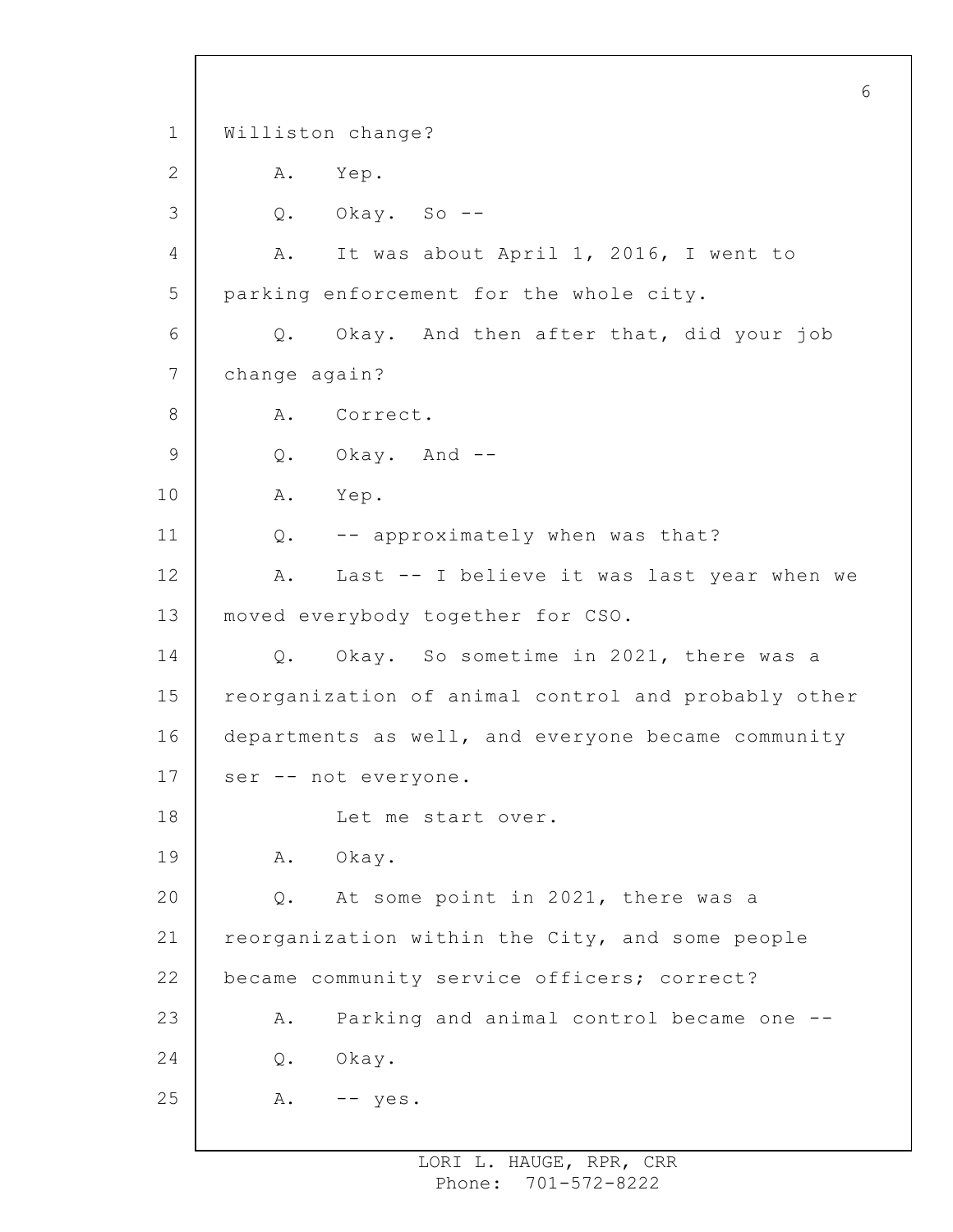1 2 3 4 5 6 7 8 9 10 11 12 13 14 15 16 17 18 19 20 21 22 23 24 25 7 Q. And at that point in time, did you start to perform animal control-related duties? A. More than usual, yes. Q. Okay. Today, do you primarily do animal control? A. Yeah. Q. And it kind of -- why don't you just tell me, like, today, like, how -- just describe your job for me. That's maybe the easiest way to do it. A. On a day-to-day basis, I mean, nothing's ever the same. Q. Okay. A. I mean, when we're not doing animal calls, we're doing parking complaints, writing parking tickets, towing vehicles, just basically doing the city ordinances -- Q. Okay. A. -- throughout the city. Q. So currently, I mean, your -- your time is split in varying amounts between animal control and parking enforcement? A. Yeah (nodding affirmatively). Q. Okay. And day to day, that varies? A. Yeah. Q. Okay.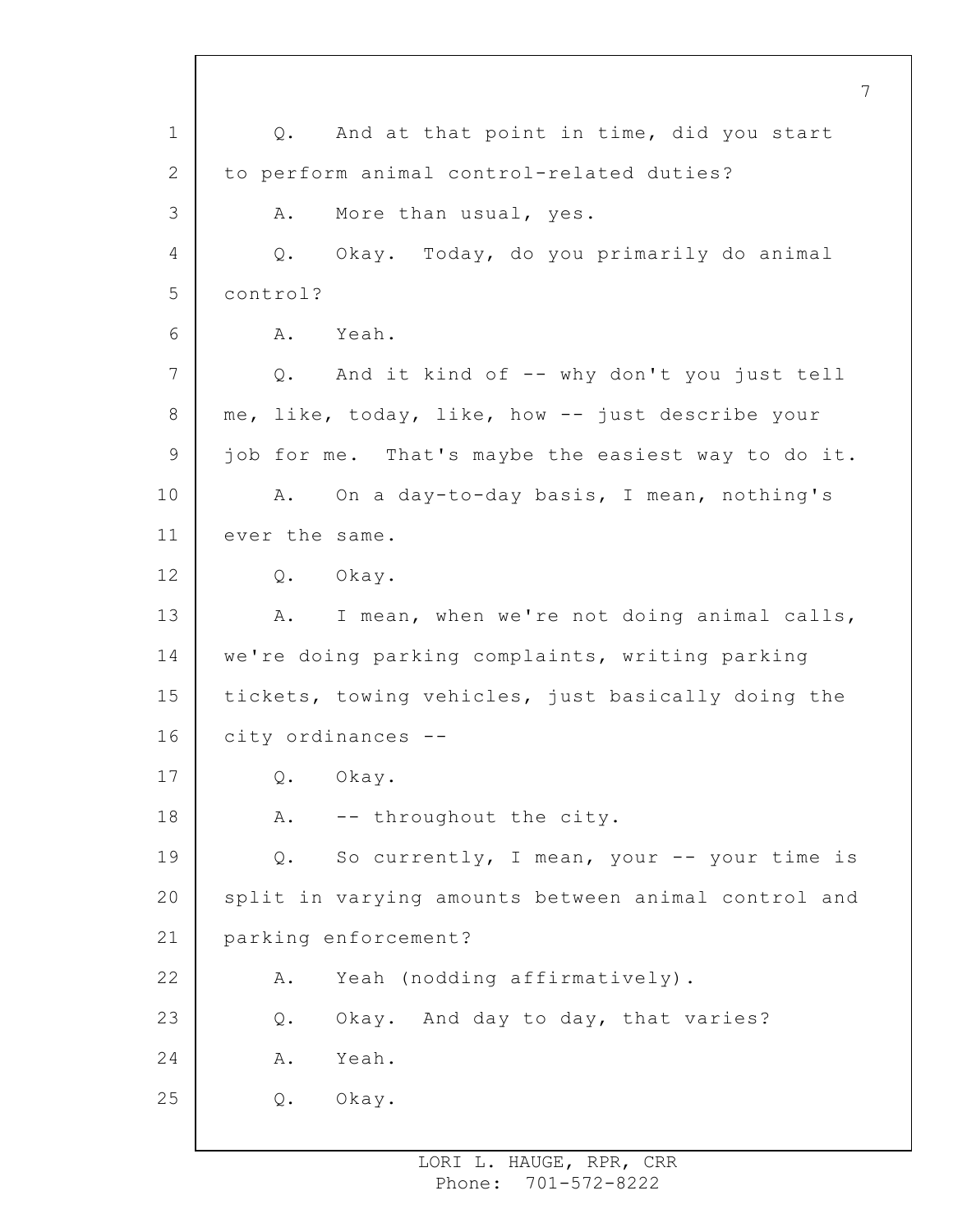1 2 3 4 5 6 7 8 9 10 11 12 13 14 15 16 17 18 19 20 21 22 23 24 25 8 (Extraneous noise at 9:40 a.m.) MR. SUMMERLIN: Well, I guess we're done. (Laughter.) THE DEPONENT: Bye. That was fast. BY MR. SUMMERLIN: Q. Prior to taking on animal control duties in 2021, did you have any prior experience in animal control? A. Yes. Q. Okay. What was that? A. I did help the previous animal control officer with some pound duties and some -- if she needed backup catching a cat in a small area, then I would just go and help her. But I would never really cite anything. That was all basically her. Q. Okay. And who was that person? A. Susan Moeller. Q. Okay. So when you were kind of occasionally providing assistance to Susan, did you receive any training as an animal control officer at that point, or was it just kind of like, "Oh, she needs help"? Amy was out because she hurt her knee, so you were just going to pitch in? A. Yeah. Q. Okay.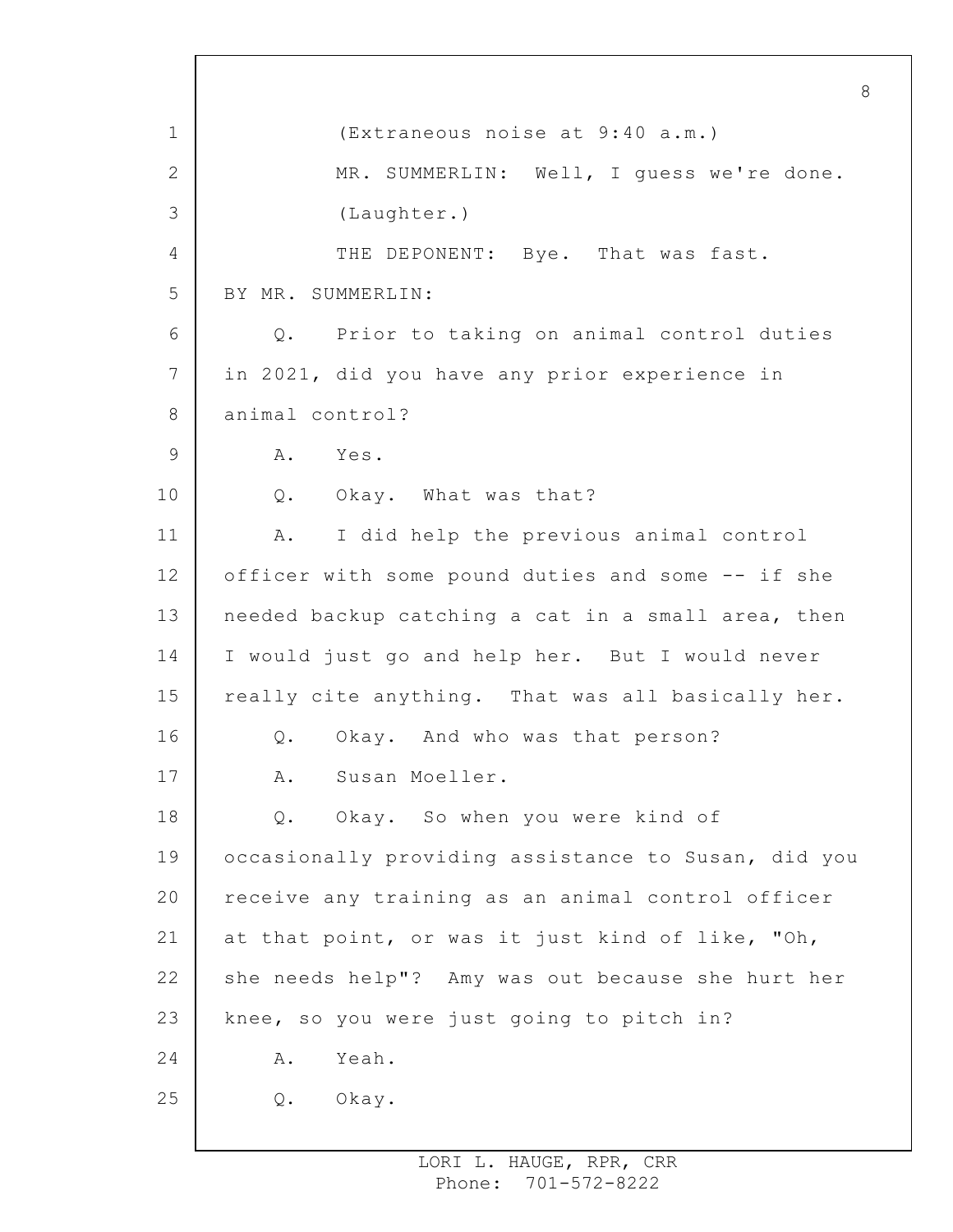1 2 3 4 5 6 7 8 9 10 11 12 13 14 15 16 17 18 19 20 21 22 23 24 25 9 A. And then I would kind of sort of read up on the animal ordinances so I knew what I was getting into with her, so -- Q. Okay. A. Yep. Q. And then in 2021 when the departments all got combined as community service officers, did you get any more formalized training -- A. Yes. Q. -- at -- for animal control? A. Yes. Q. Okay. And who provided that training? A. My supervisor, Carli. Q. And that's Carli Wade? A. Yes. Q. Just generally describe for me what training you received from Carli in 2021. A. Basically, I would ride with her every now and then. Since I already sort of knew the ordinances, I just watched her do what she was hired to do for animal control. Q. Just kind of your basic on-the-job training? A. Yeah (nodding affirmatively). Q. Okay. Was there any educational component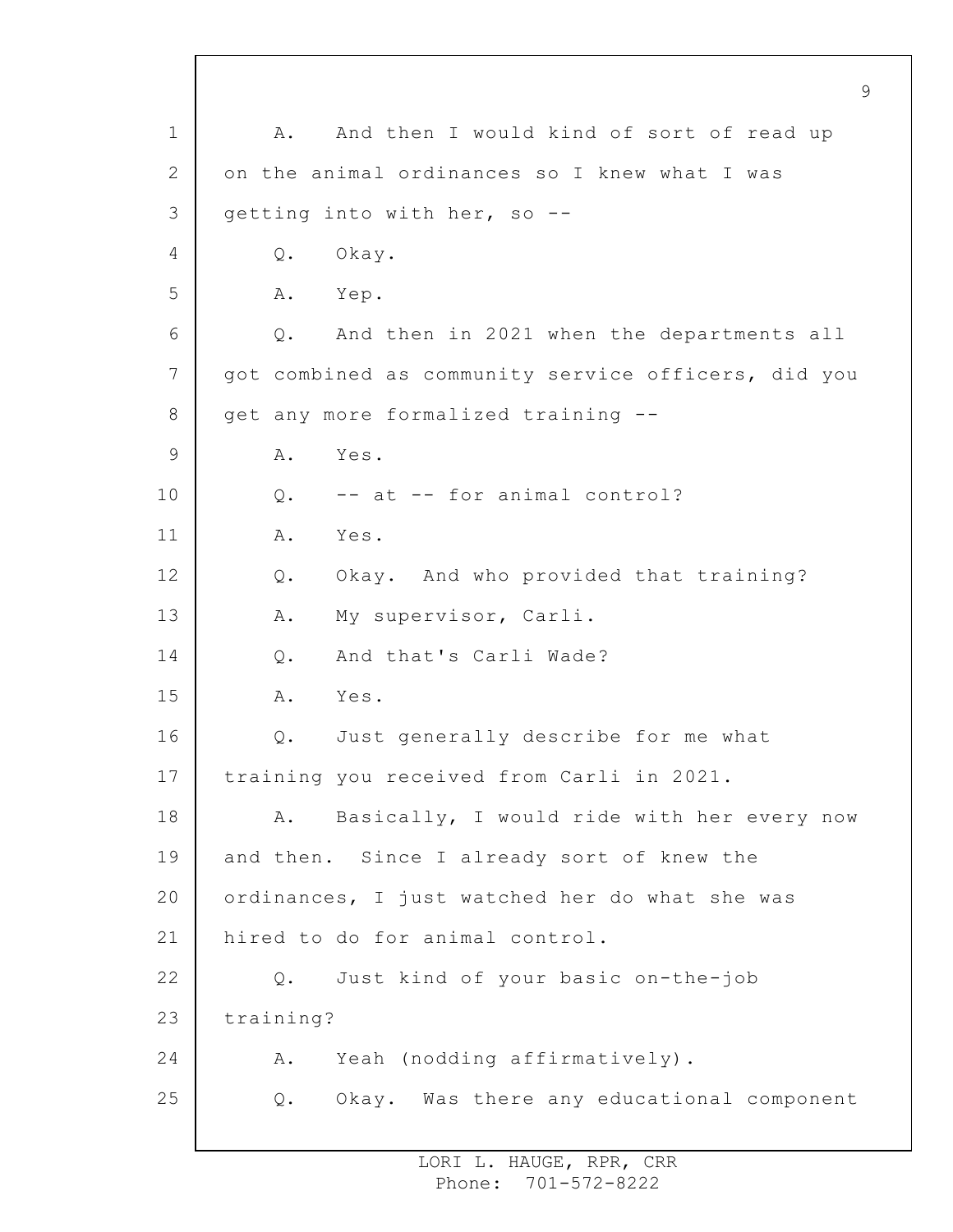1 2 3 4 5 6 7 8 9 10 11 12 13 14 15 16 17 18 19 20 21 22 23 24 25 10 to it aside from the ride-alongs? Like, did you guys go through any materials together or anything like that? A. It's been so long, I don't know. Q. Okay. This was 2021, right, last year? A. Yep. Q. All right. I'm going to hand you what's been marked as Ambrosini Deposition Exhibit Number 1 (doing so) and ask you to take a look at that. It's a -- a PowerPoint presentation that on the cover page, it says it's by CSO Carli Wade. Is that something that you ever reviewed with Carli? A. I don't know. I don't think so. Q. Okay. A. Oh, maybe. Yes. Yes, I did, now that I'm actually looking at it. Q. So now that you've looked at it, you - you do think that's something that you've seen before? A. Yes. Q. Okay. A. Yep. Q. So is that something that you and Carli sat down and walked through together, or do you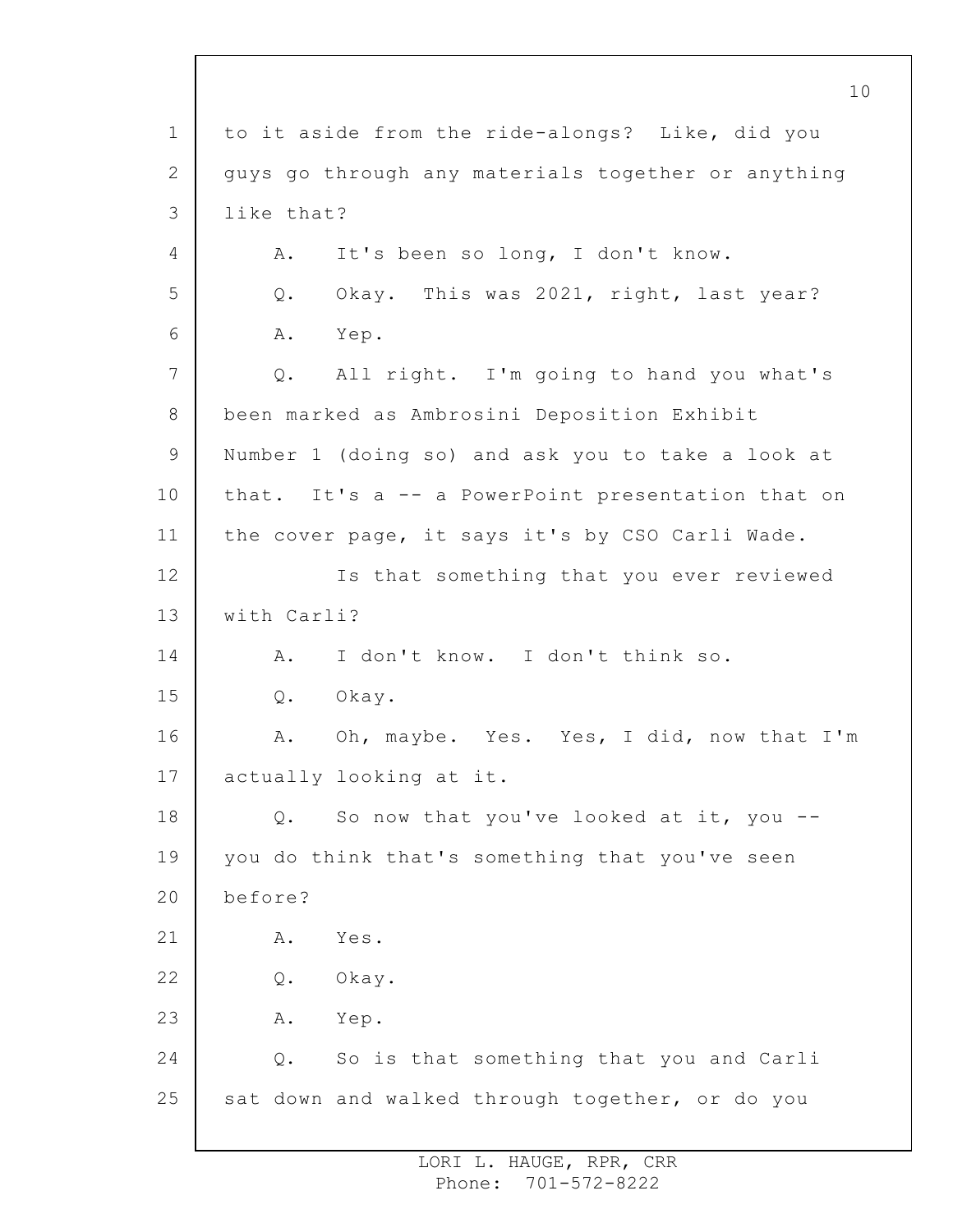1 2 3 4 5 6 7 8 9 10 11 12 13 14 15 16 17 18 19 20 21 22 23 24 25 11 recall? A. I don't recall sitting down and going through it, as I already knew some of it already. Q. Okay. Do you think it's something that she gave you and asked you to review? A. I don't recall. Q. You just don't know? A. No. Q. But you know you've seen it? A. Yeah. Q. Okay. And I am -- you're lucky because you're, like, the -- I don't know how many depositions we've done this week, so the -- the first ones are always way longer because we know nothing, and then hopefully, we learn a little bit with each deposition. So I'm going to summarize some of the things that I think I've learned, and you can tell me if I'm right or if I'm not. Okay? A. Oh, boy. Q. All right. A. Okay. Q. So based on some of the other -- other depositions, my understanding is that animal control officers or community service officers that are charged with enforcing animal control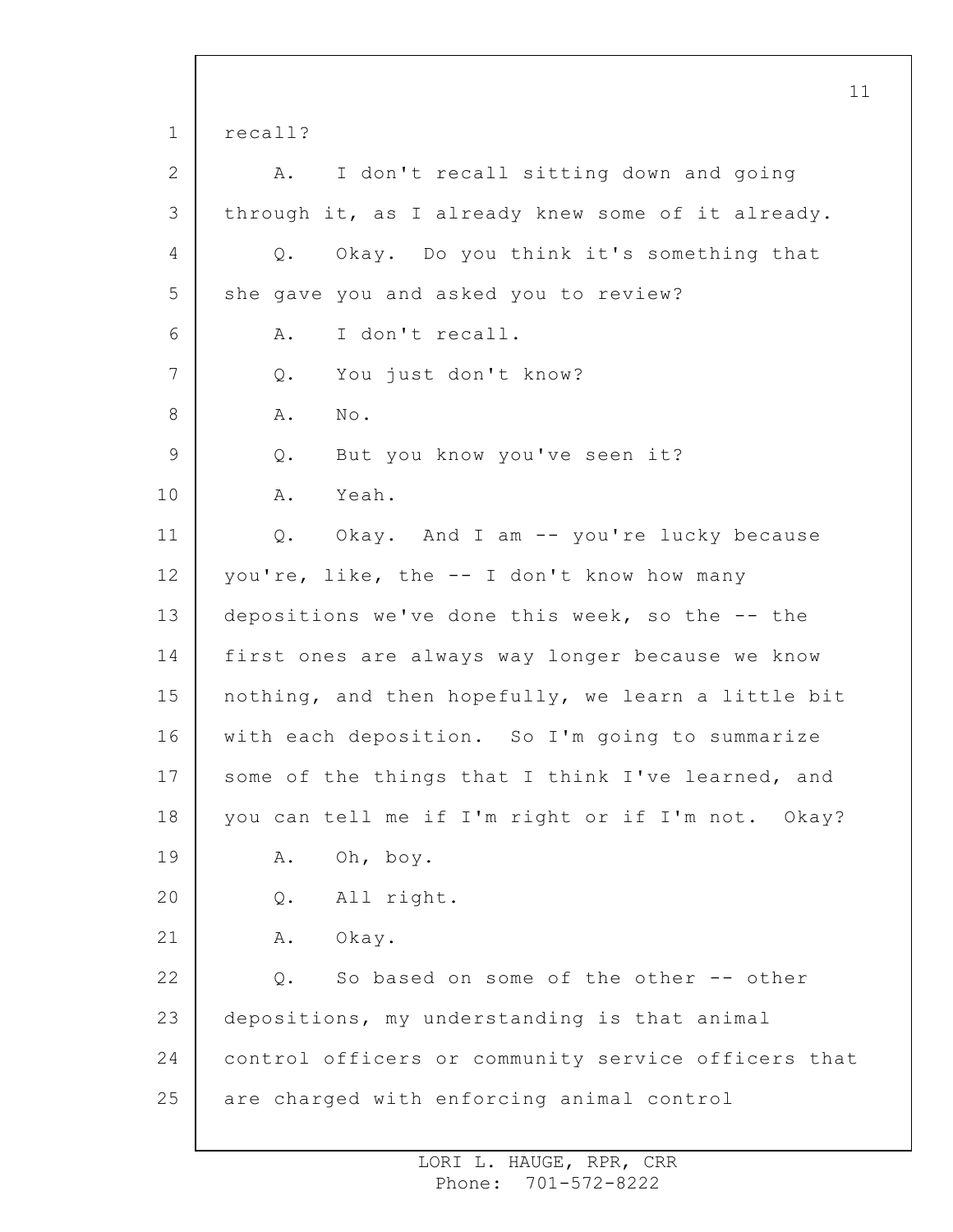1 2 3 4 5 6 7 8 9 10 11 12 13 14 15 16 17 18 19 20 21 22 23 24 25 12 ordinances -- A. Mm-hmm. Q. -- your jurisdiction is limited to the city of Williston -- A. Correct.  $Q.$  -- is it -- okay. And with respect to the animal control aspects of your job, you enforce the city ordinances that are related to animal control? A. Correct. Q. Okay. For a number of those ordinances, you would issue citations if you found a violation of the ordinance? A. Correct. Q. Okay. And for some of the ordinances, if you find a violation and it's a second offense, that would become an arrestable offense? A. Correct. Q. Okay. In those situations where it is an arrestable offense, the animal control person would not effectuate the arrest. They would -- A. Correct. Q. -- instead call a Williston police officer that's a sworn peace officer to effectuate the arrest?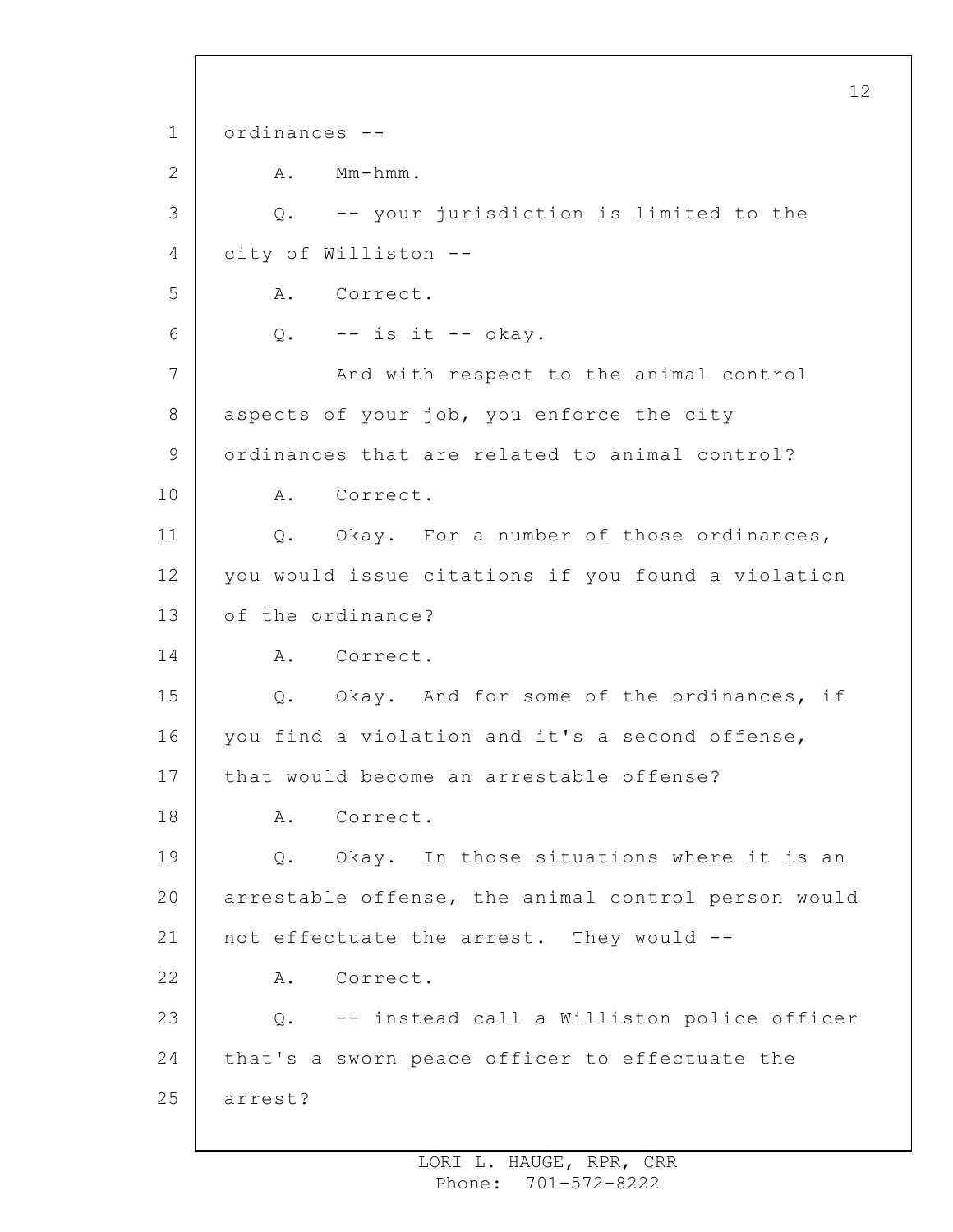1 2 3 4 5 6 7 8 9 10 11 12 13 14 15 16 17 18 19 20 21 22 23 24 25 13 A. Correct. Q. Okay. I got them all right? A. Yeah. Q. All right. With respect to your transition to doing more animal control work, did you receive any training on how to identify dog breeds? A. That's a tough one. Yes and no. Q. Okay. Fill that in for me a little bit. A. At -- from my knowledge, I know what to look for, and then I did go and hang out with Carli for a while and see what she's -- she had for -- I believe, for Madi, and I just looked at some of those pictures that she had. But it was basically just by knowledge and looking at an animal. Q. Okay. You mentioned "Madi" in your answer. Who's -- A. Madison. Q. Oh. Okay. Madison Ambrosini? A. Yeah. Q. Okay. All right. "Oh, there's a new person I haven't heard of yet." Never mind. Before 2021, did you have prior experience working with animals? A. Yes.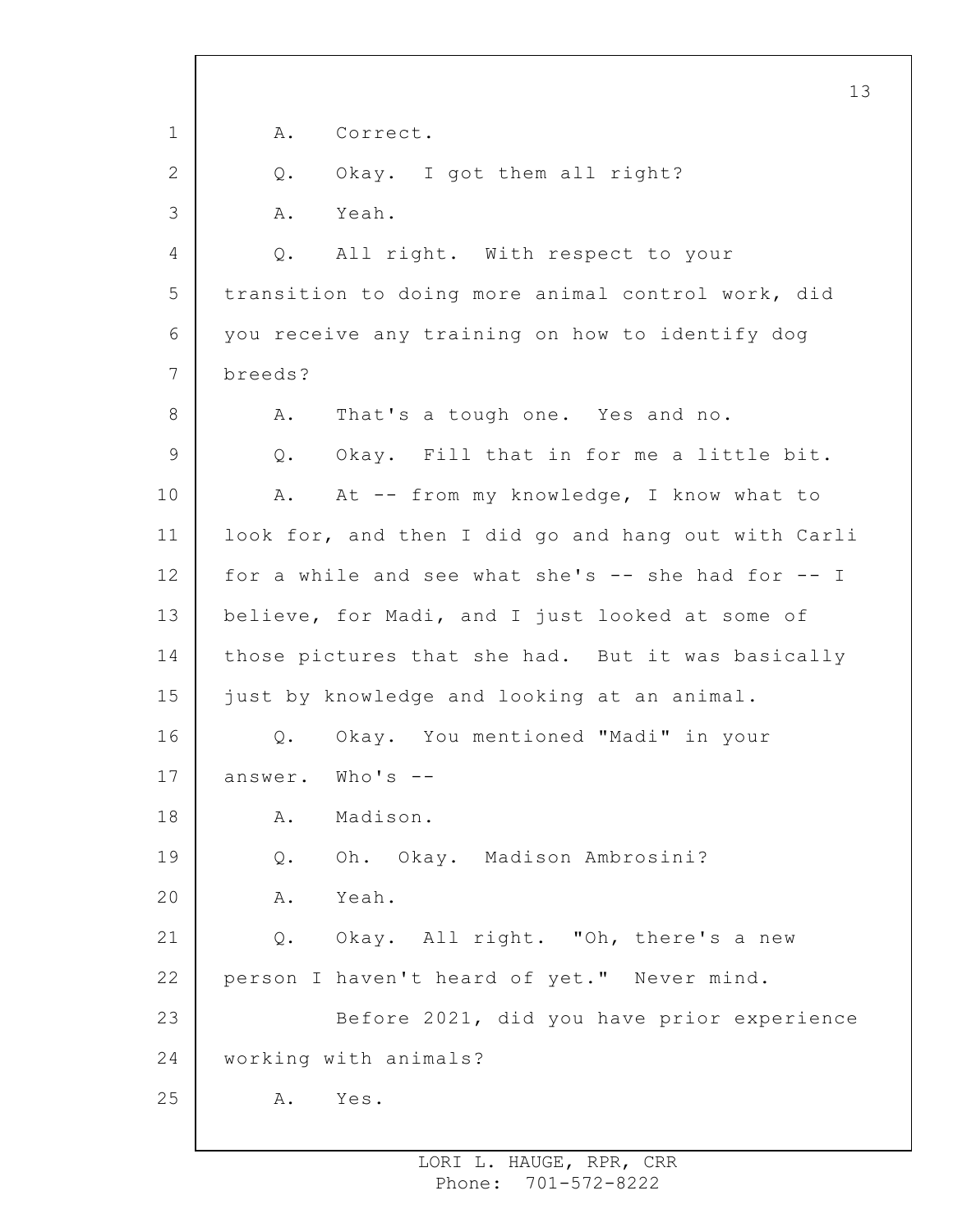1 2 3 4 5 6 7 8 9 10 11 12 13 14 15 16 17 18 19 20 21 22 23 24 25 14 Q. Okay. What was that? A. With Susan. Q. Okay. Oh, yeah. So before -- before working with Susan as an animal control officer or part-time animal control officer just helping out animal control, did you have prior experience working with animals? A. No. Q. Okay. Did you have any prior experience in recognizing dog breeds beyond what just kind of everyone has? A. No. Q. Okay. What's your educational background? A. I graduated. Q. All right. From? A. Two Harbors -- Q. Okay. A. -- High School. Q. Is that in North Dakota? A. In Minnesota. Q. All right. Any education after high school? A. I went to college, but that was for my generals. Q. Okay.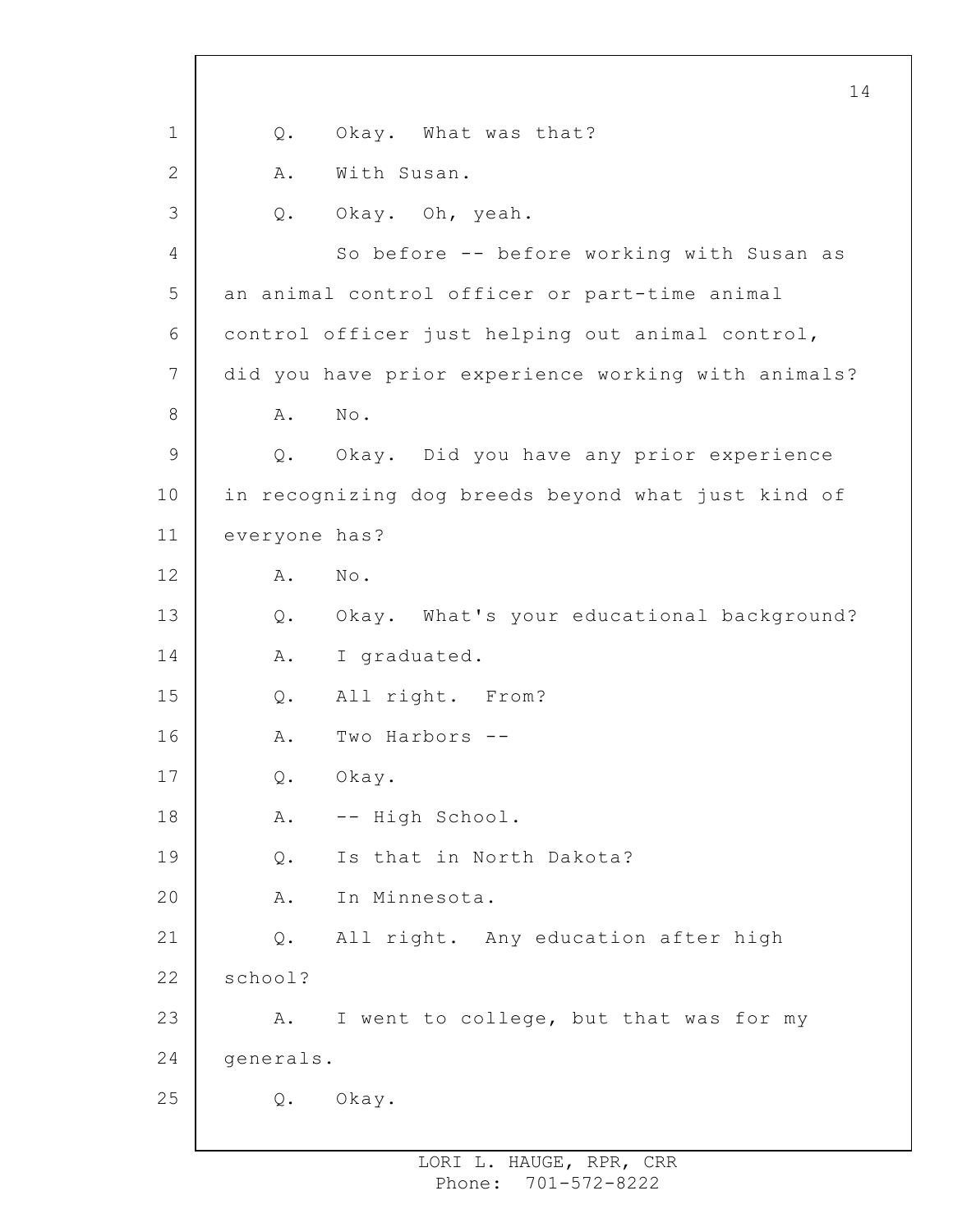1 2 3 4 5 6 7 8 9 10 11 12 13 14 15 16 17 18 19 20 21 22 23 24 25 15 A. Never finished. Q. Where did you go to college at? A. NDSCS. Q. Okay. What is NDSCS? A. North Dakota State College of Science in Wahpeton. Q. Did you ever declare a major? A. Nope. Q. Just doing generals? A. (The deponent nodded affirmatively.) Q. Do you recall how long you did ride-alongs with -- with Carli? A. I don't recall. No. Q. Okay. I think when we talked to Amy, she did, like, a 12-week ride-along. Do you think yours was that long, or was it -- A. No.  $0.$  It was  $-$ A. No. Q. And you kind of -- A. It wasn't 12 weeks -- Q. Okay. A. -- for me, at least. Q. Okay. I'm trying to think of the right way to ask this. If we kind of try and divide up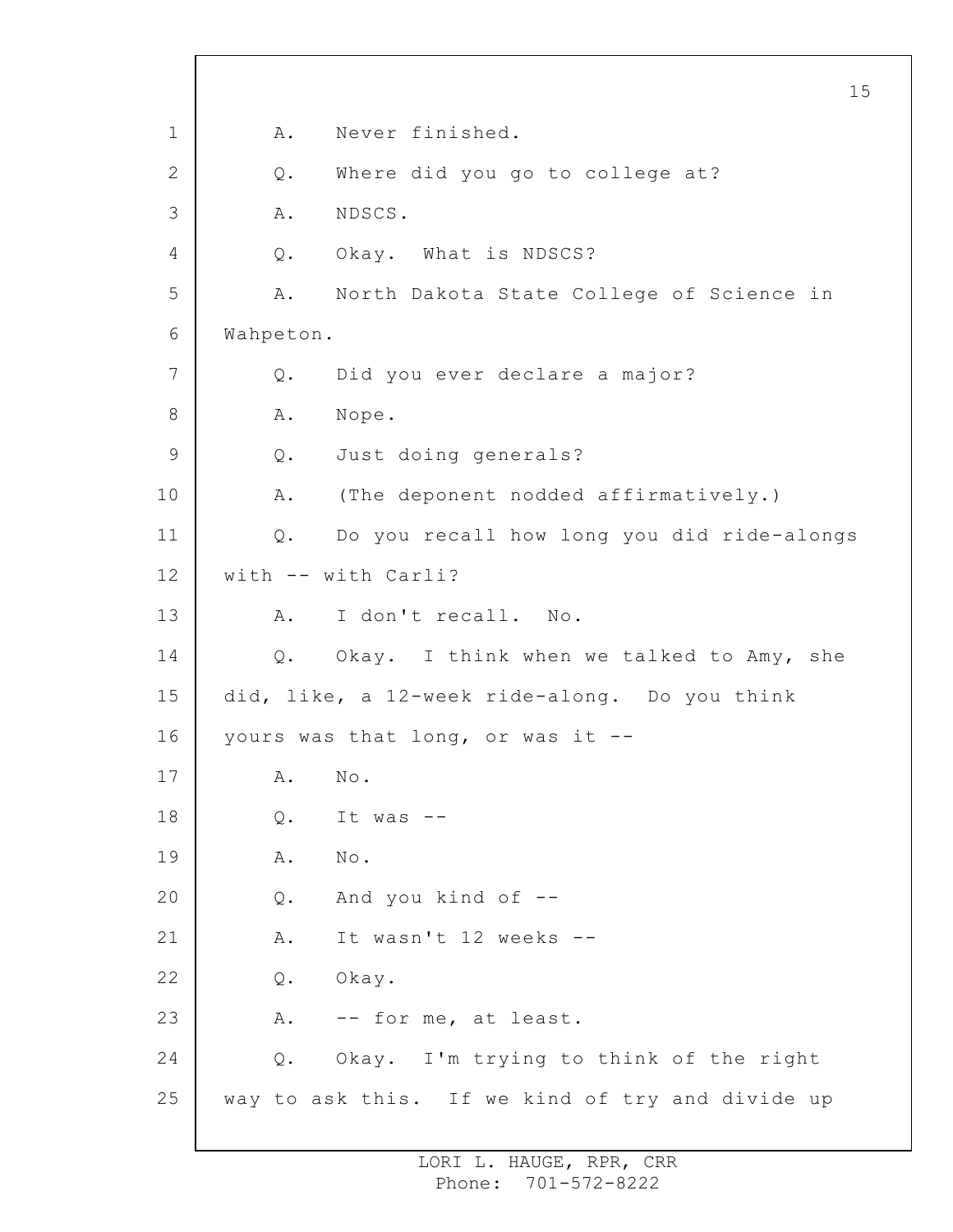1 2 3 4 5 6 7 8 9 10 11 12 13 14 15 16 17 18 19 20 21 22 23 24 25 time, you had this period where you were doing parking enforcement and then occasionally helping Susan with animal control issues, and then at some point, there's a reorganization and, you know, all community service officers are encompassing, now, parking and animal control. Other than the reorganization, did you apply for and get transferred to a different job when you started doing more animal control, or was it just kind of a natural evolution of, This is how we've reorganized the department? A. That's a tricky one. Q. I'm not trying to ask trick questions. A. I mean, I don't really -- would think I got rehired into animal control. I guess I would say I got promoted. Q. Okay. A. Like, moving up, I -- I guess. Q. Okay. But there was, like, a point where your job kind of changed where it went from mostly doing parking to now kind of -- A. More doing animal stuff, I guess. Q. Okay. All right. So we've talked about kind of the -- the ride-alongs that you did with Carli as part of your on-the-job training. You

> LORI L. HAUGE, RPR, CRR Phone: 701-572-8222

16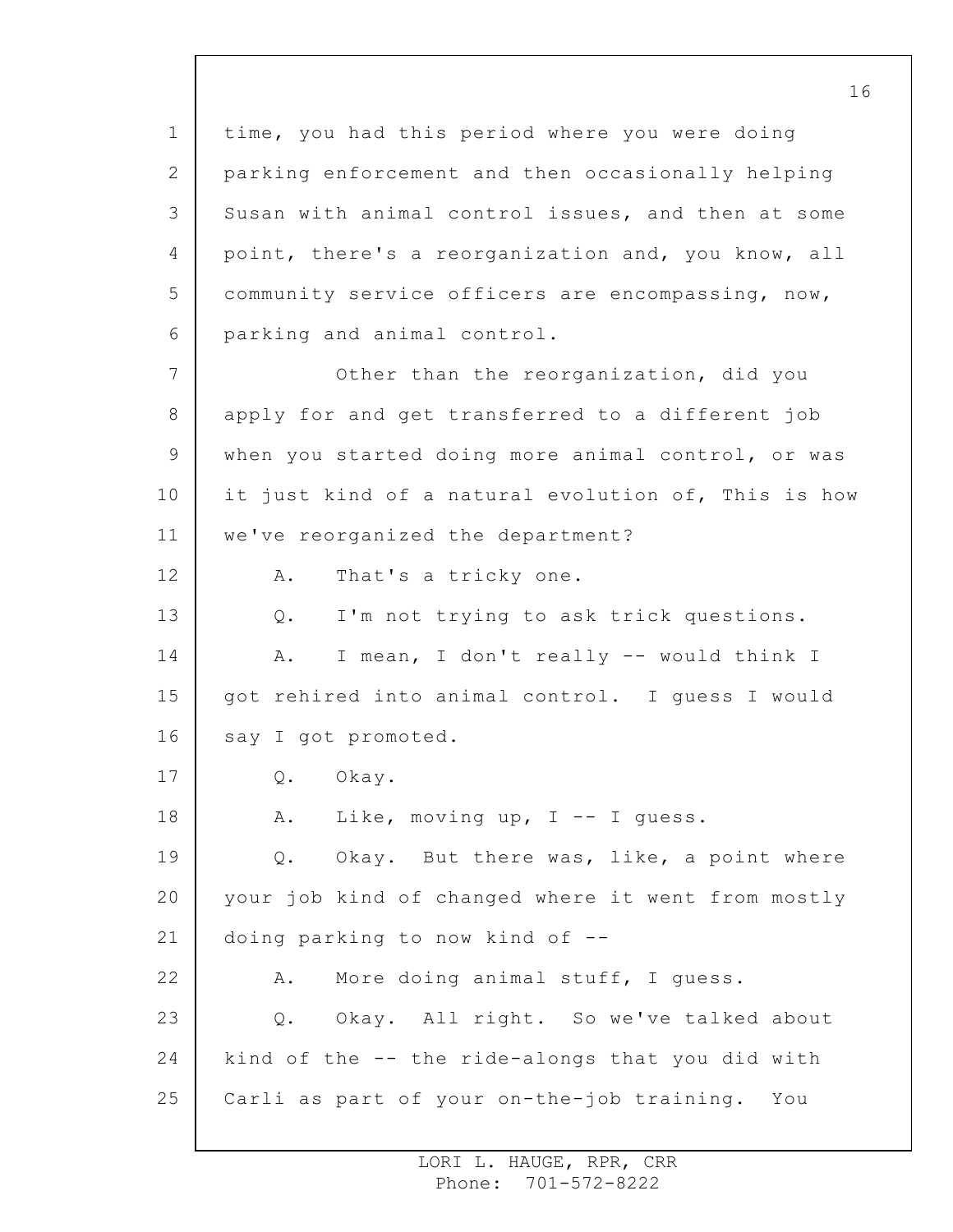1 2 3 4 5 6 7 8 9 10 11 12 13 14 15 16 17 18 19 20 21 22 23 24 25 mentioned that you -- you've at least seen the "Introduction to Animal Control" exhibit that Carli Wade put together. Was there anything else that you were provided or reviewed as part of that transition into doing more animal control work as training for that job? A. I think she gave me a book of all the breeds, but I can't specifically say that she gave -- I remember visibly, like, seeing a book with all the stuff in it, but that was years ago. Q. Okay. And was that a book -- like, not something that Carli put together, but, like, a -a book that was published? A. Correct. Q. All right. Does *The Complete Dog* -- A. I don't even know what the name of it was. Q. Well, I was just going to ask does *The Complete Dog Book* sound familiar? A. Could be. Q. Okay. A. I don't know. Q. All right. So other than that book, anything else that you were provided, say, "Hey," you know, "review this as part of your preparation

> LORI L. HAUGE, RPR, CRR Phone: 701-572-8222

17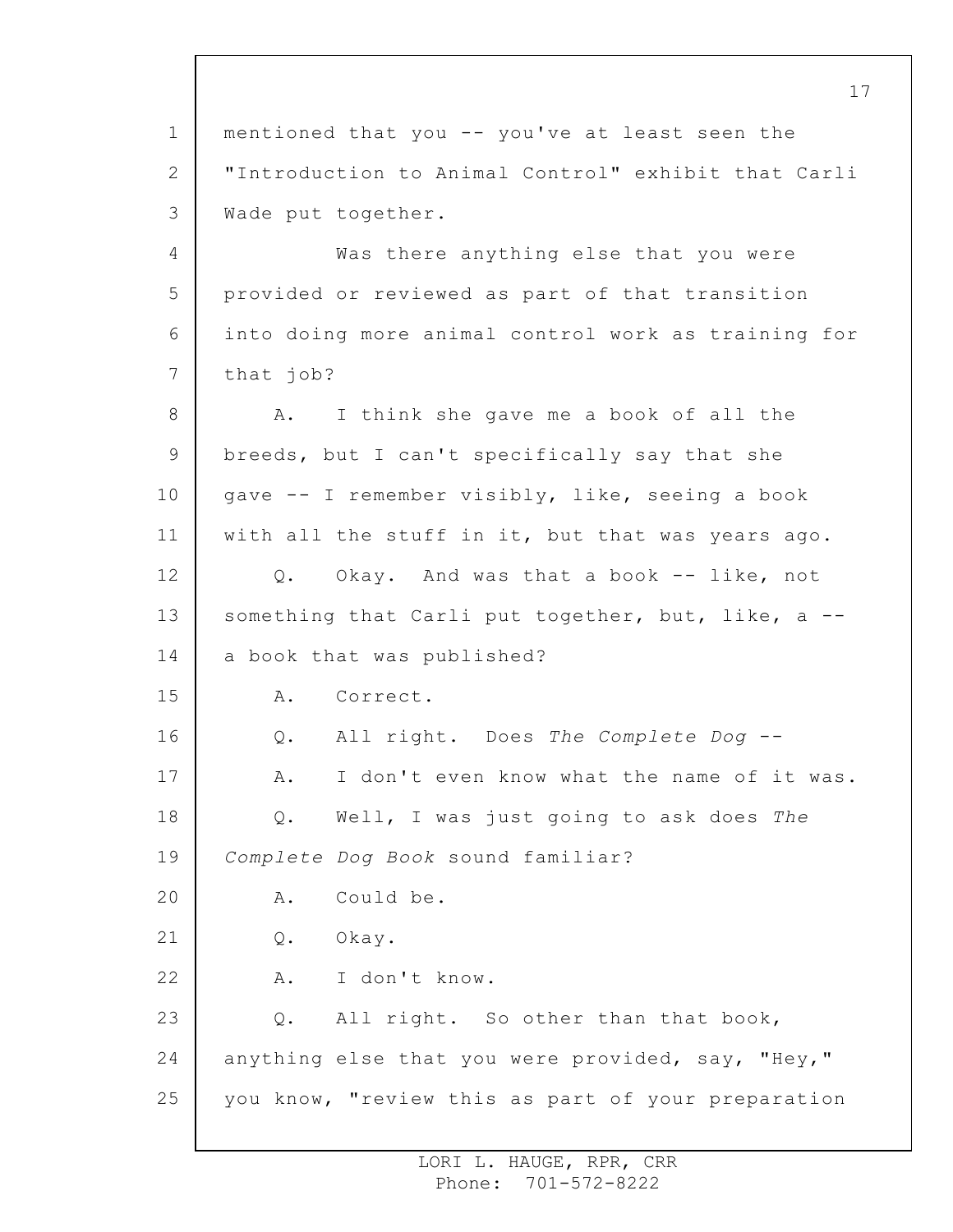1 2 3 4 5 6 7 8 9 10 11 12 13 14 15 16 17 18 19 20 21 22 23 24 25 18 to do animal control work"? A. Not that I know of -- Q. Okay. A. -- off the top of my head. MR. SUMMERLIN: Let's look at Exhibit 5. BY MR. SUMMERLIN: Q. So you've just been handed Exhibit 5 from the Ambrosini deposition, and if you take a look at -- I think it begins on page 479. A. (The deponent complied with Counsel's request.) Q. And it runs, I think, from 479 to 499. Those pages all deal with animal control-related issues. A. (The deponent nodded affirmatively.) Q. Just take a quick look at that and let me know whether you recall ever receiving a packet like that. A. (The deponent complied with Counsel's request.) I believe so. I have so many packets, I don't know. I'm pretty sure I did -- Q. Okay. A. -- somewhere, some -- somewhere, but --Q. During the time that you have been involved in enforcement of animal control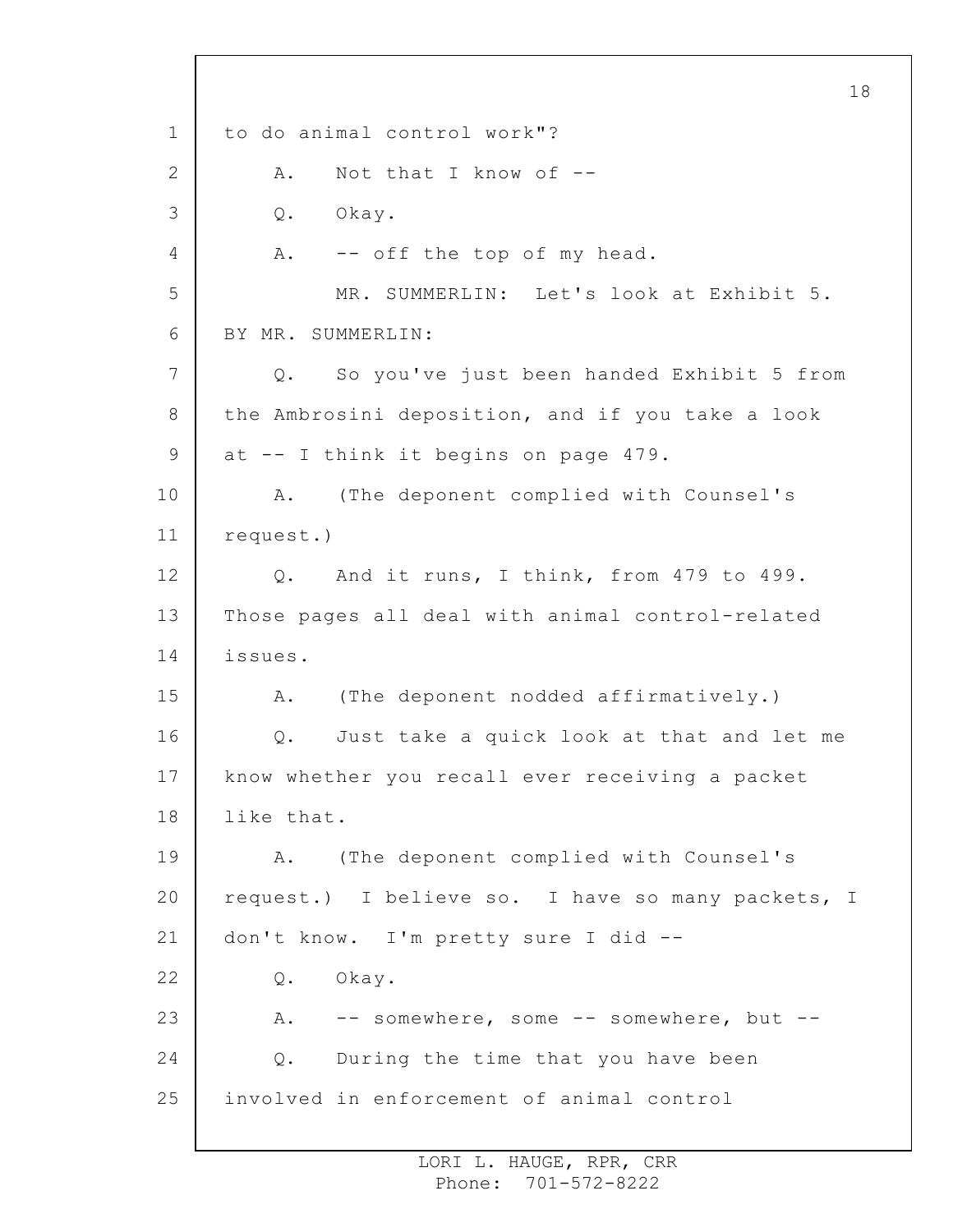1 2 3 4 5 6 7 8 9 10 11 12 13 14 15 16 17 18 19 20 21 22 23 24 25 19 ordinances, either, you know, before or after the transition, have you occasionally been called on to enforce the limitation on pit bulls within the city of Williston? A. Yep. Q. Okay. I'm going to show you -- MR. SUMMERLIN: Yeah. BY MR. SUMMERLIN: Q. -- Exhibit 1 from the Johnson deposition (doing so). MR. SUMMERLIN: Sorry. BY MR. SUMMERLIN: Q. So that document is a citation list that was provided by the City through its attorneys that identifies citations that reference pit bull in some manner. Most of them are pit bull in city limits, but I -- I think if you go through and look at it, there -- there are some other charges that are included in there as well. And it includes the officer, so your name is on there -- A. Mm-hmm (nodding affirmatively). Q. -- for some of these charges. I think the first one is maybe August 4 of '21. A. Mm-hmm (nodding affirmatively). Q. And--I don't know--just -- I want to be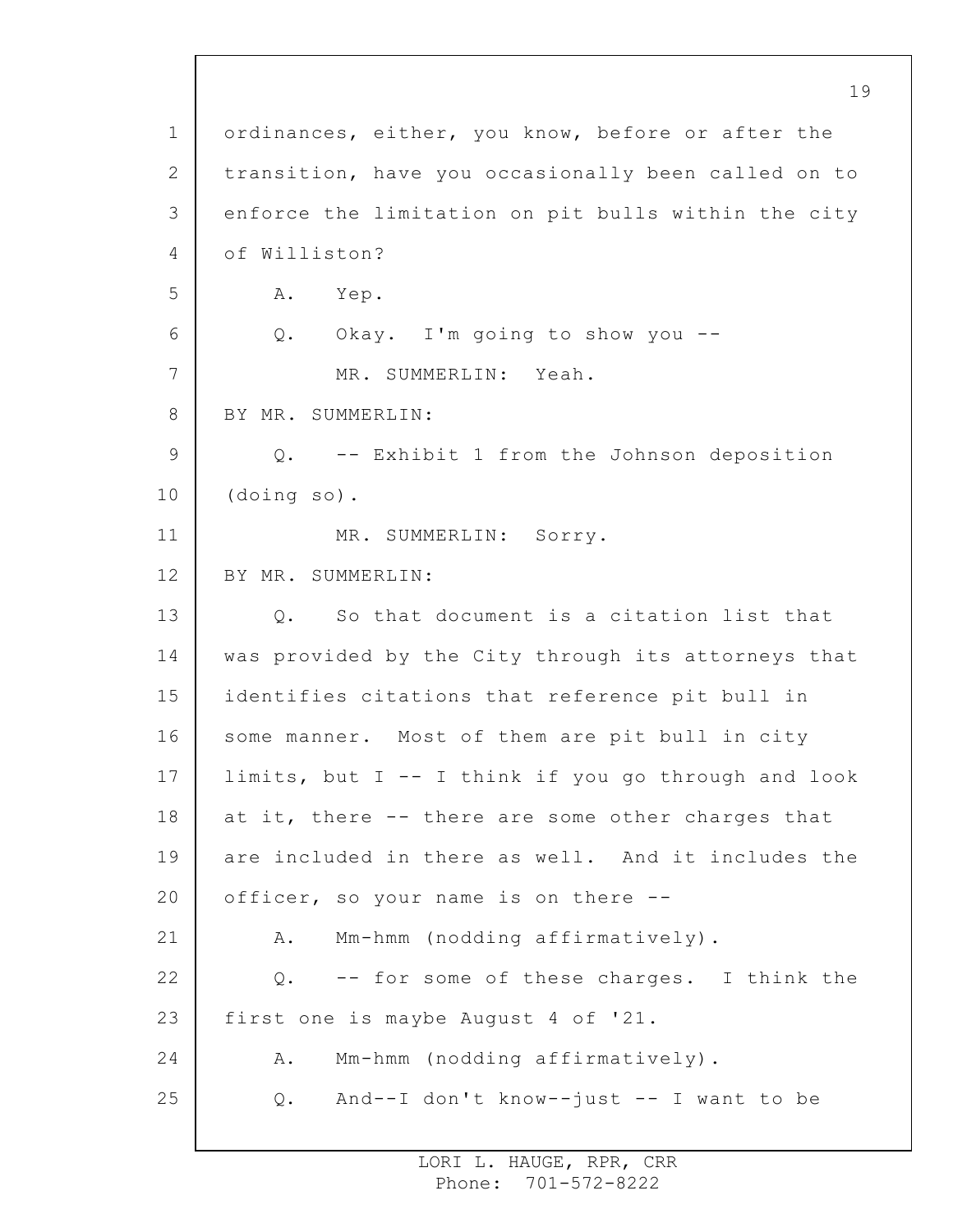1 2 3 4 5 6 7 8 9 10 11 12 13 14 15 16 17 18 19 20 21 22 23 24 25 20 transparent on this. Like, I don't know how - however this report was generated, like, how it was determined what officer was identified. So it may be, like, that's the officer that actually issued the citation, but I don't know that. A. Okay. Q. So if you look at this report, there's - your name appears on 10/12/21 and also appears on 8/4/21 on pages 838 and 839? A. Correct. Q. Do you recall, prior -- with the exception of those two circumstances, have you been involved in other calls that resulted in a citation for pit bull within city limits? A. Yep (nodding affirmatively). Q. Okay. And then, obviously, this report only identifies situations in which a citation was issued. So I assume -- have you also been involved in other calls where there was a suspicion of a possible pit bull within city limits where no citation was actually issued? A. Correct. Q. Okay. So let's -- let's talk first about the other calls where a citation was issued other than the two that are identified with your name on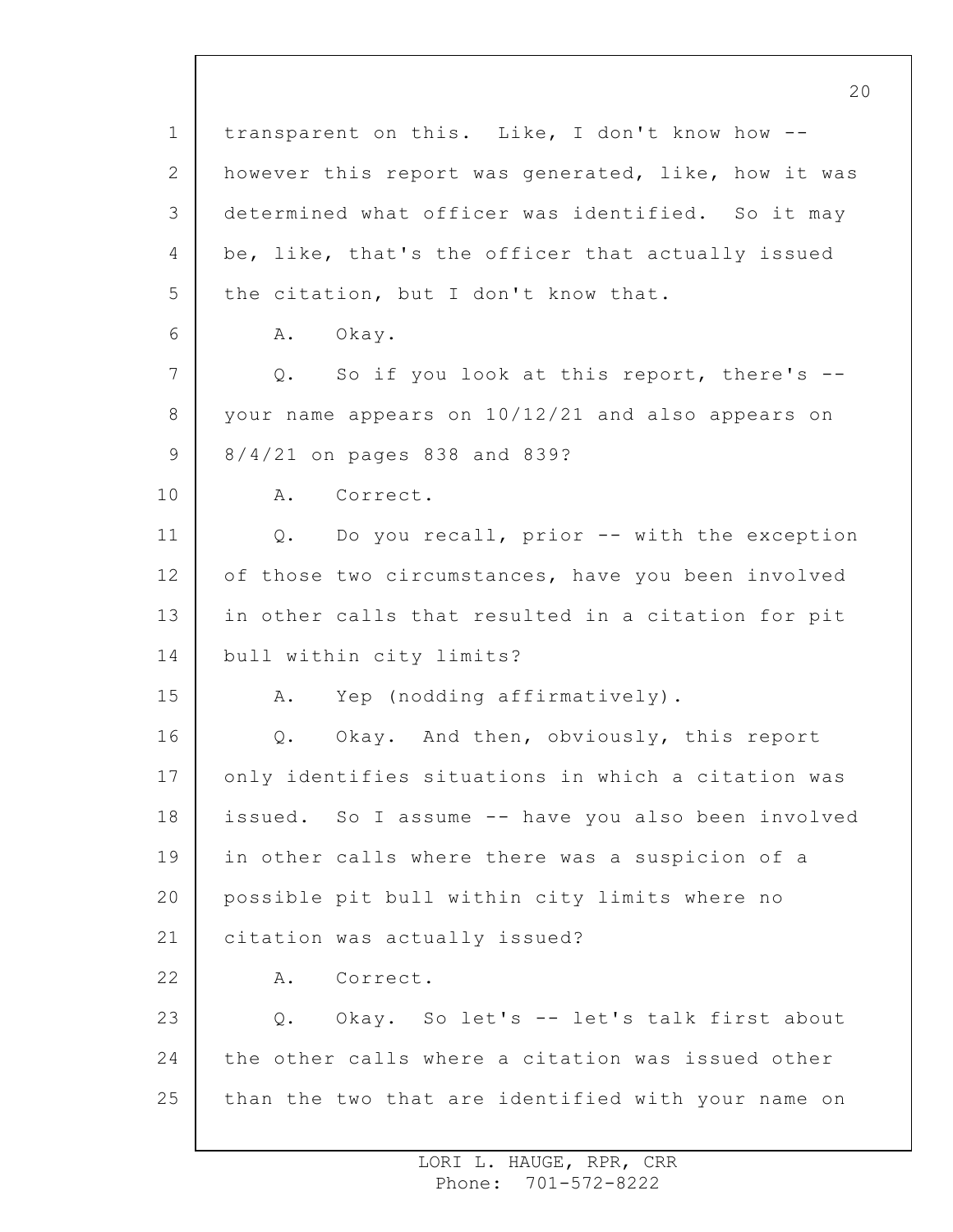1 2 3 4 5 6 7 8 9 10 11 12 13 14 15 16 17 18 19 20 21 22 23 24 25 21 Johnson Exhibit 1. Tell me about those. Like, how -- how many of those calls do you guess you've been involved in? A. I -- I don't know. Q. Okay. Do you think it's more than ten? A. Probably. Q. Okay. Do you think it's more than 20? A. Over the last few years? Q. Yeah. A. Yeah. I'm assuming. I -- Q. Well, maybe, let me -- let me ask it this way: Can you estimate about how many total pit bull-related calls you've been on? And -- and I get, like, you know, you can't give me a number, but, you know, is it, do you think, more or less than 50? more or less than a hundred? A. I would say about a little more than 50. Q. Okay. In terms of, like, what you do day to day on the animal control side, is addressing pit bull-related issues something that you would consider common in your job? A. Yeah. Q. Okay. What do you think the most common call you get is on the animal control side? A. Dog barking.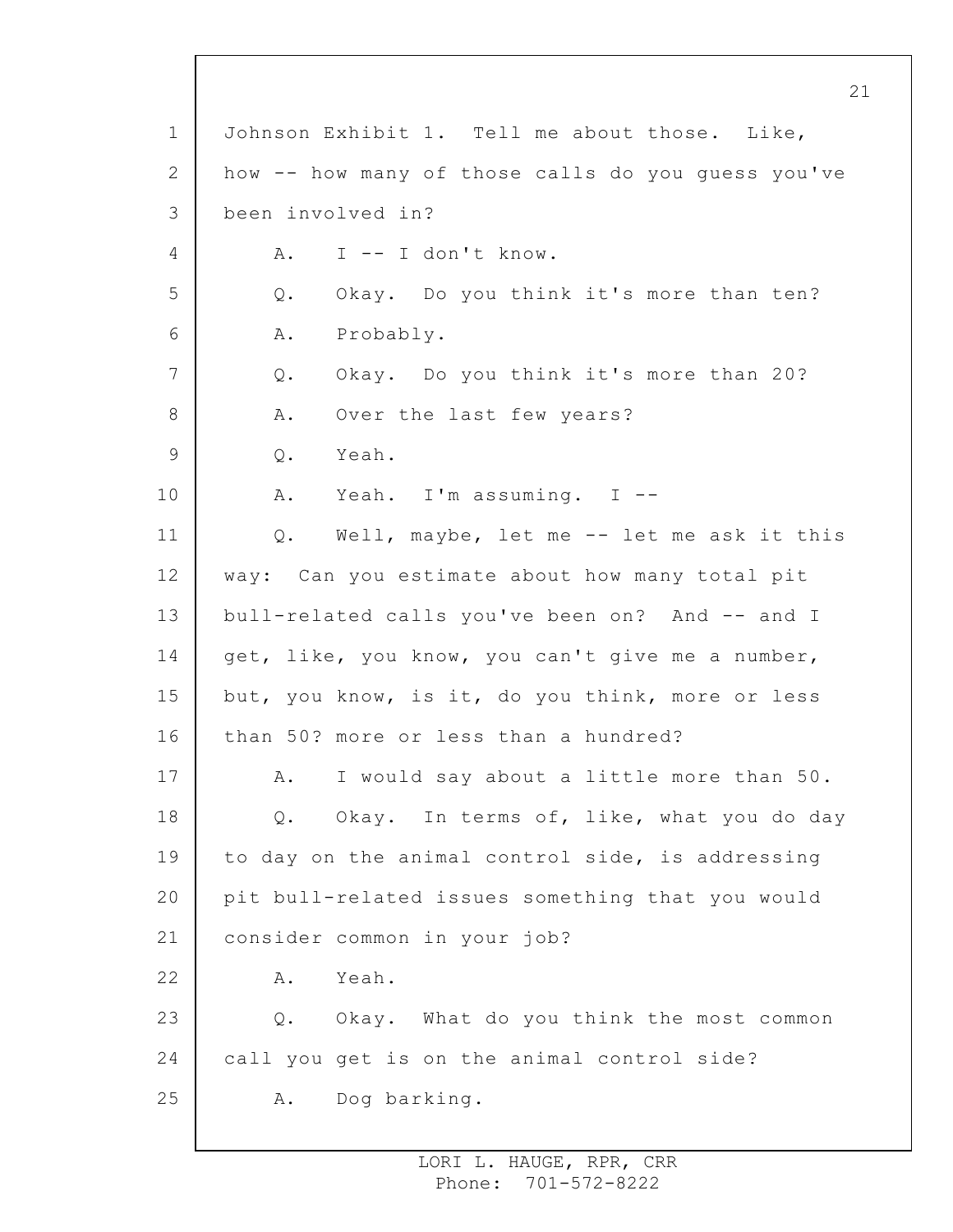1 2 3 4 5 6 7 8 9 10 11 12 13 14 15 16 17 18 19 20 21 22 23 24 25 22 MR. SUMMERLIN: I have a neighbor that just got a -- THE DEPONENT: Dog at large. MR. SUMMERLIN: -- puppy that I can totally relate to that now. THE DEPONENT: Nuisance. BY MR. SUMMERLIN: Q. Okay. Where does -- where does pit bull within city limits kind of fall on the hierarchy? Is it in the top ten? A. Yeah. Q. Okay. When you -- Wait. What did I miss? Is that --A. My candy -- Q. -- super sour? A. -- fell out, so I threw it in my pocket. It's really sour. Ooh. We're good. Q. All right. There's no other hard candy in there. Sorry. I was trying to be helpful. All right. Let's just kind of walk through. When you get a call that -- where someone has stated they think there may be a pit bull within city limits, kind of walk through what do you do? A. We basically try to follow up on the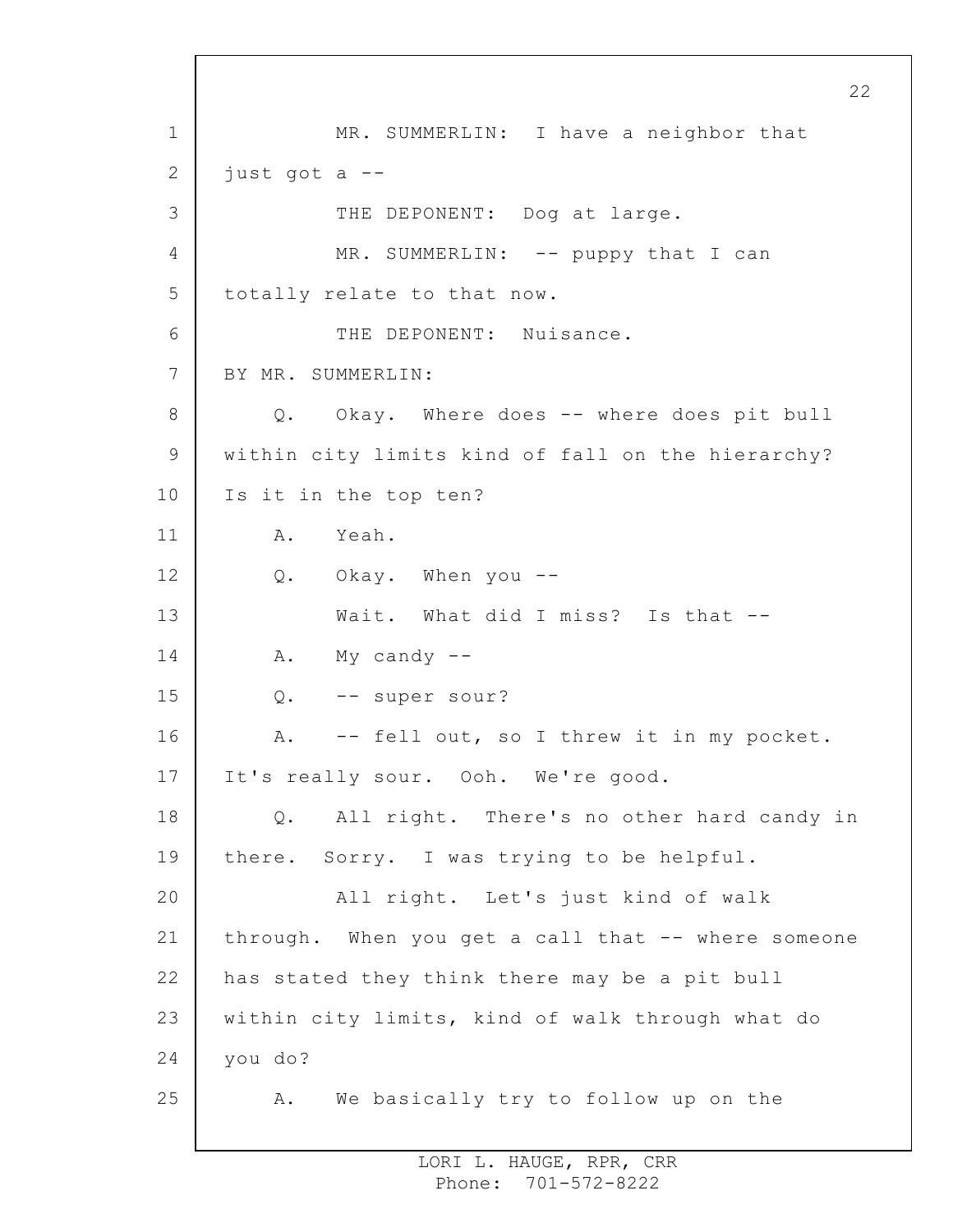1 2 3 4 5 6 7 8 9 10 11 12 13 14 15 16 17 18 19 20 21 22 23 24 25 situation, and if we can't make contact, then we go available. Q. I'm sorry. You said you go what? A. We go available. Q. Okay. So someone calls in and says, "Hey, I saw a neighbor with a pit bull," or, "I saw a pit bull at large," or whatever, you're going to go try and make contact with the person? A. The owner. Q. The owner? A. (The deponent nodded affirmatively.) Q. If you are able to make contact with the owner, what do you do? A. We basically just ask if we can see the  $d$ oq  $-$ Q. Okay. A. -- and if they own a pit bull. Q. If you're able to see the dog, what are you looking for? A. Characteristics. Q. Okay. When you say "characteristics," you're talking the physical appearance of the dog? A. Correct. Q. Does it look like what you think a pit bull looks like?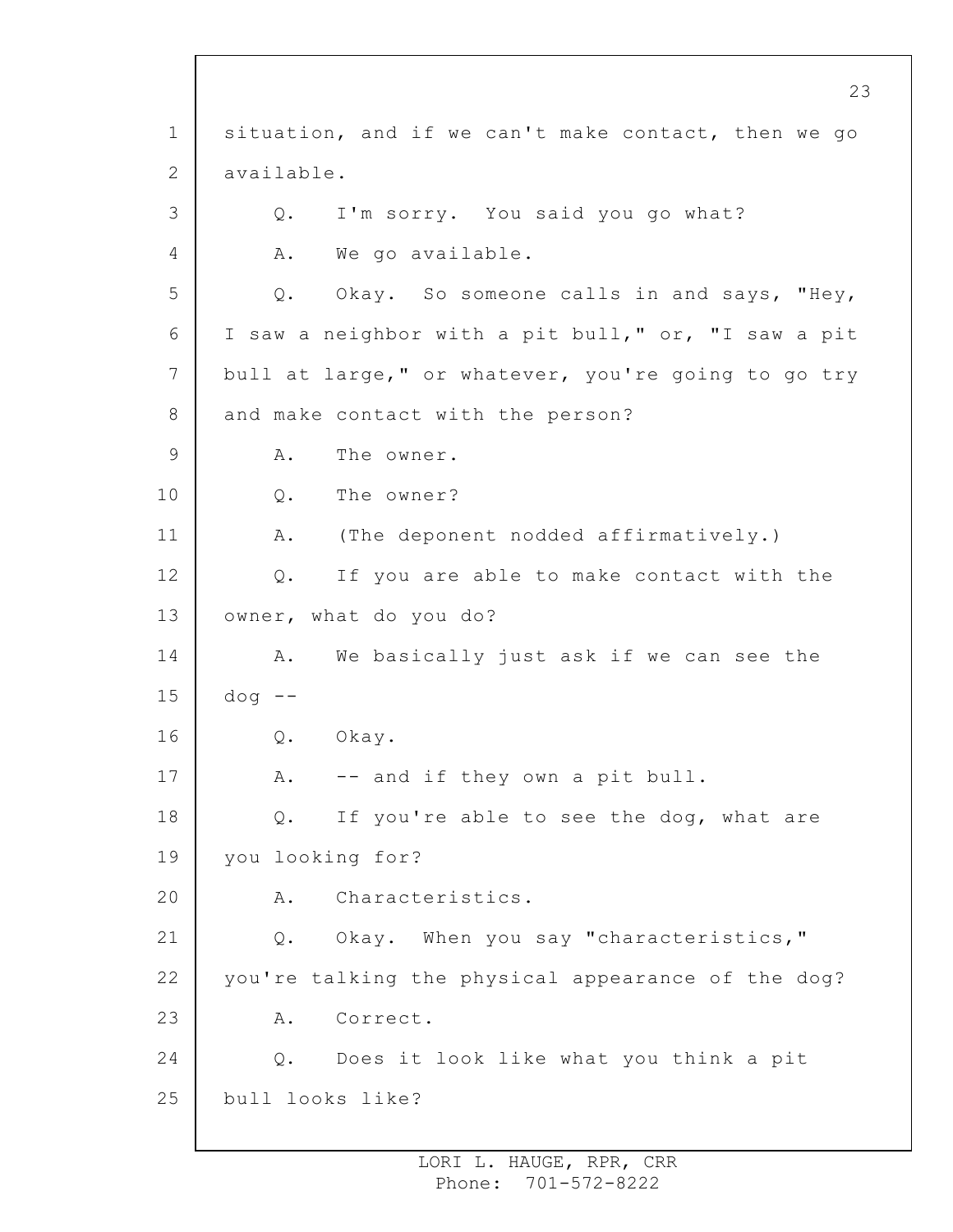1 2 3 4 5 6 7 8 9 10 11 12 13 14 15 16 17 18 19 20 21 22 23 24 25 24 A. Yep. Q. Okay. My understanding of the Ordinance 4-89 which prohibits pit bull dogs, it identifies several breeds that are banned from the city. Correct? A. Correct. Q. And so it's bull terriers, Staffordshire bull terriers, American pit bull terriers, and American Staffordshire terriers; right? A. Correct. Q. And then it also precludes dogs of mixed breeds or of other breeds than those that we just listed if the other breed or the mixed breed is known as a pit bull or a pit bull terrier; correct? A. Mm-hmm (nodding affirmatively). Yes. Q. And then it also prohibits any dog which has the appearance and characteristics of being predominantly of the breeds of those other breeds that we listed? A. Correct. Q. Okay. So is it your understanding that what Section 4-89 does is it prohibits these breeds of dogs that are pit bull-type breeds? A. Correct. Q. And for mixed-breed dogs, it prohibits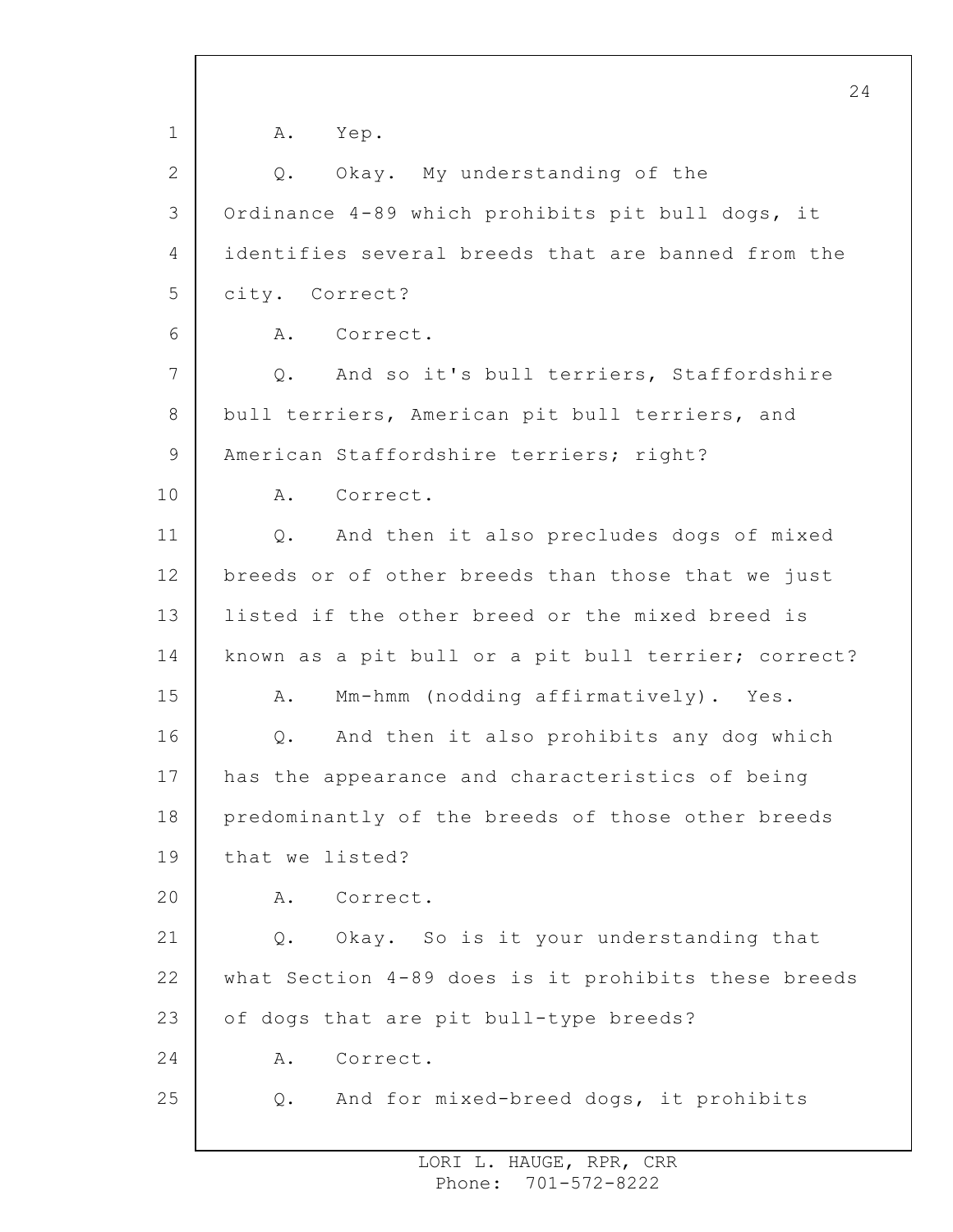1 2 3 4 5 6 7 8 9 10 11 12 13 14 15 16 17 18 19 20 21 22 23 24 25 those dogs based on physical characteristics? A. Correct. Q. Okay. And so when you are looking at a dog to determine if it falls within the ordinance, you're using the physical characteristics of that dog to decide whether that dog is actually one of these prohibited breeds? A. Correct. Q. Okay. And it can either be completely one of the prohibited breeds or it could be a mix -- A. Right. Q. -- that predominantly is one of those prohibited breeds? A. Right. Q. Okay. So the physical characteristics operate as a proxy to determine what the actual breed of that dog is? A. Correct. Q. All right. When you're looking at a dog--and you said, you know, you'd look at the characteristics--are there specific things that you are looking for to determine whether the dog is or is not one of the banned breeds? A. You can't really describe it. It's just something that you -- you know.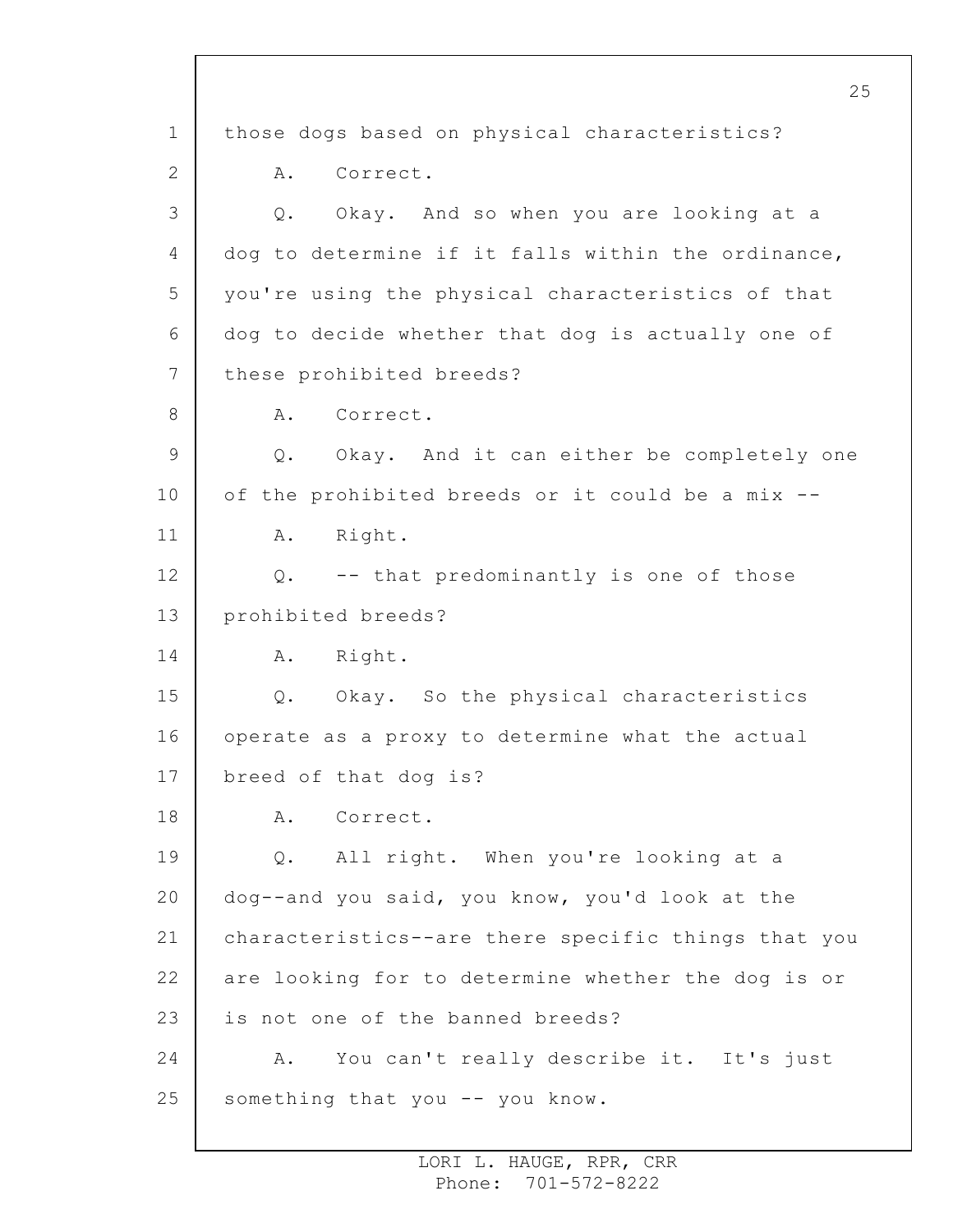1 2 3 4 5 6 7 8 9 10 11 12 13 14 15 16 17 18 19 20 21 22 23 24 25 26 Q. That seems to be a common theme. A. It -- it -- Q. Yeah, I think someone else said, "I can't describe it, but I know it when I see it." Is that accurate -- A. Yeah. Q. -- for you as well? A. Correct. Yeah. MR. SUMMERLIN: It's one of those days, man. BY MR. SUMMERLIN: Q. When you're looking at -- at mixed-breed dogs -- and I assume in -- in your experience, at least, you have run into some situations where you looked at a dog to determine whether it was subject to 4-89 where, visually, that dog looked very, very close to what you would say, "In my mind, that's" -- "that's what one of these banned breeds would look like"? A. Correct. Q. Okay. And then you've had other situations where the dog didn't look exactly like one of the banned breeds. Then you have to make a determination, Do I think it's predominantly one of the banned breeds? Correct?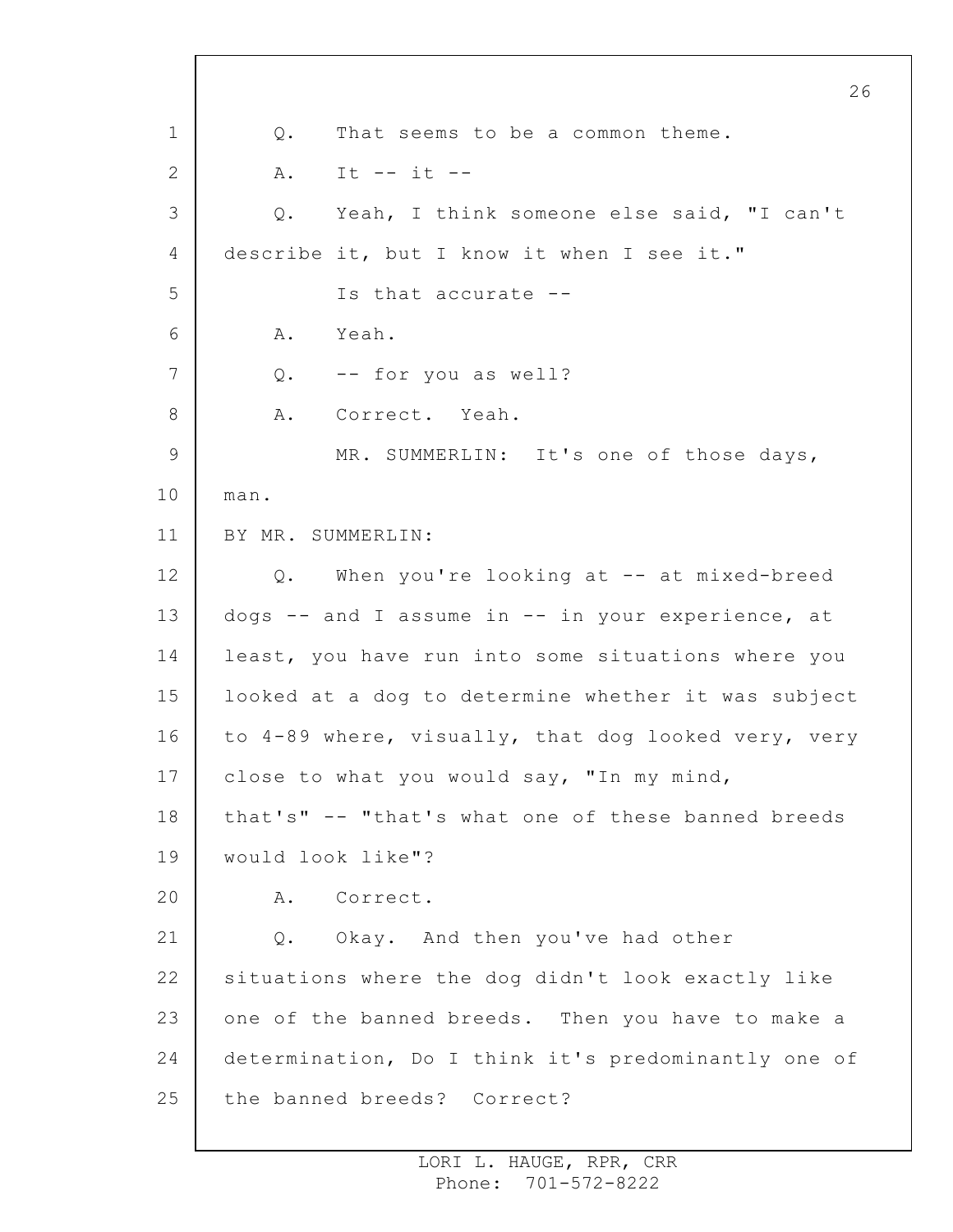1 2 3 4 5 6 7 8 9 10 11 12 13 14 15 16 17 18 19 20 21 22 23 24 25 27 A. Correct. Q. Okay. And so there's kind of this - particularly with that second classification; right? A. Mm-hmm (nodding affirmatively). Q. It's not a perfect representation -- A. Right. Q. -- but it does kind of look like a banned breed, there's an implicit assumption there that that dog looks somewhat like its parents? A. Right. Q. And so if that dog looks predominantly like a banned breed, I'm assuming that dog comes from dogs that were predominantly a banned breed? A. Correct. Q. Okay. And I -- I think this is obvious, but under the ordinance, the actual behavior of the dog is really irrelevant? A. Yeah. Q. It's just did it come from one of these banned breeds? A. Correct. Q. And I know I -- and so, like, you can't really describe exactly what it is you're looking for, but are there certain physical characteristics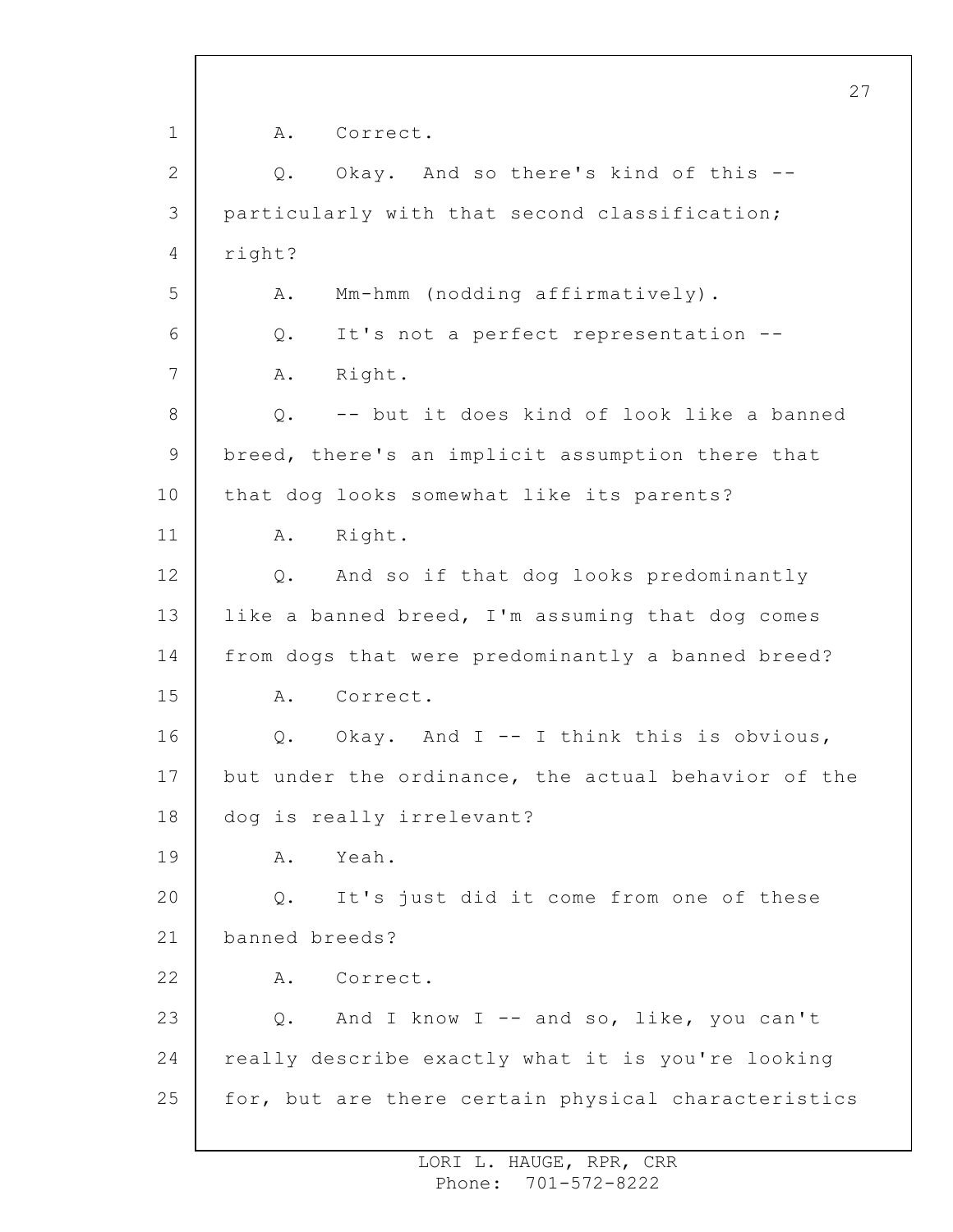1 2 3 4 5 6 7 8 9 10 11 12 13 14 15 16 17 18 19 20 21 22 23 24 25 that are more important to you than other physical characteristics when you're trying to analyze whether a dog is subject to 4-89? A. No. Q. Okay. It's just kind of a combination of everything? A. Yeah. MR. SUMMERLIN: Let's pull out Exhibit 4. BY MR. SUMMERLIN: Q. This is a fun little game. We're going to look at dog pictures, and it just, again -- so I'm trying to just kind of understand -- and I -- and I totally get what you're saying, like, "I can't tell you specifically what I'm looking for." So we're going to run through some -- some pictures. And these are just, like, pictures of dogs. A. Right. Q. And if I were to ask you can you look at these photos and tell me what you think the predominant breed of dog is -- we'll just kind of walk through each one of these pictures and do that. So when we look at page 1 of Exhibit 4, you see a brindle dog with a red leash. When you look at that dog, do you have any sense of what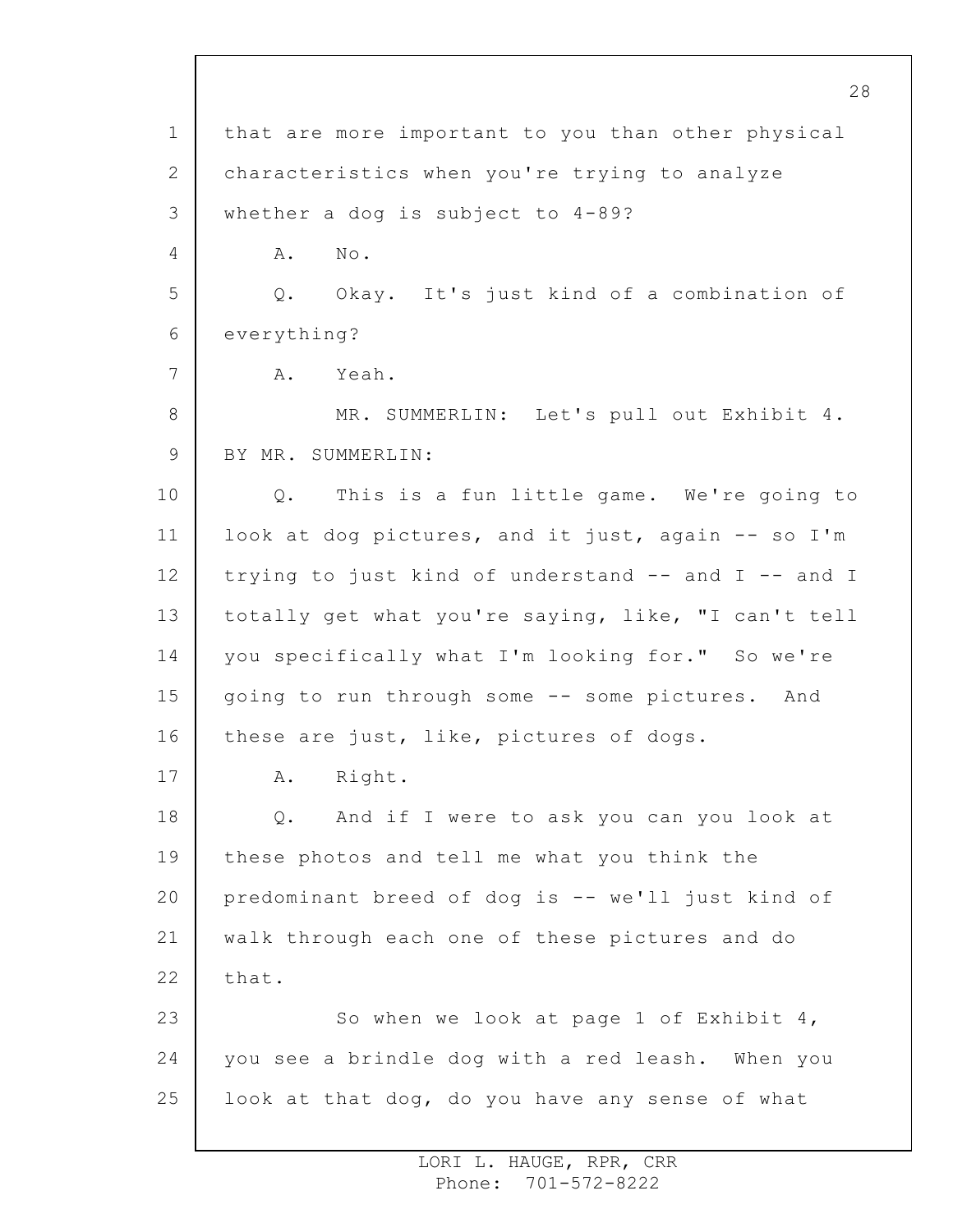1 2 3 4 5 6 7 8 9 10 11 12 13 14 15 16 17 18 19 20 21 22 23 24 25 29 that dog's predominant breed would be? A. I would say Lab. Q. Okay. And then pages 2 and 3 are the same dog, so the same question. As you look at that dog, what's your sense of a predominant breed or breeds? I mean, if you want to say, "Well, I believe it's this and this," or, you know -- A. I think it's husky-German shepherd -- Q. All right. A. -- thing. Q. And then 4 and 5, also the same dog. A. Shepherd. Q. Okay. 6 and 7, same dog. A. I have no idea what kind of dog that is. Q. Okay. Which is a perfectly acceptable answer. 8 and 9. A. And that's a cute one. Q. I was going to say that's the one I want to take home, except my boxer would eat it. A. It's definitely got collie. I think a heeler-collie. Q. Okay. Like, for that, so what -- what are the physical characteristics, as you look at this cute one, that make you think heeler, make you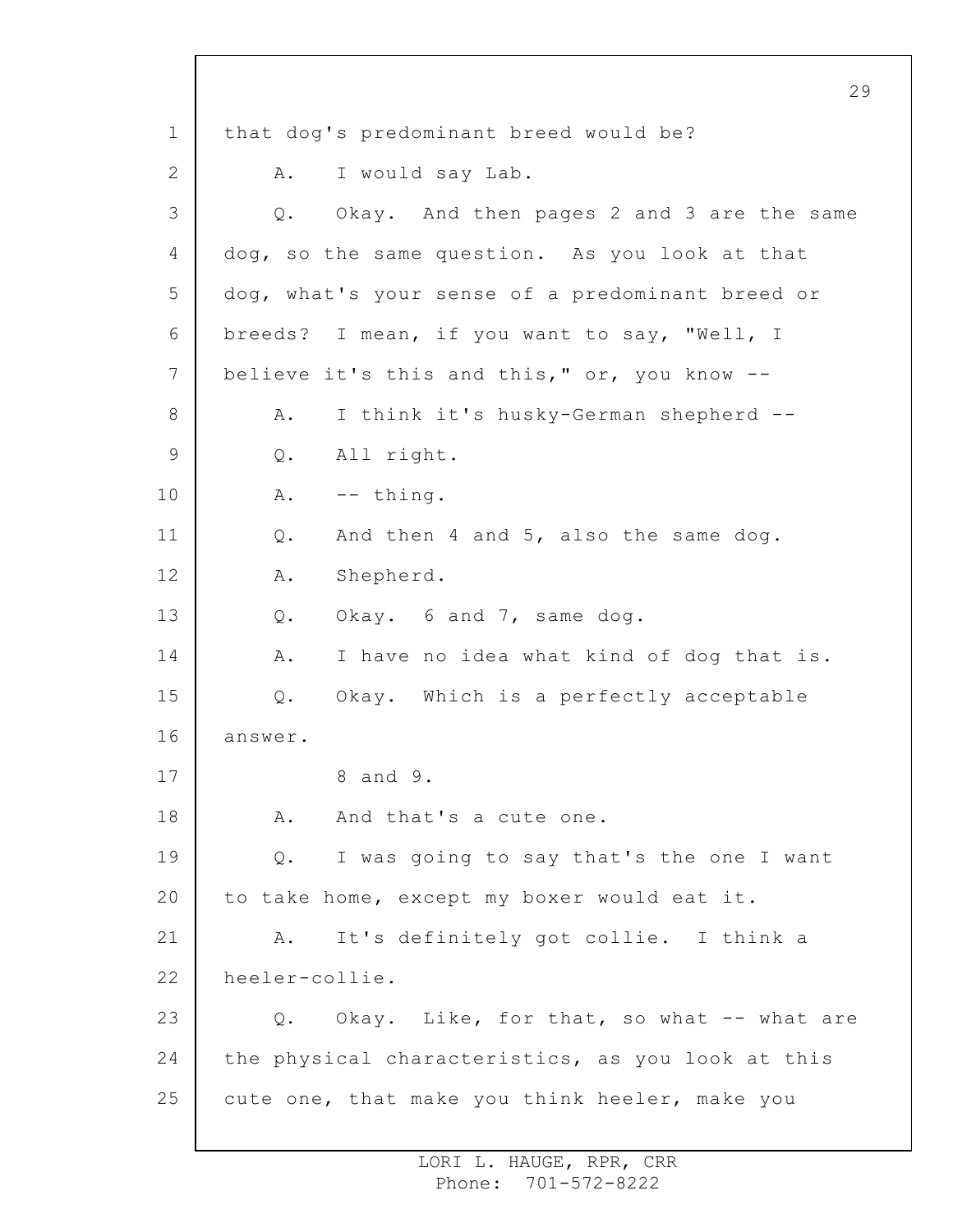|             |               |                                            | 30 |
|-------------|---------------|--------------------------------------------|----|
| $\mathbf 1$ | think collie? |                                            |    |
| 2           | Α.            | The nose has the --                        |    |
| 3           | Q.            | Mottled?                                   |    |
| 4           | Α.            | $--$ the dots $--$                         |    |
| 5           | Q.            | Yeah.                                      |    |
| 6           | Α.            | -- from a heeler, and then the coloring -- |    |
| 7           | Q.            | Okay.                                      |    |
| 8           | Α.            | -- looks like a collie.                    |    |
| $\mathsf 9$ | Q.            | Yeah, it's kind of got that --             |    |
| 10          | Α.            | Black and white.                           |    |
| 11          | Q.            | -- white stripe around the neck?           |    |
| 12          | Α.            | Yeah.                                      |    |
| 13          | Q.            | And 10?                                    |    |
| 14          | Α.            | Looks like a Rottie -- Rottweiler --       |    |
| 15          | Q.            | Okay.                                      |    |
| 16          | Α.            | -- mixed with something else. Cute.        |    |
| 17          | Q.            | 11?                                        |    |
| 18          | Α.            | I have no idea.                            |    |
| 19          | Q.            | Okay. And 12 and 13 are the same dog.      |    |
| 20          | Α.            | Oh, that's -- that's a pit mix.            |    |
| 21          | Q.            | Okay. 14 and 15?                           |    |
| 22          | Α.            | That looks like a Lab mix.                 |    |
| 23          | Q.            | Okay. And 16 and 17?                       |    |
| 24          | Α.            | I have no idea.                            |    |
| 25          | Q.            | Okay. Okay. Now we're going to do a        |    |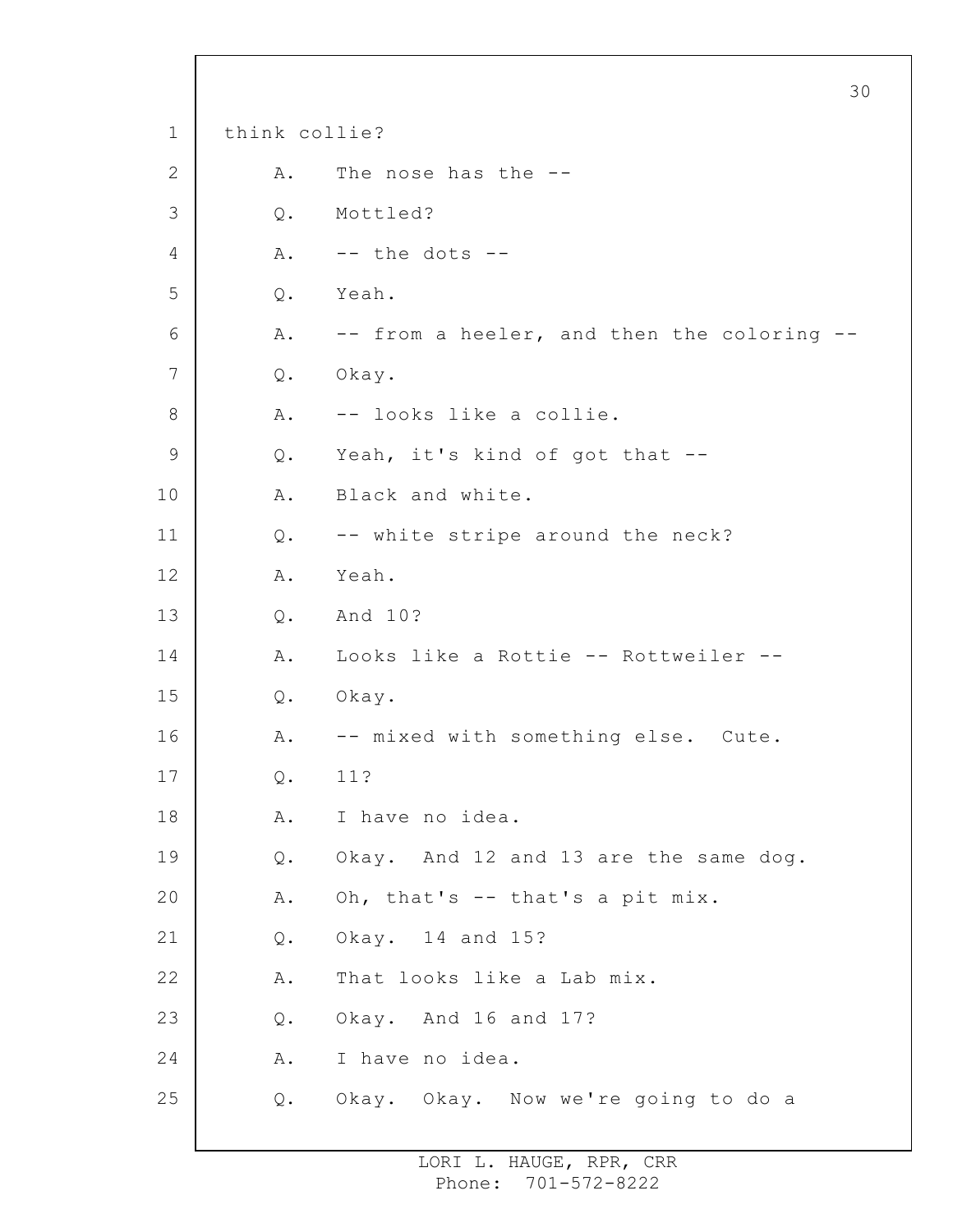1 couple more dog pictures.

| MR. SUMMERLIN: Yeah. The court                     |
|----------------------------------------------------|
| reporter's got me figured out. It's like, "I've    |
| done this drill before."                           |
| BY MR. SUMMERLIN:                                  |
| So she just handed you Exhibit 6 from the<br>$Q$ . |
| Ambrosini deposition. And so what this one is --   |
| you know, there are a couple pictures of dogs, and |
| then it's got the Embark DNA breed analysis for    |
| each dog. And so I want to walk through these, and |
| I assume --                                        |
| Go ahead and take a look at the pictures           |
| first so you're kind of familiar with what we're   |
| going to talk about.                               |
| (The deponent complied with Counsel's<br>Α.        |
| request.) Pekingese.                               |
| Q. Yeah, some of them are kind of surprising;      |
| right?                                             |
| Reminds me of my dog. Just a mutt. Oh, I<br>Α.     |
| like that one (indicating).                        |
| Okay. So we're -- we're kind of cheating<br>Q.     |
| here because we have the DNA that shows the breed  |
| analysis.                                          |
| Α.<br>Right.                                       |
| So if you didn't have the DNA, are there<br>Q.     |
|                                                    |

31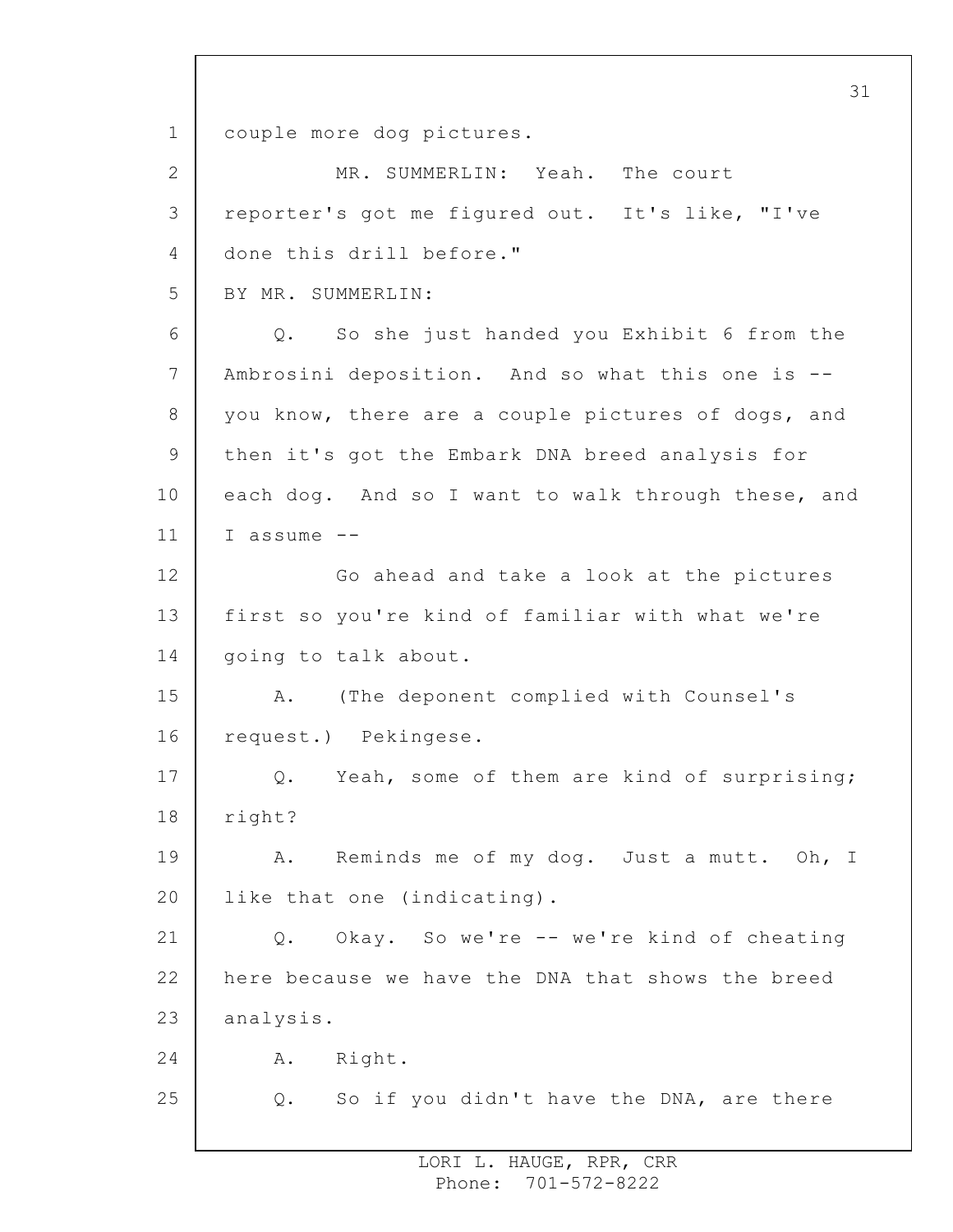1 2 3 4 5 6 7 8 9 10 11 12 13 14 15 16 17 18 19 20 21 22 23 24 25 32 any of these dogs that if you were sent out on a call and you looked at a dog that looked like these, you would say, "Oh, that dog is subject to 4-89"? A. Just by looking at -- Q. Just by looking, yeah, without knowing what their DNA is. A. I mean, there's some in here that I would guess just to get a second opinion. Q. Okay. What -- what are the page numbers of the ones that you would be like, "Ah, maybe"? A. Definitely probably Number 6 -- Q. The American bulldog. A. -- 7, 8, 9, and that's it. Q. Okay. Now, if -- and let's just start with the dog on page 1. A. (The deponent complied with Counsel's request.) Q. If you were to go out on a call and you see this dog, without the DNA, you would not  $-$ - you would not issue a citation for a violation of 4-89? A. Correct. Q. Okay. If the owner said, "Hey, I had the dog DNA'd. It's 20.3 percent American pit bull terrier," would you then issue a citation?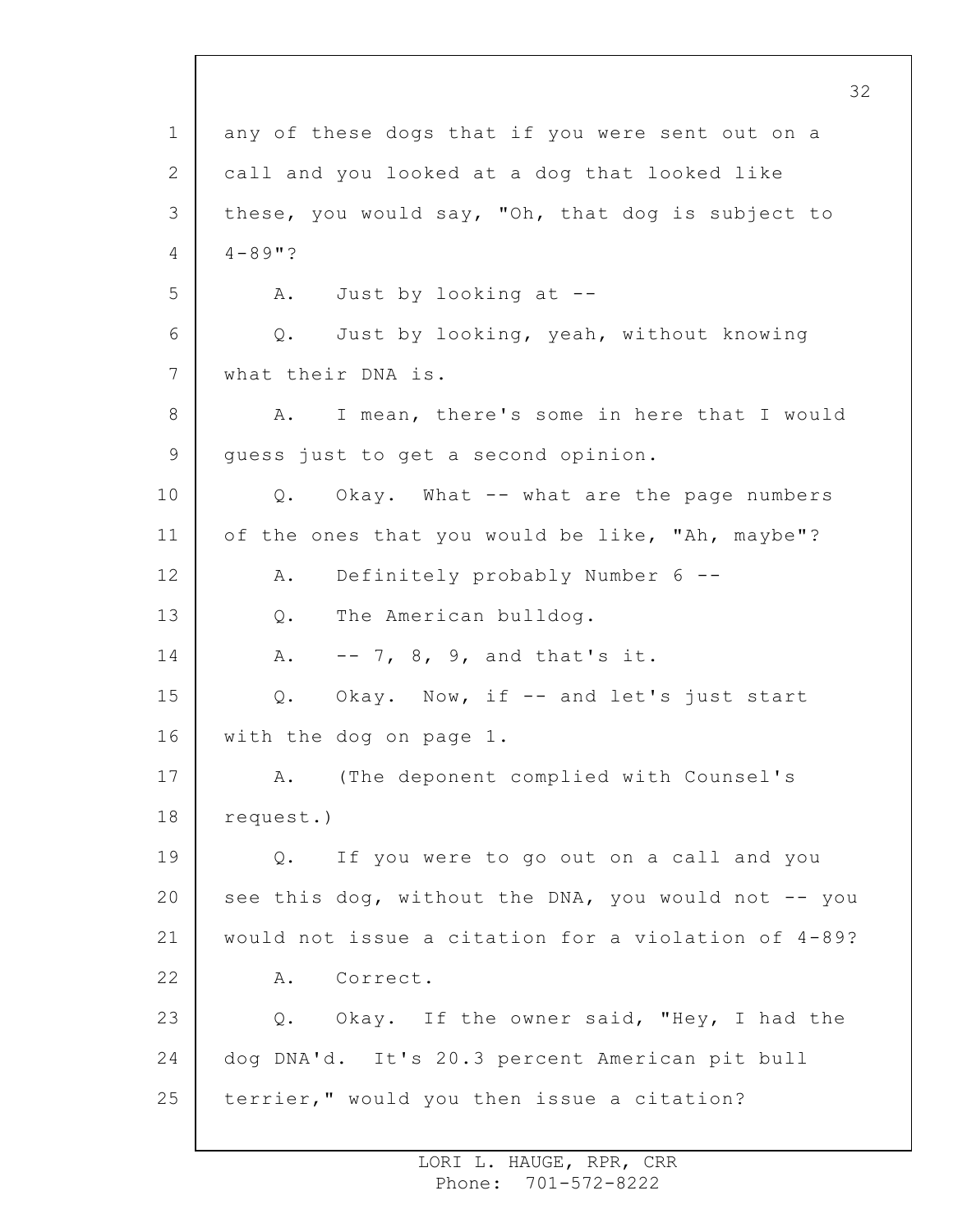1 2 3 4 5 6 7 8 9 10 11 12 13 14 15 16 17 18 19 20 21 22 23 24 25 A. Yep. Q. Okay. And that's because the dog has American pit bull terrier in its pedigree? A. Correct. Q. Okay. And also, I guess, American Staffordshire terrier. So for any of these dogs that have one of the banned breeds in their DNA result, even if - based on physical appearance alone, you would not cite; if you knew what the DNA was, you would cite? A. Correct. Q. Okay. Does the -- does the amount or the percentage of banned breed matter for citation purposes? A. You cannot have any -- any -- like, you have to have zero percent. Q. Okay. So, like, if there was a -- A. Like, a 1 percent -- Q. -- 0.001, you'd still have to cite? A. Yeah. Q. Okay. And you'd agree with me, right, that there are some of these dogs that have a significant amount of a banned breed in their pedigree that really don't look at all like one of the banned breeds?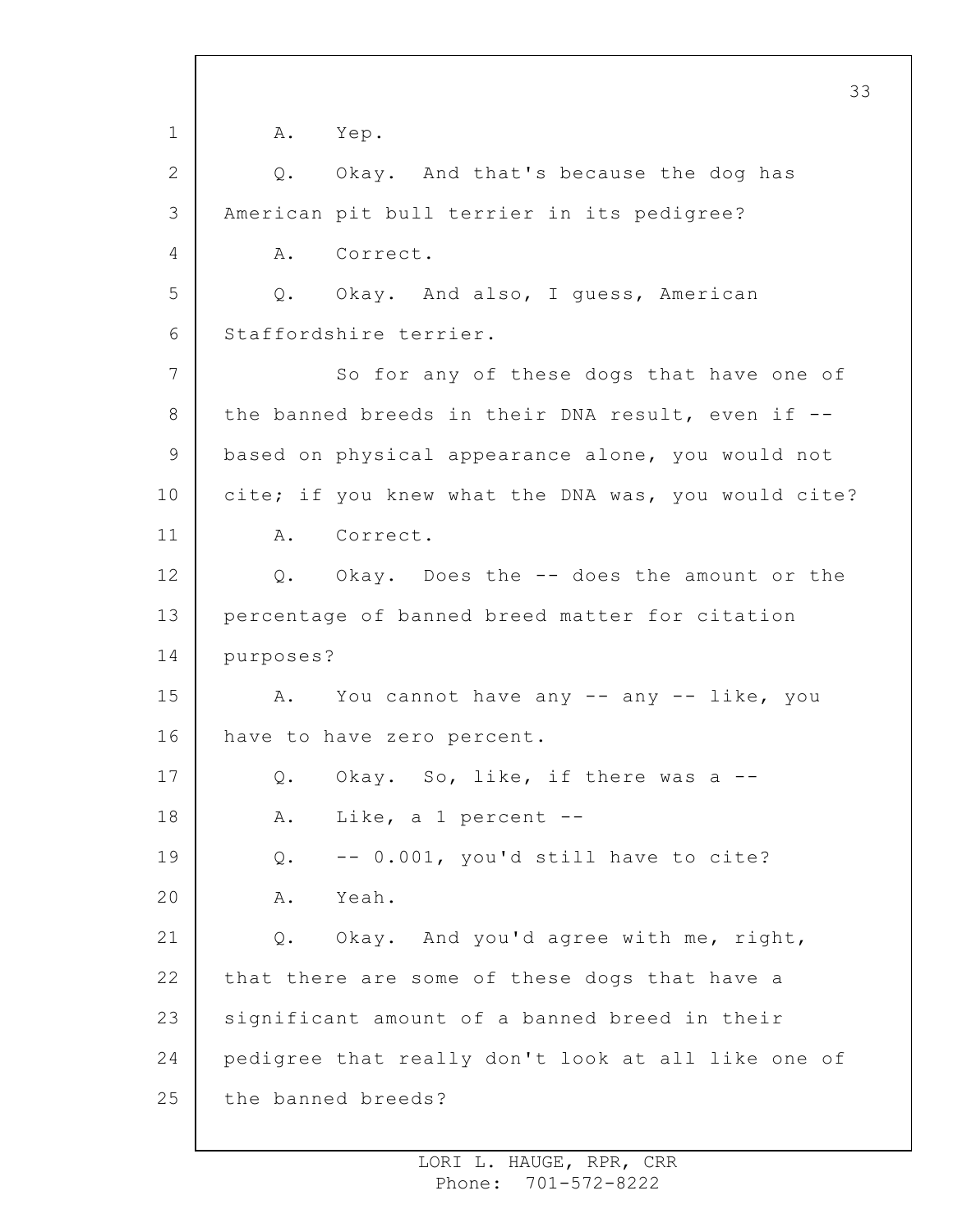1 2 3 4 5 6 7 8 9 10 11 12 13 14 15 16 17 18 19 20 21 22 23 24 25 34 A. Correct. Q. And so for dogs like that, if you didn't have a DNA test, you would never cite them? A. Correct. Q. So let -- let's talk about DNA, and I'm going to, again, summarize based on what I've kind of learned from other depositions. Since sometime early last year, if a dog is -- or if an owner is cited for a dog that's subject to 4-89, the City does a DNA test unless the dog owner admits that the dog is one of the banned breeds; is that right? A. Yep (nodding affirmatively). Q. Okay. And prior to that kind of change in policy sometime last year, would the City ever do DNA tests? A. I don't recall. Q. Okay. A. I -- I don't know. Q. So, like, an owner might do one -- A. Mm-hmm (nodding affirmatively). Q. -- but the City wouldn't inform them, "Oh, hey," you know, "if you don't think your dog's a pit bull," you know, "we'll pull DNA on it"? MR. SCHMIDT: Object to foundation. Go ahead.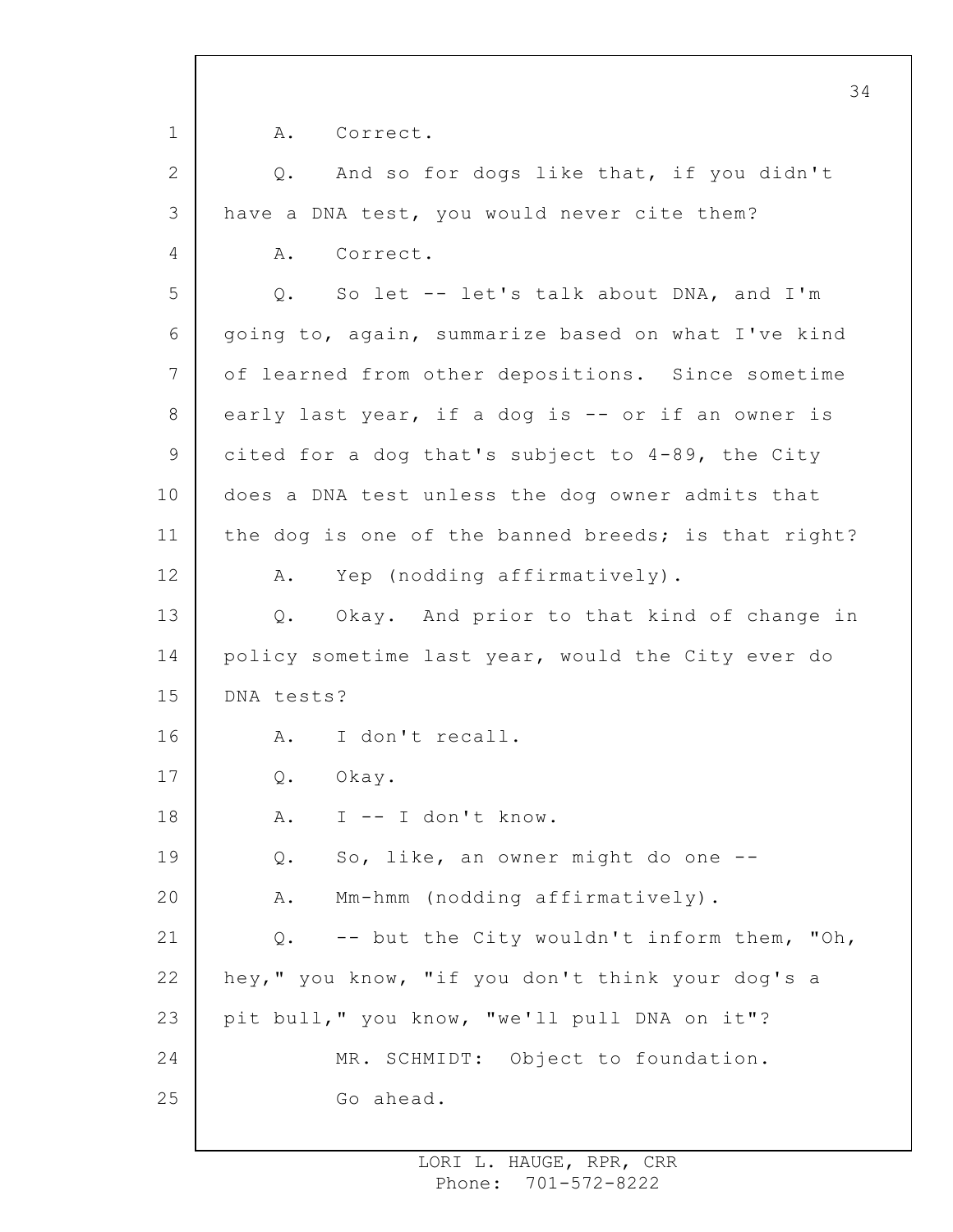1 2 3 4 5 6 7 8 9 10 11 12 13 14 15 16 17 18 19 20 21 22 23 24 25 35 BY MR. SUMMERLIN: Q. If you know. Yeah. A. Yeah, I -- I have no idea. Q. Okay. All right. Let's do Spitz Exhibit 1. MR. SUMMERLIN: Yeah. BY MR. SUMMERLIN: Q. I meant to give that to you earlier, and I forgot. Sorry. So that -- that's just an exhibit that has the 4-89 and 4-90, the two pit bull ordinances. I want to talk for a second about the service dog part of this. Have you ever gone on a call where you've looked at an animal and thought that it may be subject to the pit bull prohibition and the owner asserted that it was a service dog? A. Mm-hmm (nodding affirmatively). Q. Okay. So what -- what do you do when there is a claim that  $a$  -- a dog is a service dog? Is there a policy that you follow? A. Yeah. We just ask the ADA questions. Q. Okay. What are the ADA questions? A. Oh, you had to ask. "Do they perform a task? What duties do they provide?" and I can't remember the other one.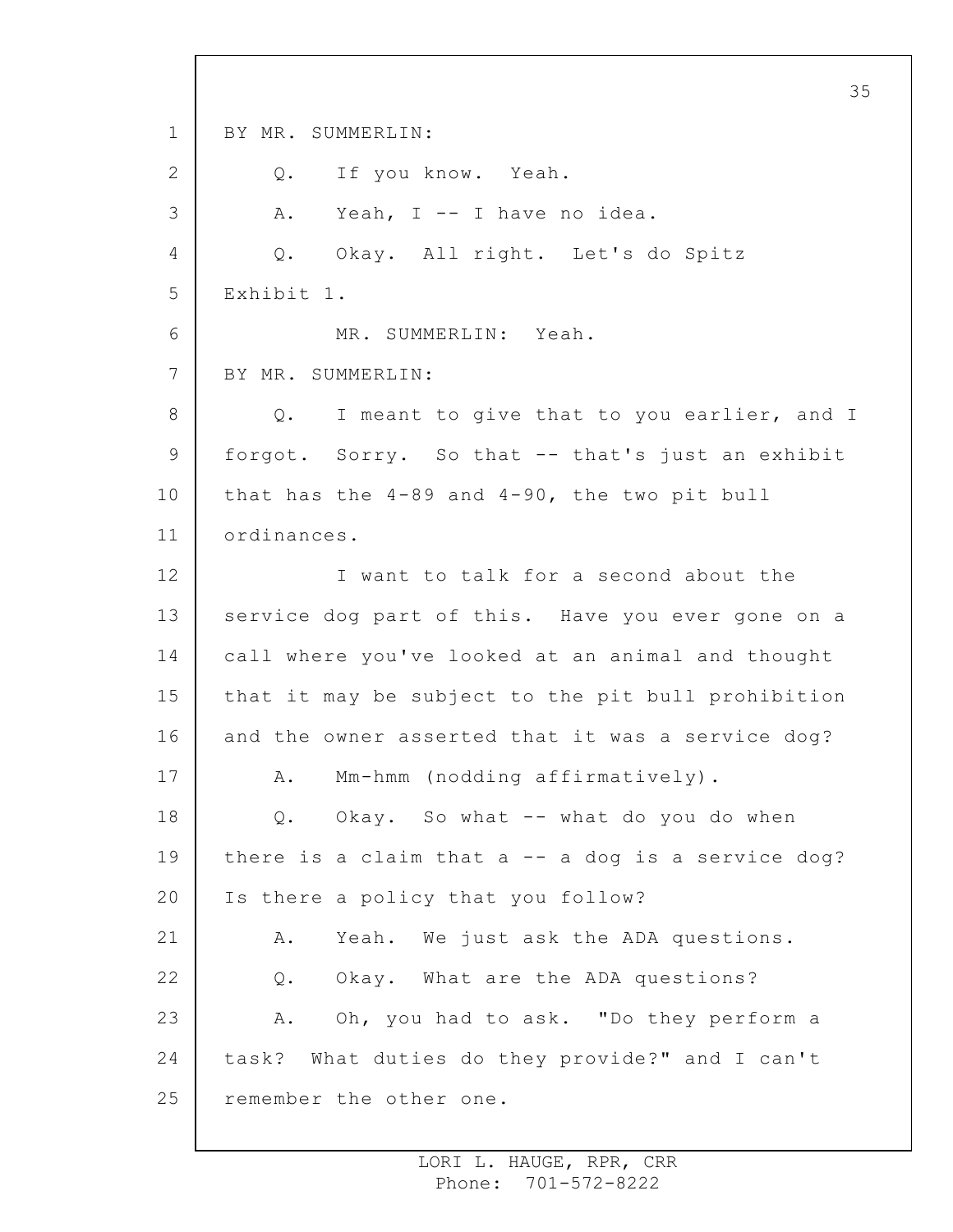1 2 3 4 5 6 7 8 9 10 11 12 13 14 15 16 17 18 19 20 21 22 23 24 25 Q. I guess maybe assumed in there is you're asking does the person have a disability? A. Correct. Q. Okay. Is that the third one that you were trying to think of? A. Yeah. Q. Okay. So first question: Does the dog perform a task? Right? A. Correct. Q. Second question: What duties does the dog -- or tasks does the dog provide? A. Correct. Q. Okay. What kinds of tasks are acceptable? A. Seizures, epilepsy. Q. So when you -- the dog is somehow notifying -- A. It  $--$  it aler  $--$ Q. Alerts? A. -- basically, alerts. Q. Okay. A. Yep. Q. So seizures, epilepsy? A. I've heard of back problems. Q. Okay. A. Just basically any med -- medical at --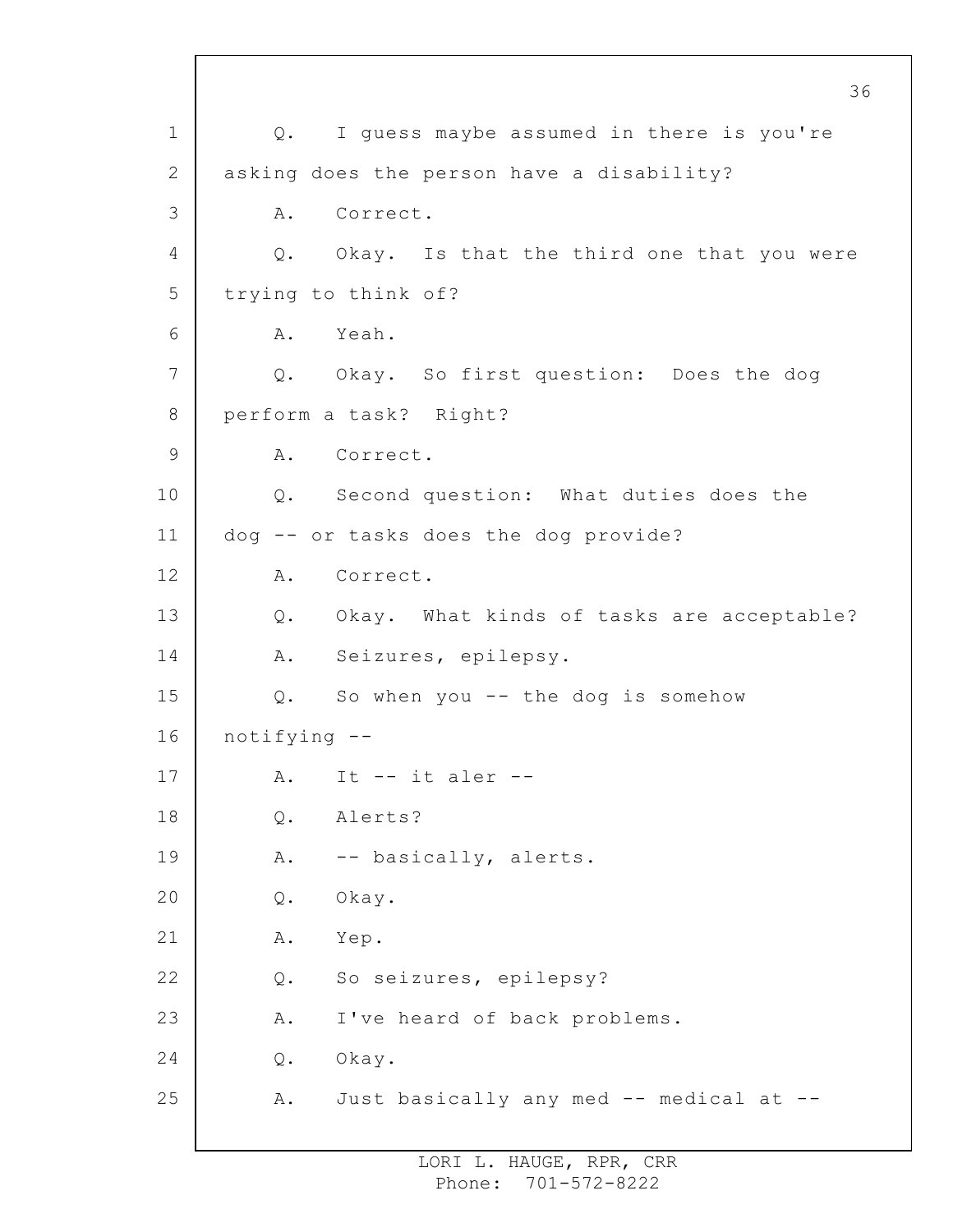1 2 3 4 5 6 7 8 9 10 11 12 13 14 15 16 17 18 19 20 21 22 23 24 25 37 attention that you would need. Q. Okay. So for the dog, not providing that -- alerting to some medical condition? A. Correct. Q. Okay. If you look at page four -- go to 547 and 548 of Spitz Exhibit 1. So under 4-90, there are some subsections: (a)  $(1)$  to, I think, like, (a)(8) are various requirements for dogs that are allowed -- for -- for banned breeds that are allowed to remain in the city as a service animal. Is that correct? A. Correct. Q. Okay. So if someone has a banned breed and says that it's a service animal, they would still have to, for example, keep the dog leashed and muzzled when it was outside? Under (a)(1). A. Accord -- yeah. Q. Yeah. And, like, you know, Subsection (5), there are insurance requirements. So they would have to comply with those insurance requirements? A. Correct. Q. Okay. And they need to register the dog with the City? A. Correct.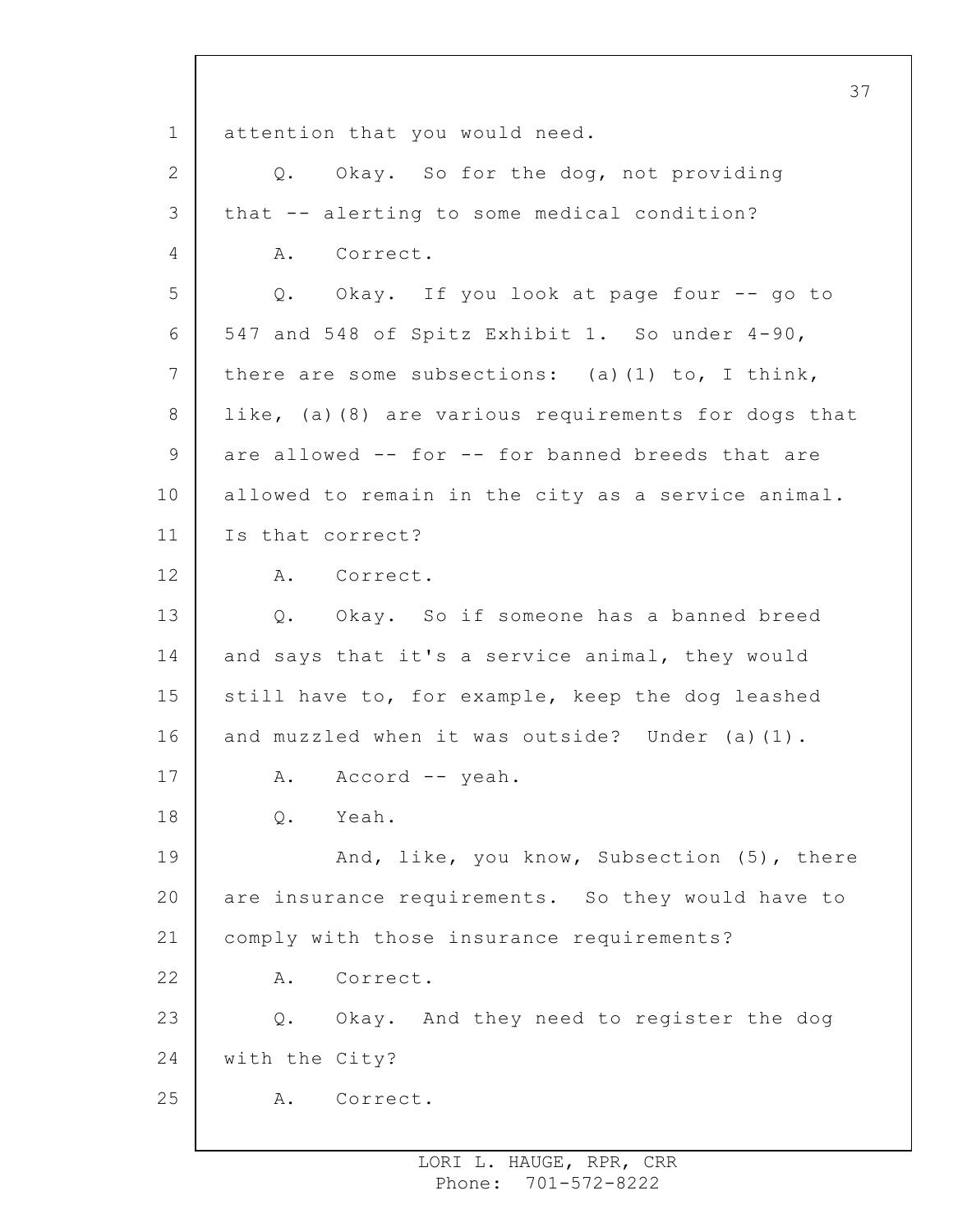1 2 3 4 5 6 7 8 9 10 11 12 13 14 15 16 17 18 19 20 21 22 23 24 25 38 Q. Okay. For service animals that are not one of the banned breeds, they don't need to do those things; correct? A. I -- I don't recall. Q. Okay. You're not aware of any ordinance that would require a Labrador service animal to be muzzled when it's outside? A. No. Q. Okay. Or specific insurance requirements for a Labrador service animal? A. I think all registered animals, I believe, have to be insured with the Willis -- insured with Williston for any of the ADA stuff. That, I didn't really get into when -- Q. Okay. A. -- I was in all this other stuff, so I'm at a loss. Q. All right. So if someone has a banned breed and they say it's a service animal but it's not registered with the City, could that person be cited under 4-89 and 4-90? A. Yes. Q. Okay. Currently, do you know who sets the -- the policies that community service officers follow with respect to animal control?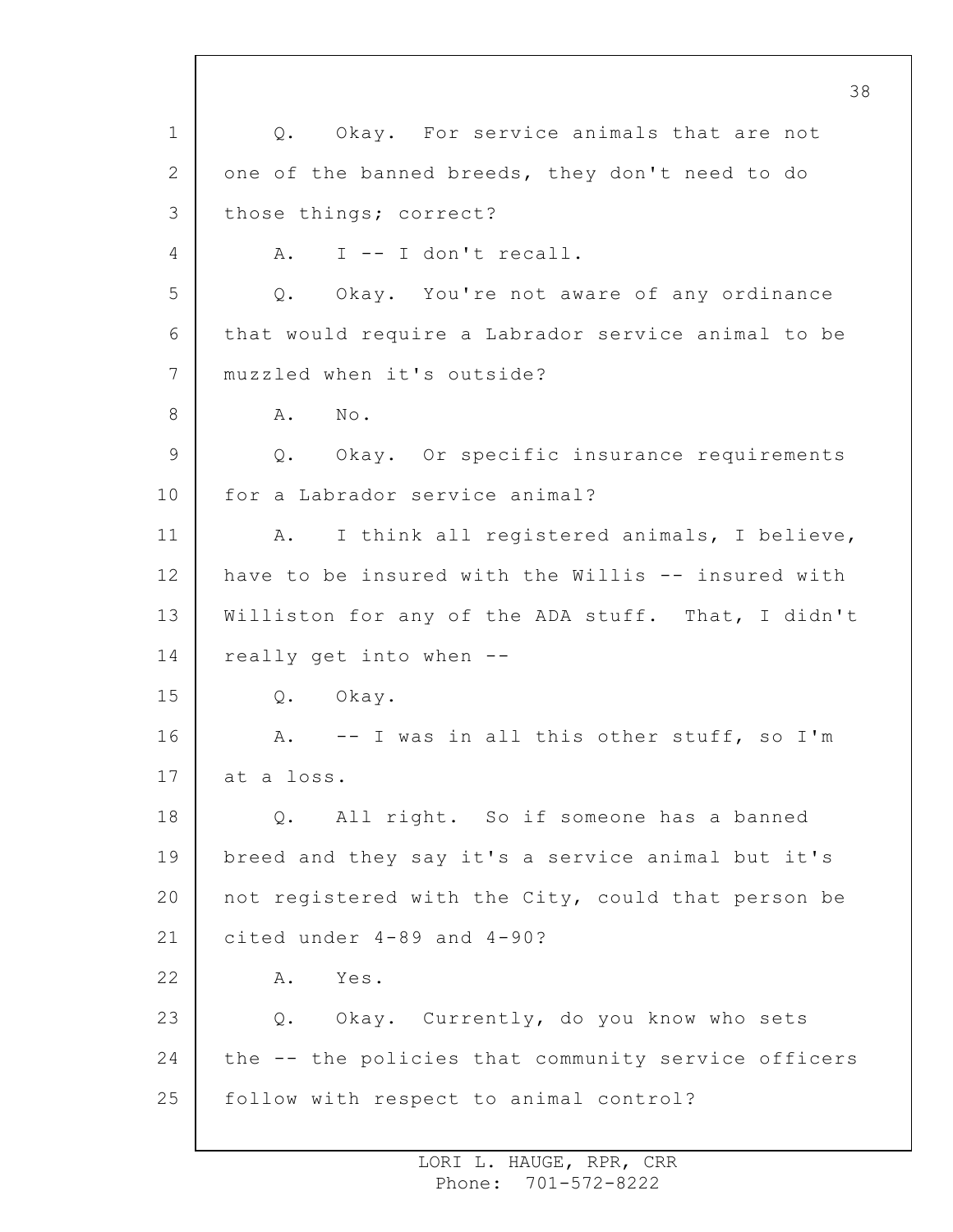1 2 3 4 5 6 7 8 9 10 11 12 13 14 15 16 17 18 19 20 21 22 23 24 25 39 A. I believe it's the -- the police department. Q. Okay. Is there someone specifically within the police department that does that? A. The chief -- Q. Okay. A. -- I believe. Q. All right. A. Uff da. Q. And currently, Carli Wade is the person that's your -- kind of direct report to? A. Yes. Q. Okay. How many community service officers currently are involved in enforcing animal control-related ordinances? A. There's just four of us. Q. Okay. So it's you, Carli Wade, Madi, and who else? A. Yulissa. Q. Okay. With the exception of Carli Wade who has some supervisory responsibilities, are the job duties of the other three of you all similar? A. Mm-hmm (nodding affirmatively). MR. SUMMERLIN: Okay. Take two minutes? MR. SCHMIDT: Sure.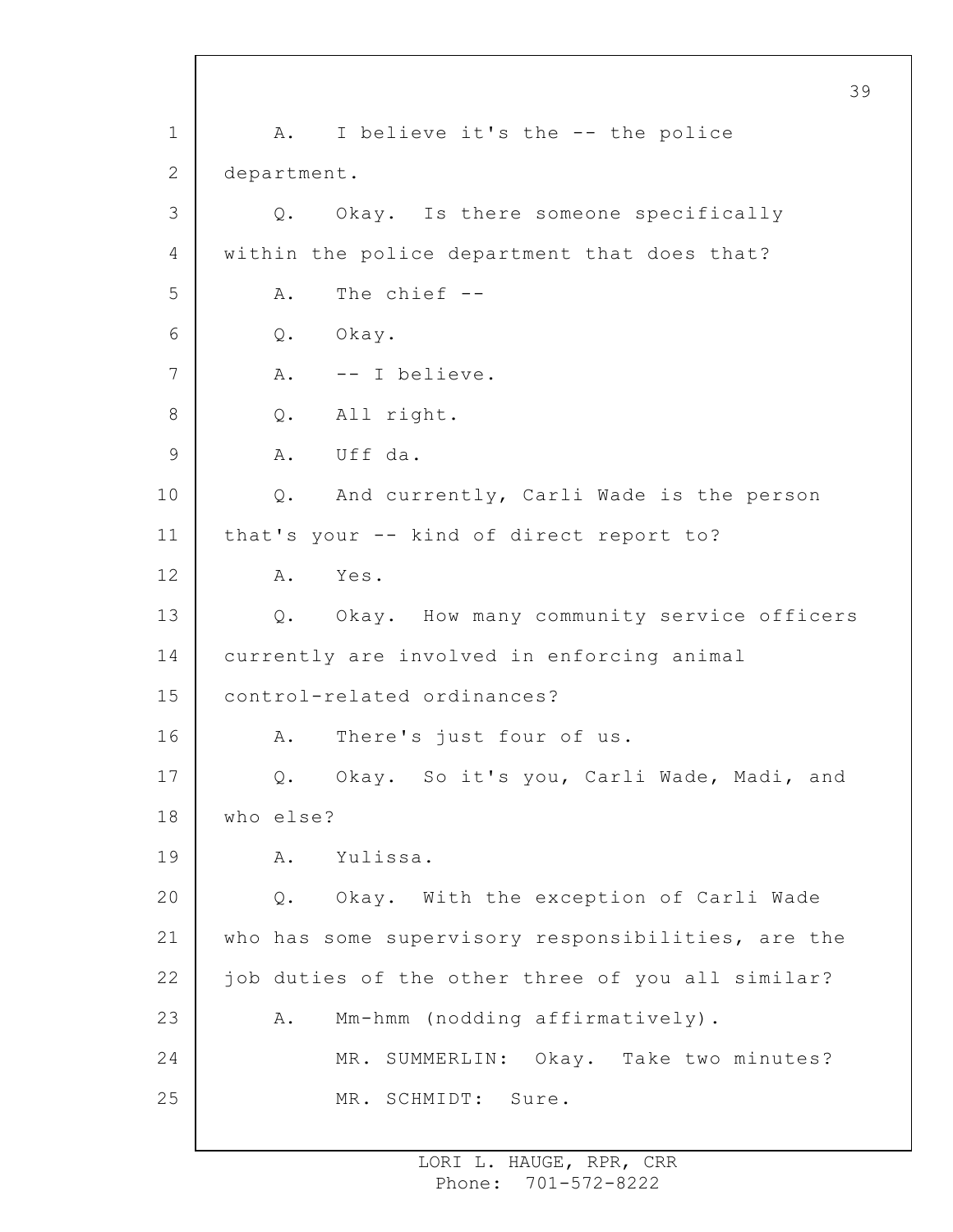1 2 3 4 5 6 7 8 9 10 11 12 13 14 15 16 17 18 19 20 21 22 23 24 25 40 (The proceedings recessed at 10:32 a.m. and reconvened with everyone present at 10:39 a.m.) BY MR. SUMMERLIN: Q. If we go back to Exhibit 6, which is the pictures and the breed -- A. (The deponent complied with Counsel's request.) Q. -- and on page 6, you mentioned this dog. It's a hundred percent American bulldog. When you looked at it, you'd be like, "Ah, could be." But if you saw that the DNA was a hundred percent American bulldog, that -- you wouldn't cite the dog or the owner? A. Correct. Q. Okay. So American bulldog is not one of the breeds that's banned by 4-89? A. Correct. Q. Yeah. Seems obvious; right? Because it's not listed. When you initially started performing animal control-type duties and were called or - and went on calls related to pit bulls within city limits, if the dog was not aggressive, was it the policy at that time to allow the dog to remain with the owner?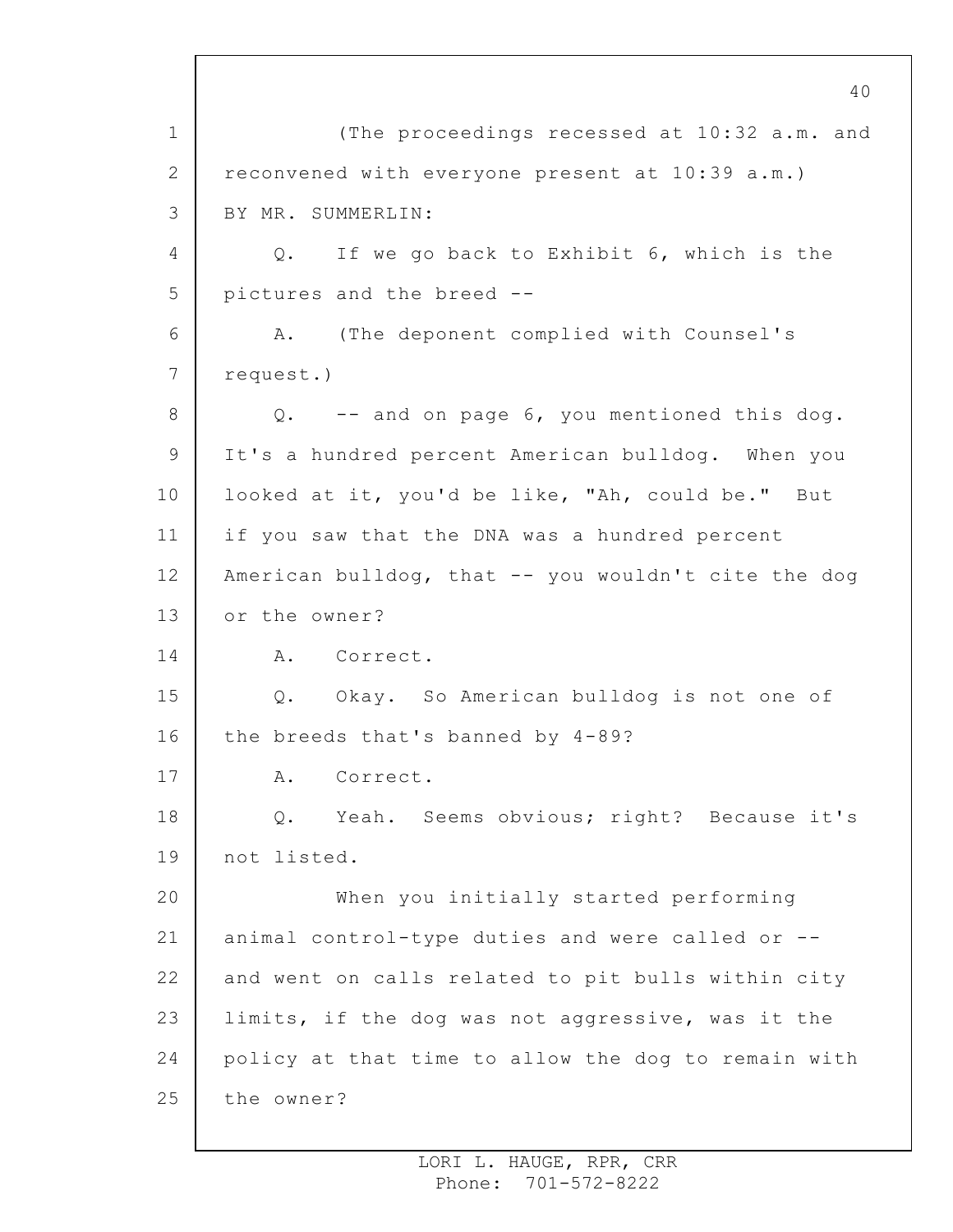1 2 3 4 5 6 7 8 9 10 11 12 13 14 15 16 17 18 19 20 21 22 23 24 25 A. I -- from what I can remember, I believe it would just stay with the owner. Q. Okay. And then my understanding, based on some of the other depositions, is that sometime in 2021, that policy changed, and now for any dog that was cited as being a prohibited breed, the dog would be impounded? A. Correct. Q. Okay. Do you know why that policy was changed? A. No. Q. Okay. Do you know whether that policy was put in writing anywhere? A. Not that I know of. MR. SUMMERLIN: Okay. That's all I've got. Thank you very much. MR. SCHMIDT: I just have a couple of things. MR. SUMMERLIN: No. No. That's not allowed. **EXAMINATION** BY MR. SCHMIDT: Q. Ambrosini Exhibit Number 4. A. Too many papers. Q. Remember when Mr. Summerlin asked you to

41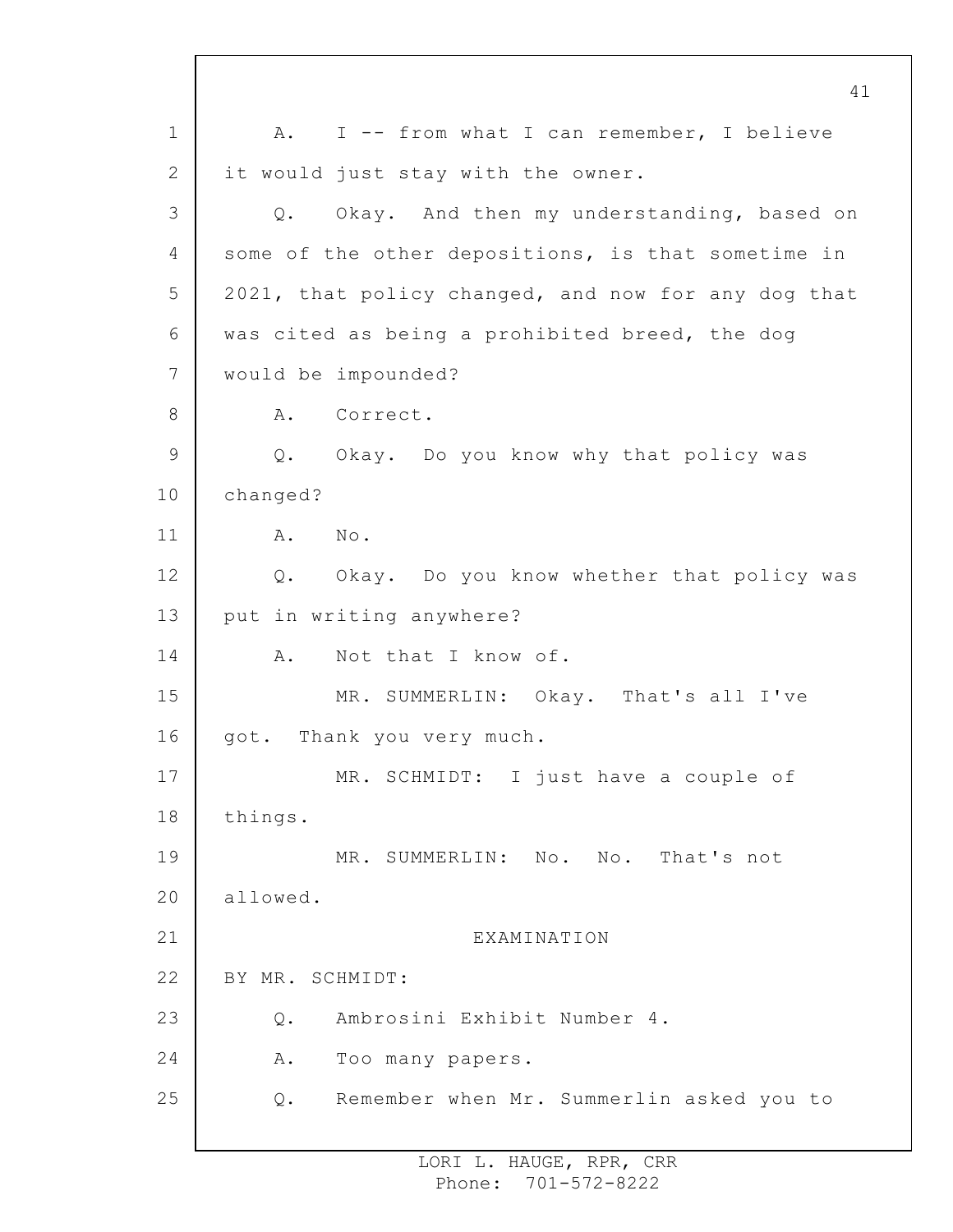1 2 3 4 5 6 7 8 9 10 11 12 13 14 15 16 17 18 19 20 21 22 23 24 25 42 go through those and say if you knew the breeds of any of those dogs by looking at the pictures? A. Yes. Q. Were you a hundred percent sure on any of those dogs in Exhibit Number 4? A. No. Q. Okay. And then on Exhibit Number 6, you indicated that there were a few dogs that you would call for a second opinion on. Do you recall that? A. Correct. Q. What did you mean by you'd call for a second opinion? Whom would you call? A. I would call either Carli or any of the other girls just for a second opinion. Q. And why would you call for a second opinion? A. Because I wouldn't be a hundred percent sure. Q. Do you issue citations when you're not sure -- at least in your mind, that you're not sure? A. Yes and no. Q. Okay. Explain to me what you mean. A. Yes, I would, and then they would have to take it to court and get a DNA test --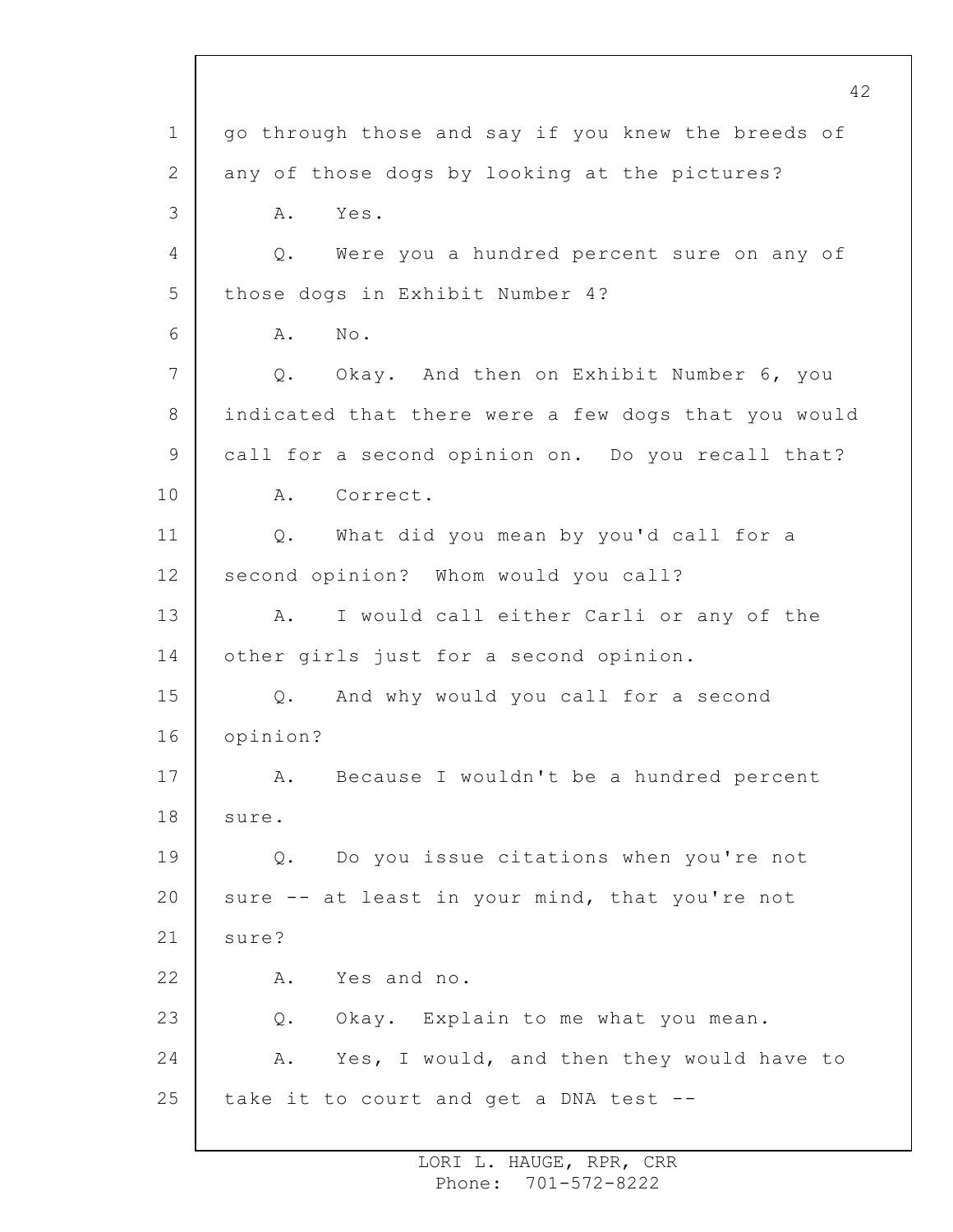1 2 3 4 5 6 7 8 9 10 11 12 13 14 15 16 17 18 19 20 21 22 23 24 25 43 Q. Okay. A. -- done. Q. So, like, what -- how sure would you have to be to issue a citation? If you're 5 percent sure, would you issue a citation? A. No. I would have to be a hundred percent. Q. Okay. Let me unpack that a little bit. When you say  $-- I -- I$  quess, what do you mean by you'd have to be a hundred percent sure? A. If I knew a hundred percent that it was--like, a blue nose pit or an American bully--just by looking at the animal -- Q. Okay. So what -- A. -- I would know. Q. Okay. So what's the -- what's the threshold that you need to meet to -- to issue a citation, in your mind? If you're 50 percent sure it's a prohibited breed, are you issuing a citation? A. Yeah. Q. Okay. And is that after -- would you consult with someone else before you did that? A. Correct. Q. So you wouldn't just base it on your own opinion if your level of confidence is that low?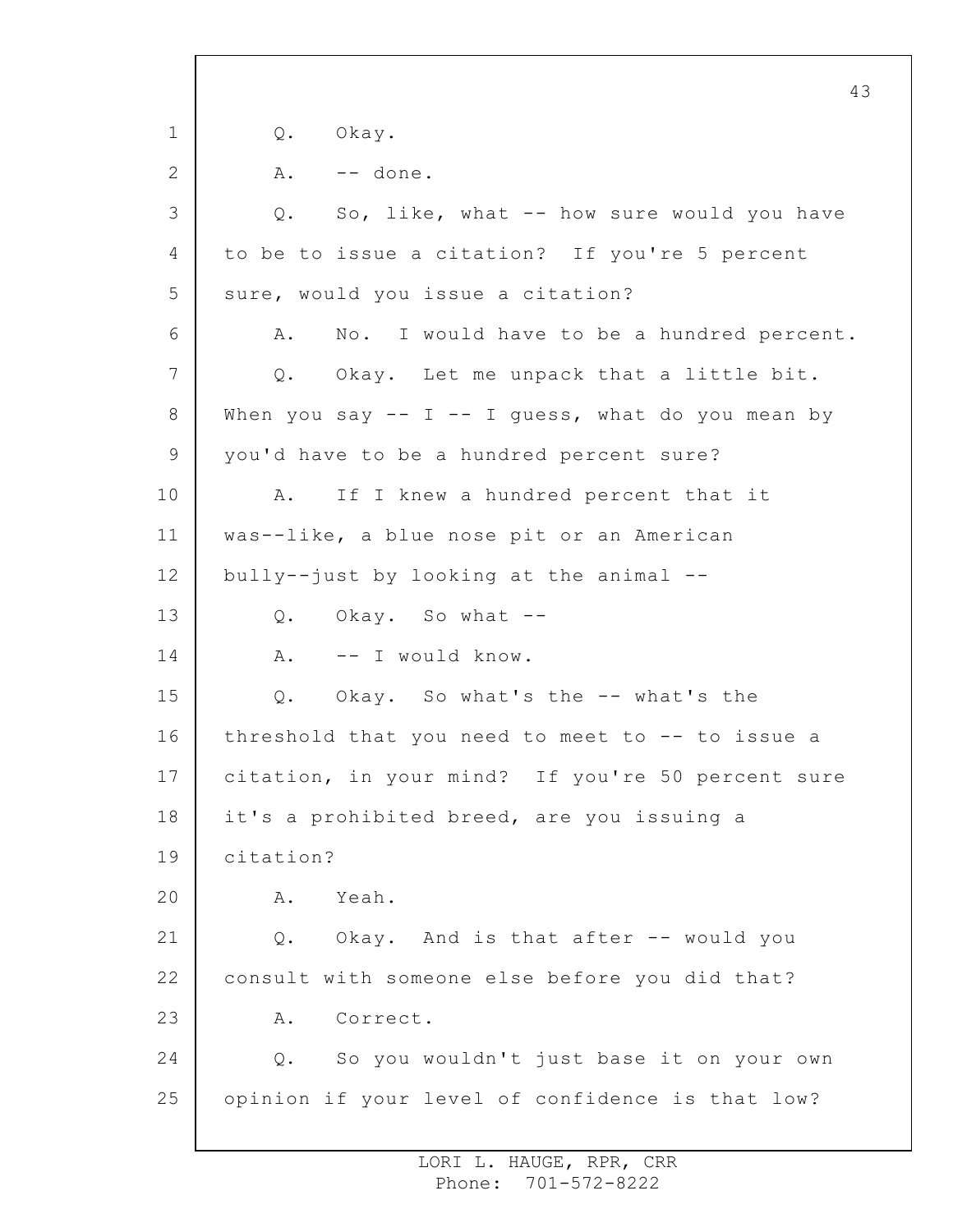1 2 3 4 5 6 7 8 9 10 11 12 13 14 15 16 17 18 19 20 21 22 23 24 25 A. Correct. Q. Okay. And if the owner would admit that their dog is a banned breed, you'd issue a citation; right? A. Yeah. MR. SCHMIDT: Okay. Nothing further. MR. SUMMERLIN: I do have a follow-up to that. EXAMINATION BY MR. SUMMERLIN: Q. Do you recall a situation where you cited and impounded a dog as being a banned breed and then changed your mind? A. No. Q. You don't recall that ever happening? A. (The deponent shook her head negatively.) Not that  $I$  --(There was a discussion off the record between Ms. Wall and Mr. Summerlin.) MR. SUMMERLIN: I don't know what -- what you -- I didn't touch it. Okay. Got it? MS. WALL: No. MR. SUMMERLIN: Okay. MS. WALL: Sorry. MR. SUMMERLIN: Never mind. Thanks,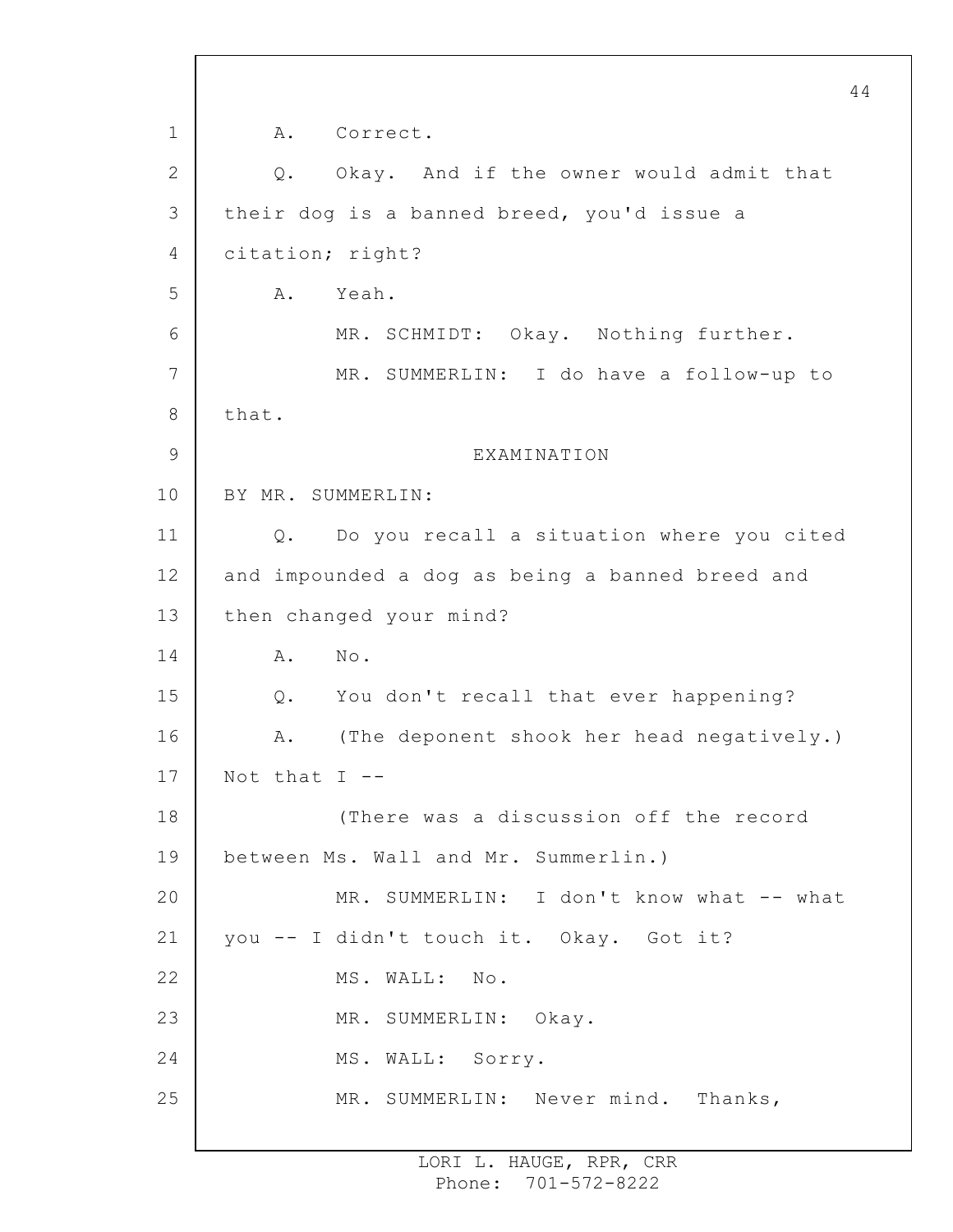|                |        |                                           | $4\,5$ |
|----------------|--------|-------------------------------------------|--------|
| $\mathbf 1$    | Amber. |                                           |        |
| $\mathbf{2}$   |        | MR. SCHMIDT: We'll -- we'll read and      |        |
| $\mathfrak{Z}$ | sign.  |                                           |        |
| $\overline{4}$ |        | You're done.                              |        |
| $\mathsf S$    |        | THE DEPONENT: Oh.                         |        |
| $\epsilon$     |        | (The proceedings concluded at 10:45 a.m.) |        |
| $\overline{7}$ |        |                                           |        |
| $\,8\,$        |        |                                           |        |
| $\mathsf 9$    |        |                                           |        |
| $10$           |        |                                           |        |
| 11             |        |                                           |        |
| $12\,$         |        |                                           |        |
| 13             |        |                                           |        |
| 14             |        |                                           |        |
| $15\,$         |        |                                           |        |
| 16             |        |                                           |        |
| $17\,$         |        |                                           |        |
| $1\,8$         |        |                                           |        |
| 19             |        |                                           |        |
| 20             |        |                                           |        |
| 21             |        |                                           |        |
| 22             |        |                                           |        |
| 23             |        |                                           |        |
| 24             |        |                                           |        |
| 25             |        |                                           |        |
|                |        |                                           |        |

 $\Gamma$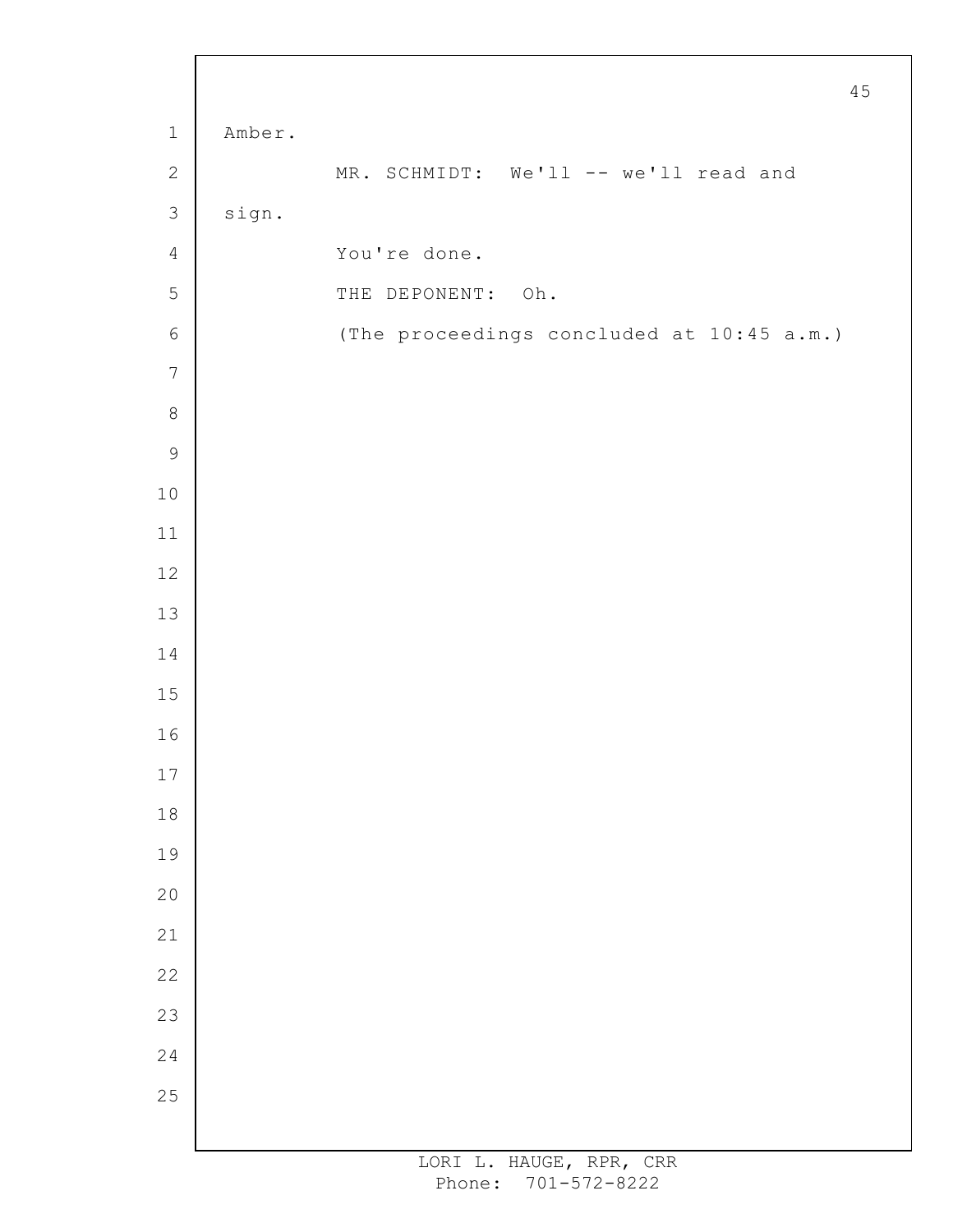|    | 46                                                                         |
|----|----------------------------------------------------------------------------|
| 1  | CERTIFICATE OF DEPONENT                                                    |
| 2  | I, Amber Diane Pelzl, the deponent in the                                  |
| 3  | foregoing deposition, certify that I have read the                         |
| 4  | attached 45 typewritten pages of my deposition upon                        |
| 5  | oral examination, taken at the time and place                              |
| 6  | indicated, and that it is a complete and accurate                          |
| 7  | transcript of my deposition, with corrections, if                          |
| 8  | any, noted herein along with the reason for each                           |
| 9  | correction.                                                                |
| 10 |                                                                            |
| 11 | Dated at Williston, North Dakota, this                                     |
| 12 |                                                                            |
| 13 |                                                                            |
| 14 |                                                                            |
| 15 | AMBER DIANE PELZL                                                          |
| 16 |                                                                            |
| 17 | $\star$<br>$\star$<br>$\star$<br>$\star$<br>$\star$<br>$\star$<br>$^\star$ |
| 18 | PAGE:<br>REASON:<br>LINE:                                                  |
| 19 | CHANGE:                                                                    |
| 20 | PAGE:<br>REASON:<br>LINE:                                                  |
| 21 | CHANGE:                                                                    |
| 22 | PAGE:<br>REASON:<br>LINE:                                                  |
| 23 | CHANGE:                                                                    |
| 24 | PAGE:<br>REASON:<br>LINE:                                                  |
| 25 | CHANGE:                                                                    |
|    |                                                                            |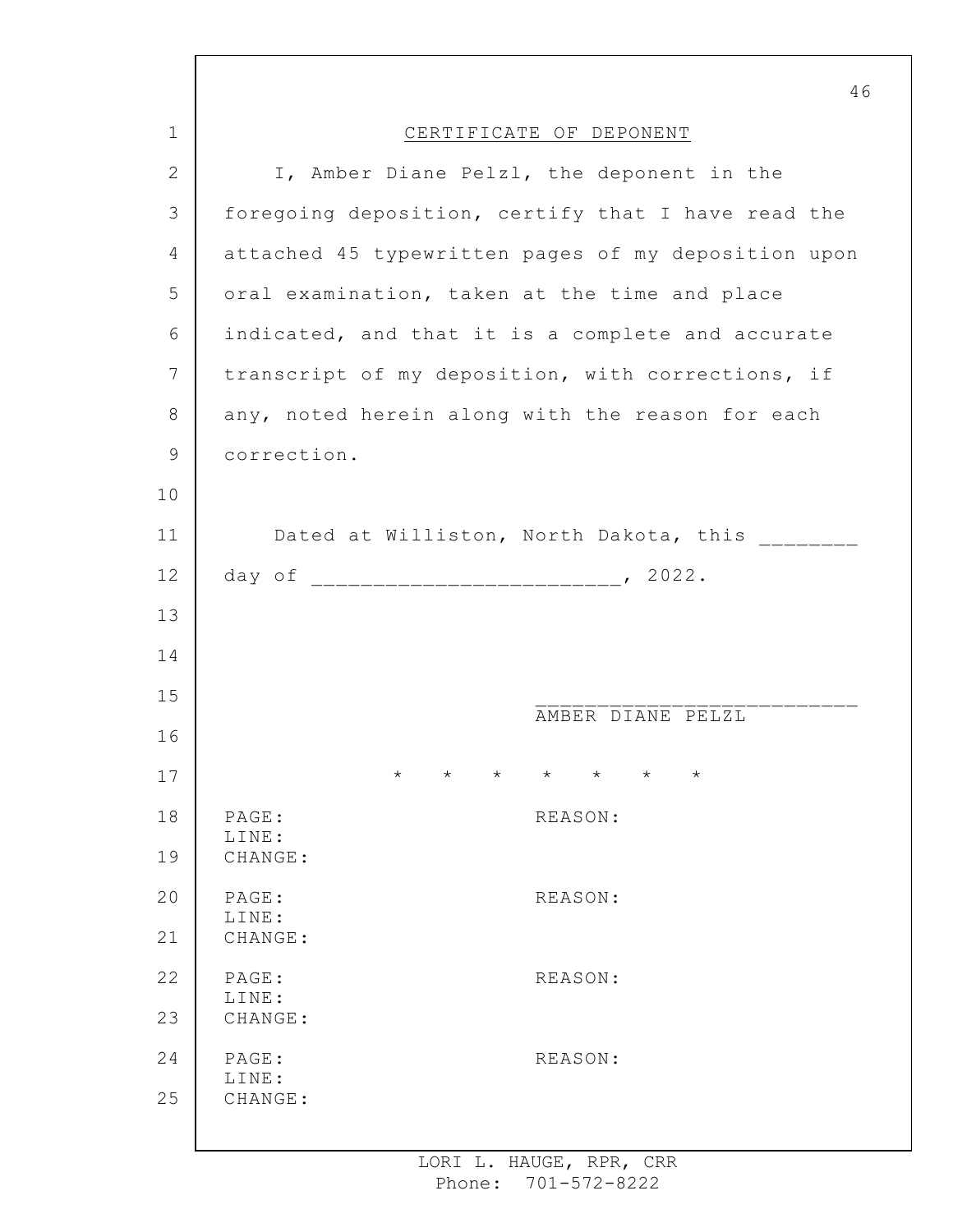|                                                      | 38:21                         | addressing [1] -                               | 37:10, 37:14, 38:6,                                   | <b>barking</b> [1] - 21:25               |
|------------------------------------------------------|-------------------------------|------------------------------------------------|-------------------------------------------------------|------------------------------------------|
|                                                      | 41 $[1] - 3:5$                | 21:19                                          | 38:10, 38:19, 38:25,                                  | <b>base</b> $[1] - 43:24$                |
| $'21$ [1] - 19:23                                    | 44 $[1] - 3.6$                | admit $[1] - 44:2$                             | 39:14, 40:21, 43:12                                   | <b>based</b> $[5] - 11:22$ ,             |
|                                                      | 45 $[1] - 46.4$               | admits [1] - 34:10                             | Animal [1] - 17:2                                     | 25:1, 33:9, 34:6, 41:3                   |
| $\bf{0}$                                             | 46 [1] - 3:24                 | affirmatively [3] -                            | animals [4] - 13:24,                                  | <b>basic</b> [1] - 9:22                  |
|                                                      | 460 $[1] - 2:15$              | 15:10, 18:15, 23:11                            | 14:7, 38:1, 38:11                                     | <b>basis</b> $[1] - 7:10$                |
| $0.001$ [1] - 33:19                                  | 47 $[1] - 3:25$               | affirmatively) [11] -                          | answer [2] - 13:17,                                   | <b>BAUMSTARK[1]-</b>                     |
|                                                      | 479 [2] - 18:9, 18:12         | 7:22, 9:24, 19:21,                             | 29:16                                                 | 1:5                                      |
| 1                                                    | 499 [1] - 18:12               | 19:24, 20:15, 24:15,                           | appearance [3] -                                      | <b>became</b> $[3] - 6:16$ ,             |
| 1 [9] - 6:4, 10:9, 19:9,                             |                               | 27:5, 34:12, 34:20,                            | 23:22, 24:17, 33:9                                    | 6:22, 6:23                               |
| 21:1, 28:23, 32:16,                                  | 5                             | 35:17, 39:23                                   | Appearances [1] -                                     | become [1] - 12:17                       |
| 33:18, 35:5, 37:6                                    |                               | aggressive [1] -                               | 1:24                                                  | <b>begin</b> $[1] - 5:2$                 |
| $10$ [1] - 30:13                                     | $5$ [5] - 18:5, 18:7,         | 40.23                                          | <b>appeared</b> $[2] - 2:10$ ,                        | <b>begins</b> $[1] - 18.9$               |
| 10/12/21 [1] - 20:8                                  | 29:11, 37:19, 43:4            | ago [2] - 4:10, 17:11                          | 2:16                                                  | <b>behalf</b> $[2] - 2:11$ ,             |
| $10:32$ [1] - 40:1                                   | $50$ [3] - 21:16, 21:17,      | agree [1] - 33:21                              | APPEARING[1]-                                         | 2:17                                     |
| $10:39$ [1] - 40:2                                   | 43:17                         | ahead $[2] - 31:12$ ,                          | 2:19                                                  | <b>behavior</b> [1] - 27:17              |
| 10:45 $[1] - 45.6$                                   | $547$ [1] - 37:6              | 34:25                                          | apply [1] - 16:8                                      | <b>between</b> [2] - 7:20,               |
| 11 [1] - 30:17                                       | 548 $[1] - 37.6$              | ALBERTSON [1] -                                | <b>April</b> [1] - $6:4$                              | 44:19                                    |
| 12 [2] - 15:21, 30:19                                |                               | 1:4                                            | area $[2] - 4:24, 8:13$                               | beyond [1] - 14:10                       |
| 12-week [1] - 15:15                                  | $6\phantom{1}6$               | aler $[1] - 36:17$                             | areas $[1] - 5:19$                                    | <b>Bismarck</b> $[1]$ - 2:16             |
| $122$ [1] - 2:15                                     | $6$ [6] - 29:13, 31:6,        | alerting [1] - 37:3                            | <b>Armstrong</b> [1] - 2:14                           | <b>bit</b> $[3] - 11:15, 13:9$           |
| $13$ [1] - 30:19                                     | 32:12, 40:4, 40:8,            | alerts $[2] - 36:18$ ,                         | arrest $[2] - 12:21$ ,                                | 43:7                                     |
| 13330 [1] - 2:9                                      | 42:7                          | 36:19                                          | 12:25                                                 | <b>black</b> $[1] - 30:10$               |
| $14$ [1] - 30:21                                     |                               | allow $[1] - 40:24$                            | arrestable [2] -                                      | <b>Blackwell</b> [1] - 2:9               |
| $15$ [1] - 30:21                                     | $\overline{7}$                | <b>allowed</b> $[3] - 37.9$ ,                  | 12:17, 12:20                                          | <b>blah</b> $[3] - 5:4$                  |
| $16$ [1] - 30:23                                     |                               | 37:10, 41:20                                   | aside [1] - 10:1                                      | blah-blah-blah [1] -                     |
| $17$ [1] - 30:23                                     | 7 [2] - 29:13, 32:14          | alone [1] - 33:9                               | <b>aspects</b> $[1] - 12.8$                           | 5:4                                      |
| $19$ [1] - 1:22                                      |                               | alongs $[3] - 10:1$ ,                          | <b>asserted</b> $[1] - 35:16$                         | <b>blue</b> $[1] - 43:11$                |
|                                                      | 8                             | 15:11, 16:24                                   | assistance $[1] - 8.19$                               | <b>book</b> $[5] - 17:8$ ,               |
|                                                      |                               | ALSO [1] - 2:19                                | assume [3] - 20:18,                                   | 17:10, 17:12, 17:14,                     |
|                                                      |                               |                                                |                                                       |                                          |
| $\mathbf{2}$                                         | 8 [2] - 29:17, 32:14          | $AMANDA_{[1]} - 2:8$                           | 26:13, 31:11                                          | 17:23                                    |
|                                                      | $8/4/21$ [1] - 20:9           | <b>Amber</b> [4] $-$ 4:9,                      | <b>assumed</b> [1] - 36:1                             | Book [1] - 17:19                         |
| $2$ [1] - 29:3                                       | $838$ [1] - 20:9              | 4:19, 45:1, 46:2                               | assuming $[2]$ -                                      | <b>Box</b> $[1]$ - 2:15                  |
| $20$ [1] - 21:7                                      | $839$ [1] - 20:9              | <b>AMBER</b> [5] - 1:14,                       | 21:10, 27:13                                          | <b>boxer</b> [1] - 29:20                 |
| $20.3$ [1] - 32:24                                   |                               | 2:19, 3:3, 4:3, 46:15                          | assumption [1] -                                      | boy [1] - 11:19                          |
| $200$ [1] - 2:9                                      | 9                             | Ambrosini [5] - 10:8,                          | 27:9                                                  | <b>BRANDY</b> [1] - 1:4                  |
| $2015$ [2] - 5:10, 5:13                              |                               | 13:19, 18:8, 31:7,                             | attached [1] - 46:4                                   | <b>breed</b> $[22] - 24:13$ ,            |
| $2016$ [1] - 6:4                                     | $9$ [2] - 29:17, 32:14        | 41:23                                          | <b>attention</b> $[1] - 37:1$                         | 24:25, 25:17, 26:12,                     |
| 2021 [8] - 6:14, 6:20,                               | $9:36$ [2] - 1:22, 4:1        | American [10] - 24:8,                          | Attorney [4] - 1:15,                                  | 27:9, 27:13, 27:14,                      |
| 8:7, 9:6, 9:17, 10:5,                                | $9:40$ [1] - 8:1              | 24:9, 32:13, 32:24,                            | 2.7, 2.8, 2.13                                        | 28:20, 29:1, 29:5,                       |
| 13:23, 41:5                                          |                               | 33.3, 33.5, 40.9,                              | attorneys [1] - 19:14                                 | 31:9, 31:22, 33:13,                      |
| <b>2022</b> [2] - 1:22, 46:12<br>21-cv-00012-CRH [1] | A                             | 40:12, 40:15, 43:11                            | August [1] - 19:23                                    | 33:23, 37:13, 38:19,                     |
| - 1:6                                                |                               | <b>amount</b> [2] - 33:12,                     | available [2] - 23:2,                                 | 40.5, 41.6, 43.18,                       |
|                                                      | a)(1 [1] - 37:7               | 33:23                                          | 23:4                                                  | 44:3, 44:12                              |
| $22$ [1] - 1:20                                      | <b>a)(1)</b> [1] - 37:16      | <b>amounts</b> [1] - 7:20                      | Avenue [1] - 2:15                                     | <b>breeds</b> $[26] - 13.7$ ,            |
|                                                      | a) $(8$ [1] - 37:8            | Amy [2] - 8:22, 15:14                          | <b>aware</b> [1] - 38:5                               | 14:10, 17:9, 24:4,                       |
| 3                                                    | $a.m$ [6] - 1:22, 4:1,        | <b>analysis</b> $[2] - 31.9$ ,                 |                                                       | 24:12, 24:18, 24:22,                     |
| $3$ [1] - 29:3                                       | 8.1, 40.1, 40.2, 45.6         | 31:23                                          | В                                                     | 24:23, 25:7, 25:10,                      |
|                                                      | able $[2] - 23:12$ ,          | <b>analyze</b> $[1]$ - 28:2                    |                                                       | 25:13, 25:23, 26:18,                     |
| 4                                                    | 23:18                         | <b>animal</b> $[45] - 4.25$ ,                  | background [1] -<br>14:13                             | 26:23, 26:25, 27:21,                     |
|                                                      | acceptable [2] -              | 6:15, 6:23, 7:2, 7:4,<br>7:13, 7:20, 8:6, 8:8, | <b>backup</b> $[1] - 8:13$                            | 29.6, 33.8, 33.25,<br>34:11, 37:9, 38:2, |
| 4 [7] - 3:4, 19:23,                                  | 29:15, 36:13                  | 8:11, 8:20, 9:2, 9:10,                         |                                                       | 40:16, 42:1                              |
| 28:8, 28:23, 29:11,                                  | <b>accord</b> [1] - $37:17$   | 9:21, 11:23, 11:25,                            | <b>banned</b> $[21] - 24.4$ ,<br>25:23, 26:18, 26:23, | <b>BRIAN</b> $[1]$ - 2:13                |
| 41:23, 42:5                                          | accurate [2] - 26:5,          | 12:7, 12:9, 12:20,                             | 26:25, 27:8, 27:13,                                   | <b>brindle</b> $[1]$ - 28:24             |
| 4-89 $[10] - 24:3$                                   | 46:6                          | 13:5, 13:15, 14:5,                             | 27:14, 27:21, 33:8,                                   | <b>Broadway</b> $[2] - 1:21$ ,           |
| 24:22, 26:16, 28:3,                                  | <b>actual</b> $[2] - 25:16$ , | 14.6, 16.3, 16.6, 16.9,                        | 33:13, 33:23, 33:25,                                  | 2:15                                     |
| 32:4, 32:21, 34:9,                                   | 27:17                         | 16:15, 16:22, 17:6,                            | 34:11, 37:9, 37:13,                                   | <b>bull</b> $[24]$ - 19:15,              |
| 35:10, 38:21, 40:16                                  | $ADA_{[3]} - 35.21,$          | 18:1, 18:13, 18:25,                            | 38:2, 38:18, 40:16,                                   | 19:16, 20:14, 20:20,                     |
| 4-90 $[3]$ - 35:10, 37:6,                            | 35:22, 38:13                  | 21:19, 21:24, 35:14,                           | 44:3, 44:12                                           | 21:13, 21:20, 22:8,                      |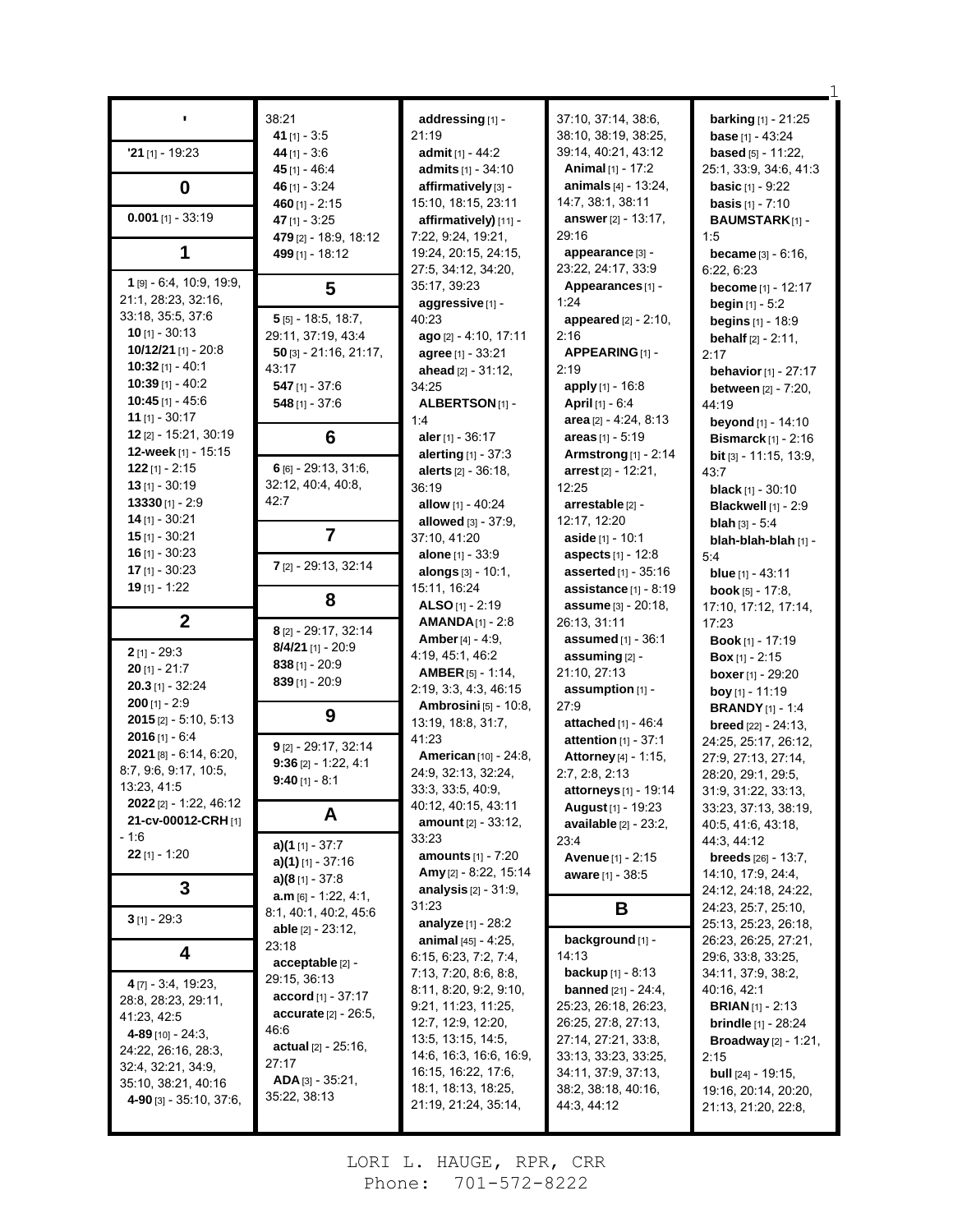| 22:22, 23:6, 23:7,<br>23:17, 23:25, 24:3, | 20:5, 20:13, 20:17,<br>20:21, 20:24, 32:21, | Conference <sup>[1]</sup> -<br>1:20         | D                                         | divide [1] - 15:25<br><b>DNA</b> $[14] - 31:9$ |
|-------------------------------------------|---------------------------------------------|---------------------------------------------|-------------------------------------------|------------------------------------------------|
| 24:7, 24:8, 24:14,                        | 32.25, 33.13, 43.4,                         | confidence [1] -                            | <b>DAKOTA</b> [2] - 1:2,                  | 31:22, 31:25, 32:7,                            |
| 24.23, 32:24, 33:3,                       | 43.5, 43.17, 43.19,                         | 43:25                                       | 1:10                                      | 32:20, 33:8, 33:10,                            |
| 34:23, 35:10, 35:15                       | 4444                                        | consider $[1] - 21:21$                      | Dakota [7] - 1:19,                        | 34:3, 34:5, 34:10,                             |
| bull-related [2] -                        | <b>citations</b> $[3] - 12:12$ ,            | consult [1] - 43:22                         | 1:21, 2:16, 4:15,                         | 34:15, 34:23, 40:11,                           |
| 21:13, 21:20                              | 19:15, 42:19                                | contact [3] - 23:1,                         | 14:19, 15:5, 46:11                        | 42:25                                          |
| <b>bull-type</b> $[1]$ - 24:23            | cite $[6]$ - 8:15, 33:10,                   | 23:8, 23:12                                 | <b>DANIKA</b> $[1]$ - 1:5                 | <b>DNA'd [1] - 32:24</b>                       |
| <b>bulldog</b> $[4] - 32:13$ ,            | 33:19, 34:3, 40:12                          | Control [1] - 17:2                          | Dated $[1] - 46:11$                       | document [1] - 19:13                           |
| 40.9, 40.12, 40.15                        | cited $[4] - 34.9$ .                        | control [34] - 4:25,                        | day-to-day [1] - 7:10                     | $\log_{12}$ - 17:16,                           |
| <b>bulls</b> $[2] - 19.3$                 | 38:21, 41:6, 44:11                          | 6:15, 6:23, 7:2, 7:5,                       | days [1] - 26:9                           | 17:19                                          |
| 40:22                                     | city $[14] - 6.5, 7.16$ ,                   | 7:20, 8:6, 8:8, 8:11,                       | deal $[1] - 18:13$                        | $dog$ [64] - 13:6,                             |
| <b>bully</b> $[1] - 43:12$                | 7:18, 12:4, 12:8, 19:3,                     | 8:20, 9:10, 9:21,                           | decide [1] - 25:6                         | 14:10, 21:25, 22:3,                            |
| BY [14] - 4:8, 8:5,                       | 19:16, 20:14, 20:20,                        | 11:24, 11:25, 12:7,                         | declare [1] - 15:7                        | 23:15, 23:18, 23:22,                           |
| 18:6, 19:8, 19:12,                        | 22:9, 22:23, 24:5,                          | 12:9, 12:20, 13:5,                          | <b>Defendant</b> $[2] - 1:11$ ,           | 24:16, 25:4, 25:6,                             |
| 22:7, 26:11, 28:9,                        | 37:10, 40:22                                | 14:5, 14:6, 16:3, 16:6,                     | 2:17                                      | 25:17, 25:20, 25:22,                           |
| 31:5, 35:1, 35:7, 40:3,                   | CITY $[1] - 1.9$                            | 16.9, 16.15, 17.6,                          | definitely [2] - 29:21,                   | 26:15, 26:16, 26:22,                           |
| 41:22, 44:10                              | City $[9] - 1.20, 4.21,$                    | 18:1, 18:13, 18:25,                         | 32:12                                     | 27:10, 27:12, 27:13,                           |
| <b>bye</b> [1] - 8:4                      | 6:21, 19:14, 34:9,<br>34:14, 34:21, 37:24,  | 21:19, 21:24, 38:25,<br>39:15, 40:21        | department [3] -                          | 27:18, 28:3, 28:11,<br>28:20, 28:24, 28:25,    |
|                                           | 38:20                                       | control-related [3] -                       | 16:11, 39:2, 39:4                         | 29:4, 29:5, 29:11,                             |
| C                                         | Civil [1] - 1:17                            | 7:2, 18:13, 39:15                           | departments [2] -                         | 29:13, 29:14, 30:19,                           |
| California [1] - 2:9                      | claim [1] - 35:19                           | control-type [1] -                          | 6.16, 9.6                                 | 31:1, 31:10, 31:19,                            |
| candy [2] - 22:14,                        | classification [1] -                        | 40.21                                       | <b>DEPONENT</b> [5] $-8.4$ ,              | 32:2, 32:3, 32:16,                             |
| 22:18                                     | 27:3                                        | correct [49] - 4:22,                        | 22:3, 22:6, 45:5, 46:1<br>deponent [10] - | 32:20, 32:24, 33:2,                            |
| cannot $[1] - 33:15$                      | close [1] - 26:17                           | 5:20, 6:8, 6:22, 12:5,                      | 15:10, 18:10, 18:15,                      | 34:8, 34:9, 34:10,                             |
| Carli [15] - 9:13,                        | <b>COLE</b> $[1] - 1.6$                     | 12:10, 12:14, 12:18,                        | 18:19, 23:11, 31:15,                      | 34:11, 35:13, 35:16,                           |
| 9:14, 9:17, 10:11,                        | COLE-PEREA <sub>[1]</sub> -                 | 12:22, 13:1, 17:15,                         | 32:17, 40:6, 44:16,                       | 35:19, 36:7, 36:11,                            |
| 10:13, 10:24, 13:11,                      | 1:6                                         | 20:10, 20:22, 23:23,                        | 46:2                                      | 36:15, 37:2, 37:15,                            |
| 15:12, 16:25, 17:2,                       | college [2] - 14:23,                        | 24:5, 24:6, 24:10,                          | Deponent [2] - 2:20,                      | 37:23, 40:8, 40:12,                            |
| 17:13, 39:10, 39:17,                      | 15:2                                        | 24:14, 24:20, 24:24,                        | 3:24                                      | 40:23, 40:24, 41:5,                            |
| 39:20, 42:13                              | College [1] - 15:5                          | 25.2, 25.8, 25.18,                          | deposition [8] - 4:13,                    | 41.6, 44.3, 44.12                              |
| <b>Case</b> [1] - 1:6                     | collie [4] - 29:21,                         | 26.8, 26.20, 26.25,                         | 11:16, 18:8, 19:9,                        | dog's [2] - 29:1,                              |
| cat $[1] - 8.13$                          | 29:22, 30:1, 30:8                           | 27:1, 27:15, 27:22,                         | 31:7, 46:3, 46:4, 46:7                    | 34:22                                          |
| <b>catching</b> $[1] - 8.13$              | coloring [1] - 30:6                         | 32:22, 33:4, 33:11,                         | <b>DEPOSITION</b> [1] -                   | dogs [17] - 24:3,                              |
| certain [1] - 27:25                       | combination [1] -                           | 34:1, 34:4, 36:3, 36:9,                     | 1:14                                      | 24:11, 24:23, 24:25,<br>25:1, 26:13, 27:14,    |
| <b>CERTIFICATE[1]-</b>                    | 28:5                                        | 36:12, 37:4, 37:11,                         | Deposition [1] - 10:8                     | 28:16, 31:8, 32:1,                             |
| 46:1                                      | <b>combined</b> [1] - 9:7                   | 37:12, 37:22, 37:25,<br>38:3, 40:14, 40:17, | depositions [4] -                         | 33:7, 33:22, 34:2,                             |
| Certificate $[2] - 3.24$ ,<br>3:25        | commenced $[1] - 4:1$                       | 41.8, 42.10, 43.23,                         | 11:13, 11:23, 34:7,                       | 37:8, 42:2, 42:5, 42:8                         |
| certify $[1] - 46.3$                      | commencing [1] -                            | 44:1                                        | 41.4                                      | done $[5] - 8.2, 11.13,$                       |
| change $[3] - 6:1, 6:7,$                  | 1:22                                        | correction [1] - 46:9                       | <b>describe</b> $[5] - 7:8$ ,             | 31:4, 43:2, 45:4                               |
| 34:13                                     | common [3] - 21:21,<br>21:23, 26:1          | corrections $[1]$ -                         | 9:16, 25:24, 26:4,<br>27:24               | dots $[1] - 30:4$                              |
| <b>CHANGE</b> [4] - 46:19,                | community [11] -                            | 46:7                                        | determination [1] -                       | down $[2] - 10:25$ ,                           |
| 46:21, 46:23, 46:25                       | 4:21, 4:23, 5:3, 5:5,                       | counsel [2] - 2:10,                         | 26:24                                     | 11:2                                           |
| changed $[4] - 16:20$ ,                   | 6:16, 6:22, 9:7, 11:24,                     | 2:16                                        | determine [4] - 25:4,                     | <b>downtown</b> $[3] - 5:15$                   |
| 41:5, 41:10, 44:13                        | 16:5, 38:24, 39:13                          | Counsel's [5] -                             | 25:16, 25:22, 26:15                       | 5:18, 5:23                                     |
| characteristics [10] -                    | complaints $[1]$ - 7:14                     | 18:10, 18:19, 31:15,                        | determined [1] -                          | drill $[1]$ - 31:4                             |
| 23:20, 23:21, 24:17,                      | Complete [2] -                              | 32:17, 40:6                                 | 20:3                                      | duly $[1] - 4.5$                               |
| 25:1, 25:5, 25:15,                        | 17:16, 17:19                                | <b>County</b> $[1] - 1:18$                  | <b>Diane</b> $[2] - 4.19, 46.2$           | during [1] - 18:24                             |
| 25:21, 27:25, 28:2,                       | complete [1] - 46:6                         | couple [3] - 31:1,                          | <b>DIANE</b> [5] - 1:14,                  | duties $[7] - 7:2, 8:6,$                       |
| 29:24                                     | completely [1] - 25:9                       | 31:8, 41:17                                 | 2:19, 3:3, 4:3, 46:15                     | 8:12, 35:24, 36:10,                            |
| charged $[1] - 11:25$                     | <b>complied</b> [5] - 18:10,                | <b>court</b> $[2] - 31:2$ ,                 | <b>different</b> $[1] - 16.8$             | 39:22, 40:21                                   |
| charges $[2] - 19:18$ ,                   | 18:19, 31:15, 32:17,                        | 42:25                                       | direct [1] - 39:11                        |                                                |
| 19:22                                     | 40:6                                        | Court [2] - 3:25, 4:14<br>$COUNT[1] - 1:1$  | disability $[1]$ - $36:2$                 | Е                                              |
| cheating [1] - 31:21<br>chief [1] - 39:5  | comply [1] - 37:21                          | cover $[1] - 10:11$                         | discussion [1] -                          | early [1] - 34:8                               |
| circumstances [1] -                       | component [1] -                             | $CSO$ [2] - 6:13, 10:11                     | 44:18                                     | easiest $[1] - 7:9$                            |
| 20:12                                     | 9:25<br>concluded $[1] - 45:6$              | <b>cute</b> $[3] - 29:18$                   | <b>DISTRICT</b> $[2] - 1:1$ ,             | East [2] - 1:20, 2:15                          |
| citation [14] - 19:13,                    |                                             | 29:25, 30:16                                | 1:2                                       | eat [1] - 29:20                                |
|                                           | condition $[1]$ - 37:3                      |                                             | <b>District</b> $[2] - 4:14$              |                                                |

2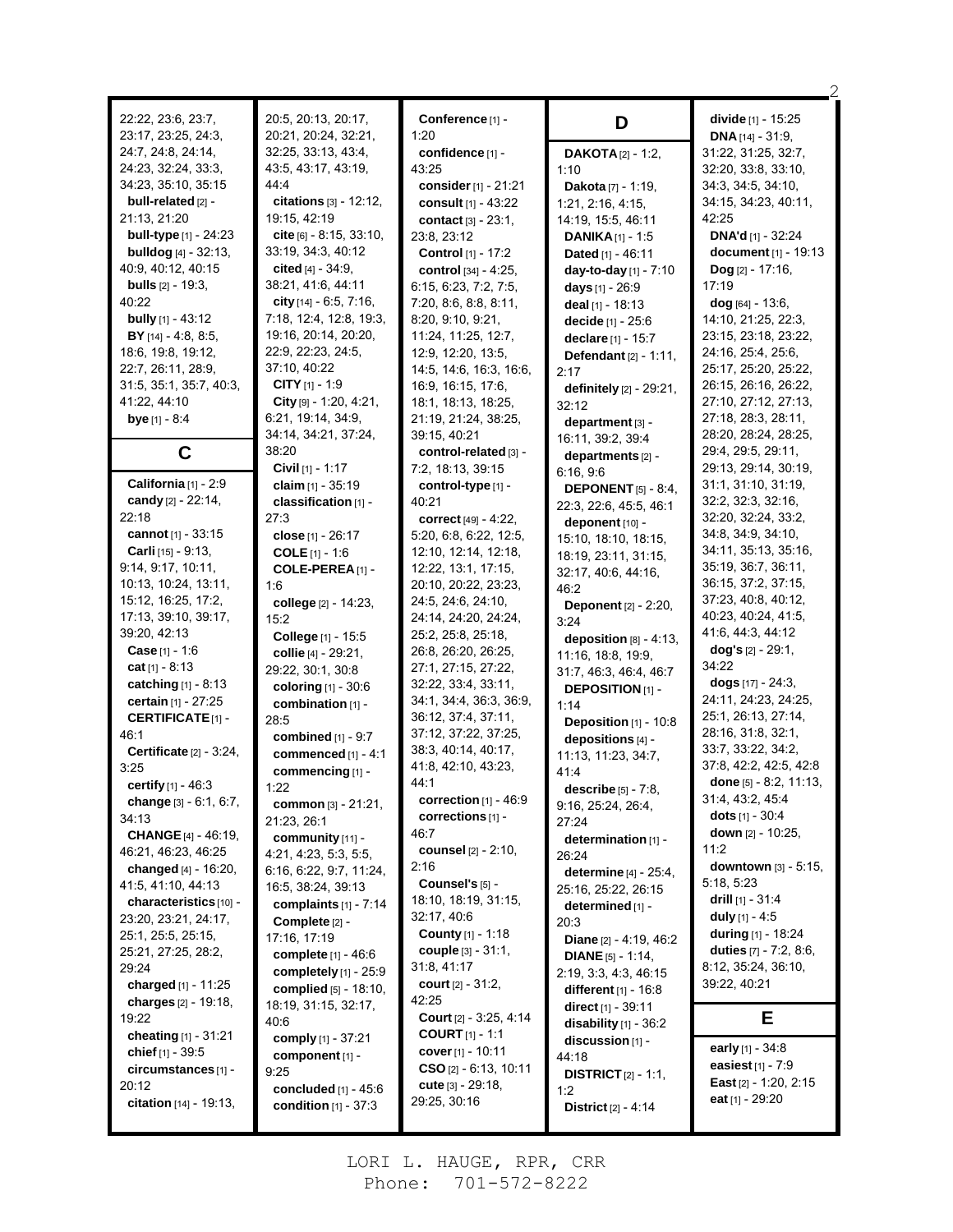| education $[1] - 14:21$                  | few [2] - 21:8, 42:8         | help [3] - 8:11, 8:14,                           | 32:21, 32:25, 42:19,           | $less$ [2] - 21:15,                        |
|------------------------------------------|------------------------------|--------------------------------------------------|--------------------------------|--------------------------------------------|
| educational [2] -                        | figured $[1] - 31:3$         | 8:22                                             | 43.4, 43.5, 43.16,             | 21:16                                      |
| 9:25, 14:13                              | filed $[1] - 4:13$           | helpful [1] - 22:19                              | 44:3                           | level [1] - 43:25                          |
| $effectuate$ [2] -                       | $fill$ [1] - 13:9            | helping [2] - 14:6,                              | issued $[4] - 20:4$ ,          | limitation $[1]$ - 19:3                    |
| 12:21, 12:24                             | finished [1] - 15:1          | 16.2                                             | 20:18, 20:21, 20:24            | <b>limited</b> $[1] - 12:3$                |
| either $[3] - 19:1$ ,                    | first $[8] - 4.5, 5.8,$      | herein [2] - 1:24,                               | <b>issues</b> $[3] - 16:3$ ,   | $\lim$ its $[6] - 19:17$ ,                 |
| 25:9, 42:13                              | 5:13, 11:14, 19:23,          | 46:8                                             | 18:14, 21:20                   | 20:14, 20:20, 22:9,                        |
| <b>Embark</b> $[1] - 31:9$               | 20:23, 31:13, 36:7           | hierarchy $[1]$ - 22:9                           | <b>issuing</b> [1] - 43:18     | 22:23, 40:23                               |
| <b>EMILY</b> $[1] - 1.6$                 | <b>Floor</b> $[1]$ - 1:19    | <b>High</b> $[1]$ - 14:18                        |                                | <b>LINE</b> $[4] - 46:18$                  |
| employed $[2] - 4:20$ ,                  | follow [4] - 22:25,          | high $[1]$ - 14:21                               | J                              | 46:20, 46:22, 46:24                        |
| 5:6                                      | 35:20, 38:25, 44:7           | hired $[1] - 9:21$                               |                                | <b>list</b> $[1]$ - 19:13                  |
| encompassing [1] -                       | follow-up $[1]$ - 44:7       | $hmm$ [8] - 12:2,                                | job [12] - 5:14, 5:25,         | <b>listed</b> $[3] - 24:13$ ,              |
| 16:5                                     | follows $[1] - 4.6$          | 19:21, 19:24, 24:15,                             | 6.6, 7.9, 9.22, 12.8,          | 24:19, 40:19                               |
| enforce $[2] - 12.8$ ,                   | FOR $[1] - 1.2$              | 27:5, 34:20, 35:17,                              | 16:8, 16:20, 16:25,            | <b>LLP</b> $[1] - 2:9$                     |
| 19:3                                     | foregoing $[1]$ - 46:3       | 39.23                                            | 17:7, 21:21, 39:22             | look $[21] - 10:9$ ,                       |
| enforcement [5] -                        | forgot $[1] - 35.9$          | <b>HOLLY</b> $[1] - 1.6$                         | <b>Johnson</b> [2] - 19:9,     | 13:11, 18:5, 18:8,                         |
| 5:17, 6:5, 7:21, 16:2,                   | formalized $[1]$ - $9:8$     | home [1] - 29:20                                 | 21:1                           | 18:16, 19:17, 20:7,                        |
| 18:25                                    | foundation [1] -             | hopefully $[1]$ - 11:15                          | jurisdiction [1] -             | 23:24, 25:20, 26:19,                       |
| enforcing [2] -                          | 34:24                        | hundred [8] - 21:16,                             | 12:3                           | 26:22, 27:8, 28:11,                        |
| 11:25, 39:14                             | four [2] - 37:5, 39:16       | 40.9, 40.11, 42.4,                               | $JYL$ [1] - 1:4                | 28:18, 28:23, 28:25,                       |
| <b>entire</b> $[1] - 5.6$                | full $[1] - 4:17$            | 42:17, 43:6, 43:9,                               |                                | 29:4, 29:24, 31:12,                        |
| epilepsy [2] - 36:14,                    | fun $[1]$ - 28:10            | 43:10                                            | K                              | 33:24, 37:5                                |
| 36:22                                    |                              | <b>hurt</b> $[1] - 8:22$                         | keep [1] - 37:15               | looked [8] - 10:18,                        |
| estimate [1] - 21:12                     | G                            | <b>Husch</b> $[1] - 2:8$                         | kind [28] - 7:7, 8:18,         | 13:13, 26:15, 26:16,                       |
| evolution $[1]$ - 16:10                  |                              | husky [1] - 29:8                                 | 8.21, 9.1, 9.22, 14:10,        | 32:2, 35:14, 40:10                         |
| exactly [2] - 26:22,                     | game [1] - 28:10             | husky-German [1] -                               | 15:20, 15:25, 16:10,           | looking [13] - 10:17,                      |
| 27:24                                    | <b>GENE</b> $[1] - 2:7$      | 29.8                                             | 16:20, 16:21, 16:24,           | 13:15, 23:19, 25:3,                        |
| <b>Examination</b> $[3]$ -               | Gene [2] - 1:15, 4:9         |                                                  | 22.9, 22.20, 22.23,            | 25:19, 25:22, 26:12,                       |
| 3.4, 3.5, 3.6                            | generally $[1]$ - 9:16       |                                                  | 27:2, 27:8, 28:5,              | 27:24, 28:14, 32:5,                        |
| examination $[1]$ -                      | generals [2] - 14:24,        |                                                  | 28:12, 28:20, 29:14,           | 32:6, 42:2, 43:12                          |
| 46:5                                     | 15:9                         | idea [4] - 29:14,                                | 30.9, 31.13, 31.17,            | looks $[6] - 23:25$ ,                      |
| <b>EXAMINATION [3] -</b>                 | generated [1] - 20:2         | 30:18, 30:24, 35:3                               | 31:21, 34:6, 34:13,            | 27:10, 27:12, 30:8,                        |
| 4:7, 41:21, 44:9                         | German [1] - 29:8            | identified $[2] - 20:3$ ,                        | 39:11                          | 30:14, 30:22                               |
| examined $[1] - 4.5$                     | girls $[1] - 42:14$          | 20:25                                            | <b>kinds</b> $[1] - 36:13$     | <b>Lori</b> [1] - 1:17<br>loss [1] - 38:17 |
| example [1] - 37:15                      | qraduated [1] -              | <b>identifies</b> [3] - 19:15,                   | knee [1] - 8:23                |                                            |
| except [1] - 29:20                       | 14:14                        | 20:17, 24:4                                      | knowing [1] - 32:6             | low $[1] - 43:25$                          |
| exception [2] -                          | guess [9] - 8:2,             | <b>identify</b> [1] - 13:6                       | knowledge [2] -                | lucky [1] - 11:11                          |
| 20:11, 39:20                             | 16:15, 16:18, 16:22,         | <b>implicit</b> $[1] - 27:9$                     | 13:10, 13:15                   | <b>LYNETTE</b> $[1]$ - 1:5                 |
| <b>Exhibit</b> $[14] - 10.8$ ,           | 21:2, 32:9, 33:5, 36:1,      | important [1] - 28:1                             | known [1] - 24:14              |                                            |
| 18.5, 18.7, 19.9, 21:1,                  | 43:8                         | impounded [2] -                                  |                                | Μ                                          |
| 28:8, 28:23, 31:6,                       | guys [1] - 10:2              | 41.7, 44.12<br>$IN [1] - 1:1$                    | L                              | Madi [3] - 13:13,                          |
| 35.5, 37.6, 40.4,                        |                              | included [1] - 19:19                             |                                | 13:16, 39:17                               |
| 41:23, 42:5, 42:7<br>exhibit [2] - 17:2, | н                            | includes [1] - 19:19                             | Lab [2] - 29:2, 30:22          | <b>Madison</b> [2] - 13:18,                |
| 35:9                                     | Hall [1] - 1:20              | indicated $[2] - 42.8$ ,                         | Labrador [2] - 38:6,           | 13:19                                      |
| experience $[5] - 8:7$ ,                 | <b>hand</b> $[1] - 10:7$     | 46:6                                             | 38:10                          | major [1] - 15:7                           |
| 13:23, 14:7, 14:9,                       |                              |                                                  | large [2] - 22:3, 23:7         | $\text{man}$ [1] - 26:10                   |
|                                          |                              |                                                  |                                |                                            |
|                                          | <b>handed</b> $[2] - 18:7$ , | indicating) [1] -                                | $last$ [6] - 6:12, 10:5,       |                                            |
| 26:13                                    | 31:6                         | 31:20                                            | 21:8, 34:8, 34:14              | manner [1] - 19:16                         |
| explain [1] - 42:23                      | hang [1] - 13:11             | inform $[1] - 34:21$                             | <b>Laughter</b> $[1] - 8.3$    | <b>MANUEL</b> $[1] - 1.6$                  |
| extraneous $[1] - 8:1$                   | Harbors [1] - 14:16          | instead [1] - 12:23                              | <b>Law</b> [4] - 1:15, 2:7,    | marked [1] - 10:8                          |
|                                          | <b>hard</b> [1] - 22:18      | insurance [3] -                                  | 2:8, 2:13                      | $\text{materials}$ [1] - 10:2              |
| F                                        | Hauge [1] - 1:17             | 37:20, 37:21, 38:9                               | <b>lawsuit</b> $[1] - 4:13$    | <b>MATHEW</b> [1] - 1:5                    |
|                                          | <b>head</b> $[2] - 18.4$ ,   | <b>insured</b> $[2] - 38:12$                     | <b>learn</b> [1] - 11:15       | <b>matter</b> $[1] - 33:13$                |
| fall $[1]$ - 22:9                        | 44:16                        | Introduction [1] -                               | <b>learned</b> $[2] - 11:17$ , | mean $[9] - 7:10$ ,                        |
| falls $[1] - 25.4$                       | heard $[3] - 5:16$ ,         | 17:2                                             | 34:7                           | 7:13, 7:19, 16:14,                         |
| <b>familiar</b> $[2] - 17:19$ ,          | 13:22, 36:23                 | involved [5] - 18:25,                            | leash [1] - 28:24              | 29:6, 32:8, 42:11,                         |
| 31:13                                    | <b>heeler</b> $[3]$ - 29:22, | 20:12, 20:18, 21:3,                              | <b>leashed</b> $[1] - 37:15$   | 42:23, 43:8                                |
| fast $[1] - 8.4$                         | 29:25, 30:6                  | 39:14                                            | <b>least</b> $[4] - 15:23$ ,   | <b>meant</b> $[1] - 35.8$                  |
| Federal [1] - 1:16<br>fell [1] - 22:16   | heeler-collie [1] -<br>29:22 | $irrelevant_{[1]} - 27:18$<br>issue [8] - 12:12, | 17:1, 26:14, 42:20             | med $[1] - 36:25$<br>medical [2] - 36:25,  |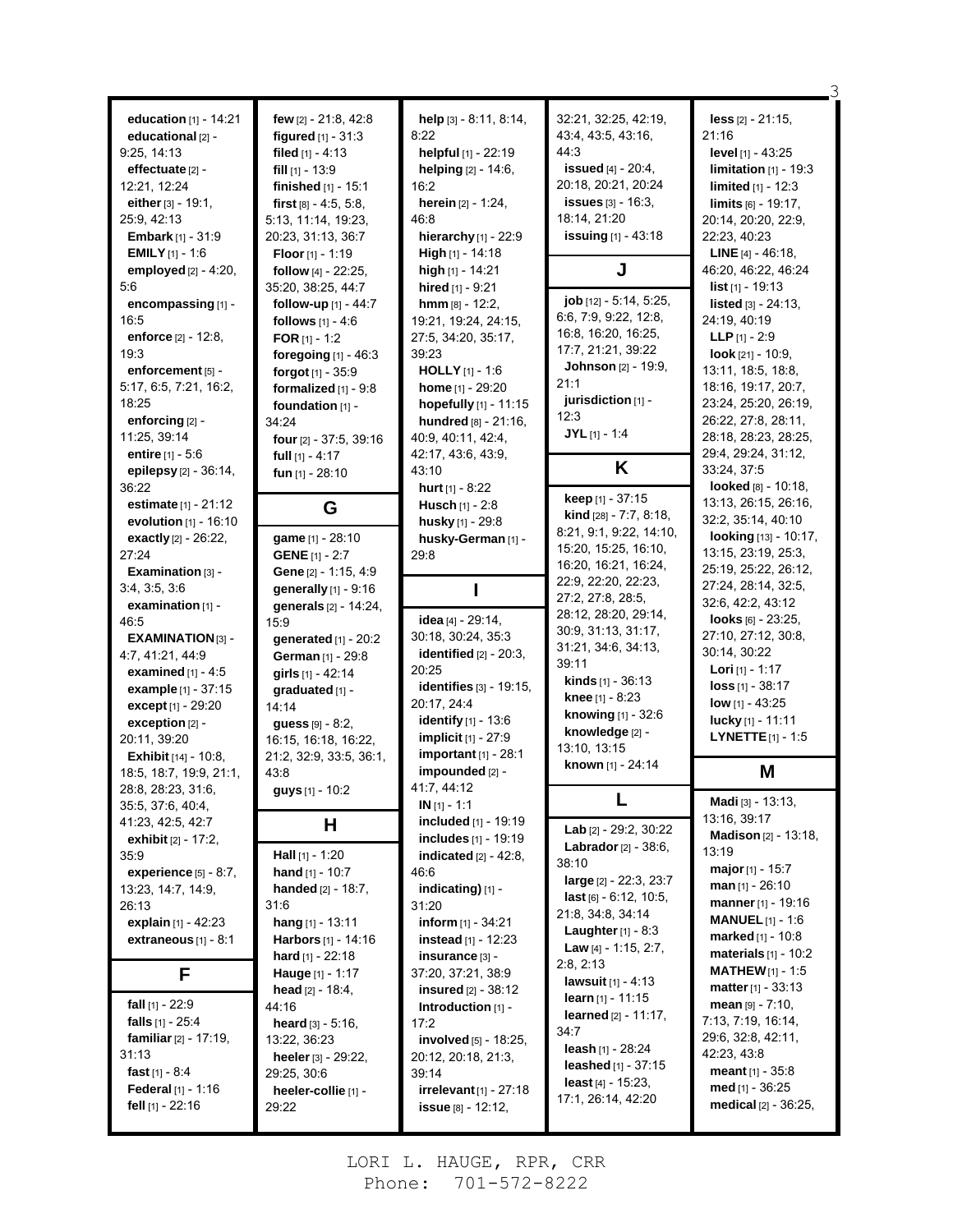| 37:3<br>meet $[1] - 43:16$<br>mentioned [3] -<br>13:16, 17:1, 40:8<br><b>met</b> $[1] - 4:10$<br>might [1] - 34:19<br>$mid$ [6] - 13:22,<br>26:17, 42:20, 43:17,<br>44:13, 44:25<br>Minnesota [1] -<br>14:20<br>minutes [1] - 39:24<br>miss $[1] - 22:13$<br>$mix$ [3] - 25:10,<br>30:20, 30:22<br>mixed [5] - 24:11,<br>24:13, 24:25, 26:12,<br>30:16<br>mixed-breed [2] -<br>24:25, 26:12<br>Moeller [1] - 8:17<br>Moldenhauer [1] -<br>2:14<br><b>moment</b> $[1] - 4:10$<br>$most [2] - 19.16,$<br>21:23<br>mostly [1] - 16:20<br>mottled [1] - 30:3<br>moved $[1] - 6:13$ | 37:23, 38:2, 43:16<br><b>needed</b> $[1] - 8:13$<br>needs [1] - 8:22<br>negatively [1] -<br>44:16<br>neighbor [2] - 22:1,<br>23:6<br>never $[5] - 8:14$ ,<br>13:22, 15:1, 34:3,<br>44:25<br>new [1] - 13:21<br>noise [1] - 8:1<br><b>NORTH</b> [2] - 1:2,<br>1:10<br><b>North</b> $[7] - 1:19$ ,<br>1:21, 2:16, 4:15,<br>14:19, 15:5, 46:11<br>$\textbf{noise}$ [2] - 30:2,<br>43:11<br>Notary [1] - 1:18<br>noted [2] - 1:24, 46:8<br>nothing [2] - 11:15,<br>44:6<br>nothing's $[1] - 7:10$<br>notice [1] - 1:16<br>notifying [1] - 36:16<br>nuisance [1] - 22:6<br><b>Number</b> [5] - 10:9,<br>32:12, 41:23, 42:5, | 26.9, 26.18, 26:23,<br>26:24, 27:20, 28:21,<br>29:18, 29:19, 29:25,<br>31:7, 31:20, 33:7,<br>33:24, 34:11, 34:19,<br>35:25, 36:4, 38:2,<br>40:15<br>ones [2] - 11:14,<br>32:11<br>ooh [1] - 22:17<br>operate [1] - 25:16<br><b>opinion</b> [6] - 32:9,<br>42.9, 42.12, 42.14,<br>42:16, 43:25<br>oral [1] - 46:5<br>ordinance [4] -<br>12:13, 25:4, 27:17,<br>38:5<br><b>Ordinance</b> [1] - 24:3<br>ordinances [10] -<br>7:16, 9:2, 9:20, 12:1,<br>12:9, 12:11, 12:15,<br>19:1, 35:11, 39:15<br>outside [2] - 37:16,<br>38:7<br><b>OWAN</b> $[1]$ - 1:5<br>own [2] - 23:17,<br>43:24<br><b>owner</b> [12] - 23:9,<br>23:10, 23:13, 32:23, | pedigree [2] - 33:3,<br>33:24<br>Pekingese [1] -<br>31:16<br><b>PELZL</b> [5] - 1:14,<br>2.19, 3.3, 4.3, 46.15<br><b>Pelzi</b> [2] - 4.19, 46.2<br>people [1] - 6:21<br>percent [12] - 32:24,<br>33:16, 33:18, 40:9,<br>40.11, 42:4, 42:17,<br>43:4, 43:6, 43:9,<br>43:10, 43:17<br>percentage [1] -<br>33:13<br><b>PEREA</b> $[2] - 1.6, 1.6$<br>perfect [1] - 27:6<br>perfectly [1] - 29:15<br><b>perform</b> $[3] - 7:2$ ,<br>35:23, 36:8<br>performing [1] -<br>40:20<br>period [1] - 16:1<br>person [7] - 8:16,<br>12:20, 13:22, 23:8,<br>36:2, 38:20, 39:10<br>photos [1] - 28:19<br>physical [8] - 23:22,<br>25:1, 25:5, 25:15, | <b>pound</b> $[1] - 8:12$<br>PowerPoint [1] -<br>10:10<br>precludes [1] - 24:11<br>predominant [3] -<br>28:20, 29:1, 29:5<br>predominantly [5] -<br>24:18, 25:12, 26:24,<br>27:12, 27:14<br>preparation [1] -<br>17:25<br>present [1] - 40:2<br>presentation [1] -<br>10:10<br><b>pretty</b> $[1]$ - 18:21<br>previous [1] - 8:11<br>primarily $[1]$ - $7:4$<br>primary [1] - 4:24<br>problems [1] - 36:23<br>Procedure [1] - 1:17<br>proceedings [3] -<br>4:1, 40:1, 45:6<br>prohibited [5] - 25:7,<br>25:10, 25:13, 41:6,<br>43:18<br>prohibition [1] -<br>35:15<br>prohibits $[4]$ - 24:3,<br>24:16, 24:22, 24:25 |
|--------------------------------------------------------------------------------------------------------------------------------------------------------------------------------------------------------------------------------------------------------------------------------------------------------------------------------------------------------------------------------------------------------------------------------------------------------------------------------------------------------------------------------------------------------------------------------|------------------------------------------------------------------------------------------------------------------------------------------------------------------------------------------------------------------------------------------------------------------------------------------------------------------------------------------------------------------------------------------------------------------------------------------------------------------------------------------------------------------------------------------------------------------------------------------------------------------------|--------------------------------------------------------------------------------------------------------------------------------------------------------------------------------------------------------------------------------------------------------------------------------------------------------------------------------------------------------------------------------------------------------------------------------------------------------------------------------------------------------------------------------------------------------------------------------------------------------------------------------------------|----------------------------------------------------------------------------------------------------------------------------------------------------------------------------------------------------------------------------------------------------------------------------------------------------------------------------------------------------------------------------------------------------------------------------------------------------------------------------------------------------------------------------------------------------------------------------------------------------------------------------------------|----------------------------------------------------------------------------------------------------------------------------------------------------------------------------------------------------------------------------------------------------------------------------------------------------------------------------------------------------------------------------------------------------------------------------------------------------------------------------------------------------------------------------------------------------------------------------------------------------------------------|
| moving [1] - 16:18<br><b>MR</b> [38] $- 2.7, 2.13,$                                                                                                                                                                                                                                                                                                                                                                                                                                                                                                                            | 42:7<br>number [2] - 12:11,                                                                                                                                                                                                                                                                                                                                                                                                                                                                                                                                                                                            | 34:8, 34:10, 34:19,<br>35:16, 40:13, 40:25,                                                                                                                                                                                                                                                                                                                                                                                                                                                                                                                                                                                                | 27:25, 28:1, 29:24,<br>33:9<br>pictures [10] - 13:14,                                                                                                                                                                                                                                                                                                                                                                                                                                                                                                                                                                                  | promoted [1] - 16:16<br>provide [2] - 35:24,                                                                                                                                                                                                                                                                                                                                                                                                                                                                                                                                                                         |
| 4.8, 8.2, 8.5, 18.5,<br>18.6, 19.7, 19.8,<br>19:11, 19:12, 22:1,<br>22:4, 22:7, 26:9,                                                                                                                                                                                                                                                                                                                                                                                                                                                                                          | 21:14<br>numbers [1] - 32:10<br>O                                                                                                                                                                                                                                                                                                                                                                                                                                                                                                                                                                                      | 41.2, 44.2<br>P                                                                                                                                                                                                                                                                                                                                                                                                                                                                                                                                                                                                                            | 28:11, 28:15, 28:16,<br>28:21, 31:1, 31:8,<br>31:12, 40:5, 42:2                                                                                                                                                                                                                                                                                                                                                                                                                                                                                                                                                                        | 36:11<br>provided [4] - 9:12,<br>17:5, 17:24, 19:14<br>providing [2] - 8:19,                                                                                                                                                                                                                                                                                                                                                                                                                                                                                                                                         |
| 26:11, 28:8, 28:9,<br>31:2, 31:5, 34:24,<br>35:1, 35:6, 35:7,<br>39:24, 39:25, 40:3,<br>41:15, 41:17, 41:19,<br>41:22, 44:6, 44:7,<br>44:10, 44:20, 44:23,<br>44:25, 45:2<br>$MS$ [4] - 2:8, 2:19,<br>44:22, 44:24<br><b>mutt</b> $[1] - 31:19$                                                                                                                                                                                                                                                                                                                                | object [1] - 34:24<br><b>obvious</b> [2] - 27:16,<br>40:18<br>obviously [1] - 20:16<br>occasionally [3] -<br>8:19, 16:2, 19:2<br>OF $[4] - 1:2, 1:9,$<br>1:14, 46:1<br>offense [3] - 12:16,<br>12:17, 12:20                                                                                                                                                                                                                                                                                                                                                                                                            | $P.O$ [1] - 2:15<br>packet <sub>[1]</sub> - 18:17<br>packets [1] - 18:20<br><b>PAGE</b> $[4] - 46:18$ ,<br>46:20, 46:22, 46:24<br><b>Page</b> $[5]$ - 3:4, 3:5,<br>3:6, 3:24, 3:25<br>page [7] - 10:11,<br>18:9, 28:23, 32:10,<br>32:16, 37:5, 40:8                                                                                                                                                                                                                                                                                                                                                                                        | pit [26] - 19:3, 19:15,<br>19:16, 20:13, 20:20,<br>21:12, 21:20, 22:8,<br>22:22, 23:6, 23:17,<br>23:24, 24:3, 24:8,<br>24:14, 24:23, 30:20,<br>32:24, 33:3, 34:23,<br>35:10, 35:15, 40:22,<br>43:11<br><b>pitch</b> $[1] - 8.23$<br><b>place</b> $[1] - 46.5$                                                                                                                                                                                                                                                                                                                                                                          | 37:2<br><b>proxy</b> [1] - $25:16$<br><b>Public [1] - 1:18</b><br>published [1] - 17:14<br>pull [2] - 28:8, 34:23<br>puppy [1] - 22:4<br><b>purposes</b> $[1] - 33.14$<br><b>pursuant</b> $[2] - 1:16$<br><b>put</b> $[3] - 17:3, 17:13,$<br>41:13                                                                                                                                                                                                                                                                                                                                                                   |
| <b>muzzled</b> [2] - 37:16,<br>38:7                                                                                                                                                                                                                                                                                                                                                                                                                                                                                                                                            | officer $[12] - 4.21$ ,<br>4:23, 5:5, 8:12, 8:20,                                                                                                                                                                                                                                                                                                                                                                                                                                                                                                                                                                      | <b>pages</b> $[4] - 18.13$ ,<br>20:9, 29:3, 46:4                                                                                                                                                                                                                                                                                                                                                                                                                                                                                                                                                                                           | <b>Plaintiffs</b> $[2] - 1:7$ ,<br>2:11                                                                                                                                                                                                                                                                                                                                                                                                                                                                                                                                                                                                | Q                                                                                                                                                                                                                                                                                                                                                                                                                                                                                                                                                                                                                    |
| N<br>name $[6] - 4.9, 4.18,$                                                                                                                                                                                                                                                                                                                                                                                                                                                                                                                                                   | 12:23, 12:24, 14:5,<br>14:6, 19:20, 20:3,<br>20:4<br><b>officers</b> $[7] - 6:22$                                                                                                                                                                                                                                                                                                                                                                                                                                                                                                                                      | <b>papers</b> $[1] - 41:24$<br><b>parents</b> $[1]$ - 27:10<br><b>parking</b> $[11] - 5:15$ ,<br>5:17, 5:23, 6:5, 6:23,                                                                                                                                                                                                                                                                                                                                                                                                                                                                                                                    | plaintiffs $[1] - 4.4$<br>pocket <sub>[1]</sub> - 22:16<br>point $[5] - 6:20, 7:1$ ,<br>8:21, 16:4, 16:19                                                                                                                                                                                                                                                                                                                                                                                                                                                                                                                              | questions [3] -<br>16:13, 35:21, 35:22<br>quick [1] - 18:16                                                                                                                                                                                                                                                                                                                                                                                                                                                                                                                                                          |
| 17:17, 19:20, 20:8,<br>20:25<br><b>natural</b> [1] - 16:10<br><b>NDSCS</b> [2] - 15:3,<br>15:4                                                                                                                                                                                                                                                                                                                                                                                                                                                                                 | 9:7, 11:24, 16:5,<br>38:24, 39:13<br><b>Omaha</b> $[1] - 2:10$<br>on-the-job $[2]$ - $9.22$ ,                                                                                                                                                                                                                                                                                                                                                                                                                                                                                                                          | 7:14, 7:21, 16:2, 16:6,<br>16:21<br>part [5] - 14:5, 16:25,<br>17:5, 17:25, 35:13                                                                                                                                                                                                                                                                                                                                                                                                                                                                                                                                                          | <b>police</b> $[3]$ - 12:23,<br>39:1, 39:4<br><b>policies</b> $[1]$ - 38:24                                                                                                                                                                                                                                                                                                                                                                                                                                                                                                                                                            | R<br>range [1] - 5:14                                                                                                                                                                                                                                                                                                                                                                                                                                                                                                                                                                                                |

4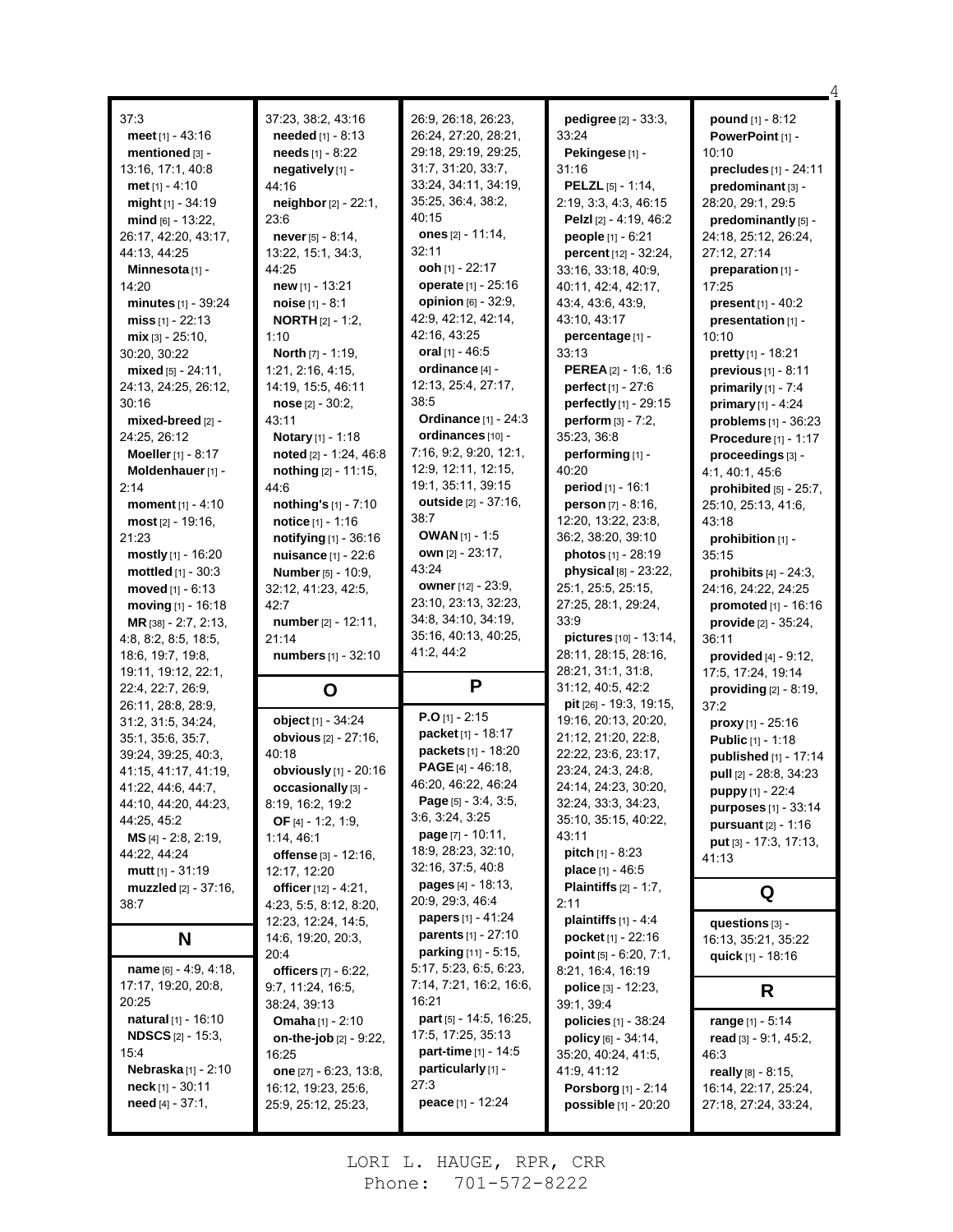| 38:14                                 |                                                 | 33:23                                   | 11:16, 34:6                                    | totally [2] - 22:5,                            |
|---------------------------------------|-------------------------------------------------|-----------------------------------------|------------------------------------------------|------------------------------------------------|
| <b>REANNAN</b> [1] - 1:4              | ride-along [1] -<br>15:15                       | similar $[1] - 39:22$                   | SUMMERLIN [31] -                               | 28:13                                          |
|                                       |                                                 |                                         |                                                |                                                |
| reason $[1] - 46.8$                   | ride-alongs [3] -                               | sitting $[1] - 11.2$                    | 2:7, 4:8, 8:2, 8:5,<br>18:5, 18:6, 19:7, 19:8, | touch [1] - 44:21                              |
| <b>REASON</b> [4] - 46:18,            | 10:1, 15:11, 16:24<br>Room [1] - 1:20           | situation $[2] - 23:1$ ,                | 19:11, 19:12, 22:1,                            | <b>tough</b> $[1]$ - 13:8                      |
| 46:20, 46:22, 46:24                   |                                                 | 44:11                                   | 22:4, 22:7, 26:9,                              | towing [1] - 7:15                              |
| <b>receive</b> $[2] - 8:20,$          | Rottie [1] - 30:14                              | situations [4] -                        | 26:11, 28:8, 28:9,                             | training [8] - 8:20,                           |
| 13:6                                  | Rottweiler [1] -<br>30:14                       | 12:19, 20:17, 26:14,<br>26:22           | 31:2, 31:5, 35:1, 35:6,                        | 9:8, 9:12, 9:17, 9:23,                         |
| received [1] - 9:17                   |                                                 |                                         | 35:7, 39:24, 40:3,                             | 13:6, 16:25, 17:6                              |
| receiving [1] - 18:17                 | Rules [1] - 1:17                                | small $[1] - 8:13$                      | 41:15, 41:19, 44:7,                            | transcript $[1] - 46:7$                        |
| recessed [1] - 40:1                   | run [2] - 26:14, 28:15                          | Smith [2] - 2:14, 2:15                  | 44:10, 44:20, 44:23,                           | transferred $[1]$ - 16:8                       |
| recognizing [1] -                     | runs $[1]$ - 18:12                              | $so)$ [1] - 19:10                       | 44:25                                          | transition $[3] - 13:5$ ,                      |
| 14:10                                 |                                                 | someone [7] - 22:21,                    | Summerlin [6] -                                | 17:5, 19:2                                     |
| reconvened [1] -                      | S                                               | 23:5, 26:3, 37:13,                      | 1:15, 3:4, 3:6, 4:9,                           | transparent $[1]$ -                            |
| 40:2                                  | sat [1] - 10:25                                 | 38:18, 39:3, 43:22                      | 41:25, 44:19                                   | 20:1                                           |
| record [1] - 44:18                    |                                                 | <b>sometime</b> $[4] - 6:14$ ,          | <b>super</b> $[1]$ - 22:15                     | trick $[1]$ - 16:13                            |
| red [1] - 28:24                       | saw [3] - 23:6, 40:11                           | 34:7, 34:14, 41:4                       | supervisor $[1]$ - 9:13                        | tricky [1] - 16:12                             |
| reference [1] - 19:15                 | <b>SCHMIDT</b> $[7] - 2:13$                     | somewhat [1] -                          | supervisory [1] -                              | try [3] - 15:25, 22:25,                        |
| register [1] - 37:23                  | 34:24, 39:25, 41:17,                            | 27:10                                   | 39:21                                          | 23.7                                           |
| registered [2] -                      | 41:22, 44:6, 45:2<br><b>Schmidt</b> $[1] - 3.5$ | somewhere [2] -                         | surprising [1] -                               | trying [6] - 15:24,                            |
| 38:11, 38:20                          | School [1] - 14:18                              | 18:23                                   | 31:17                                          | 16:13, 22:19, 28:2,                            |
| rehired [1] - 16:15                   | school [1] - 14:22                              | <b>sorry</b> [5] - 19:11,               | Susan [5] - 8:17.                              | 28:12, 36:5                                    |
| relate [1] - 22:5                     |                                                 | 22:19, 23:3, 35:9,                      | 8.19, 14:2, 14:4, 16:3                         | two [4] - 20:12,                               |
| related $[7] - 7:2$ ,                 | Schweigert $[1]$ - 2:14                         | 44:24                                   | suspicion [1] - 20:19                          | 20:25, 35:10, 39:24                            |
| 12:9, 18:13, 21:13,                   | Science [1] - 15:5                              | sort [2] - 9:1, 9:19                    | <b>sworn</b> [2] - 4:5,                        | Two $[1] - 14:16$                              |
| 21:20, 39:15, 40:22                   | Second [1] - 1:19                               | sound [1] - 17:19                       | 12:24                                          | type [2] - 24.23,                              |
| remain $[2] - 37:10$ ,                | second [9] - 12:16,                             | sour $[2] - 22:15$ ,                    |                                                | 40:21                                          |
| 40:24                                 | 27:3, 32:9, 35:12,                              | 22:17                                   | T                                              | typewritten $[1] - 46.4$                       |
| remember [4] -                        | 36:10, 42:9, 42:12,<br>42:14, 42:15             | <b>specific</b> $[2] - 25:21$ ,<br>38:9 |                                                |                                                |
| 17:10, 35:25, 41:1,                   |                                                 |                                         | task [2] - 35:24, 36:8                         | U                                              |
|                                       |                                                 |                                         |                                                |                                                |
| 41:25                                 | Section [1] - 24:22                             | specifically [3] -                      |                                                |                                                |
| reminds [1] - 31:19                   | see [6] - 13:12,                                | 17:9, 28:14, 39:3                       | tasks $[2] - 36:11$ ,                          | uff $[1] - 39.9$                               |
| reorganization [4] -                  | 23:14, 23:18, 26:4,                             | Spitz [2] - 35:4, 37:6                  | 36:13<br>ten [2] - 21:5, 22:10                 | under [4] - 27:17,                             |
| 6:15, 6:21, 16:4, 16:7                | 28:24, 32:20                                    | split $[1] - 7:20$                      | <b>terms</b> $[1]$ - 21:18                     | 37:6, 37:16, 38:21                             |
| reorganized [1] -                     | seeing [1] - 17:10                              | Staffordshire [3] -                     | terrier $[4] - 24:14$ ,                        | <b>United</b> $[1] - 4.14$                     |
| 16:11                                 | seizures [2] - 36:14,                           | 24:7, 24:9, 33:6                        | 32:25, 33:3, 33:6                              | <b>UNITED</b> $[1] - 1.1$                      |
| <b>report</b> $[4] - 20:2$            | 36:22                                           | start $[4] - 5.8, 6.18,$                |                                                | unless [1] - 34:10                             |
| 20:7, 20:16, 39:11                    | sense [2] - 28:25,                              | 7:1, 32:15                              | terriers [4] - 24:7,<br>24:8, 24:9             | unpack $[1] - 43:7$                            |
| <b>Reporter</b> $[1] - 3:25$          | 29:5                                            | started [3] - 5:13.                     | test [3] - 34:3, 34:10,                        | up [5] - 9:1, 15:25,                           |
| reporter's [1] - 31:3                 | sent $[1] - 32:1$                               | 16:9, 40:20                             | 42:25                                          | 16:18, 22:25, 44:7                             |
| representation [1] -                  | separate [1] - 5:18                             | State [2] - 1:19, 15:5                  | testified $[1]$ - 4:5                          | <b>usual</b> $[1] - 7:3$                       |
| 27:6                                  | ser [1] - 6:17                                  | state $[1] - 4:17$                      | tests $[1]$ - 34:15                            |                                                |
| request $[5] - 18:11$ ,               | <b>service</b> [18] - 4:21,                     | <b>STATES</b> $[1] - 1.1$               | THE $[7] - 1:1, 1:2,$                          | V                                              |
| 18:20, 31:16, 32:18,                  | 4:23, 5:5, 6:22, 9:7,                           | <b>States</b> [1] - 4:14                | 1.9, 8.4, 22.3, 22.6,                          | <b>varies</b> $[1] - 7:23$                     |
| 40:7                                  | 11:24, 16:5, 35:13,                             | stay [1] - 41:2                         | 45:5                                           | <b>various</b> $[1] - 37.8$                    |
| require [1] - 38:6                    | 35:16, 35:19, 37:10,                            | still [2] - 33:19, 37:15                | theme $[1] - 26:1$                             | <b>varying</b> $[1] - 7:20$                    |
| requirements [4] -                    | 37:14, 38:1, 38:6,<br>38:10, 38:19, 38:24,      | <b>Street</b> [1] - 2:9                 | third $[1]$ - 36:4                             | vehicles [1] - 7:15                            |
| 37:8, 37:20, 37:21,                   | 39:13                                           | stripe [1] - 30:11                      | three $[1] - 39:22$                            | violation [3] - 12:12,                         |
| 38:9                                  | <b>servicer</b> $[1]$ - 5:3                     | stuff [4] - 16:22,                      | <b>threshold</b> $[1] - 43.16$                 | 12:16, 32:21                                   |
| respect [3] - 12:7,                   | <b>sets</b> $[1] - 38:23$                       | 17:11, 38:13, 38:16                     | <b>threw</b> [1] - 22:16                       | visibly [1] - 17:10                            |
| 13:4, 38:25                           | several [1] - 24:4                              | <b>subject</b> $[5] - 26:15$ ,          | throughout $[1]$ - 7:18                        | <b>visually</b> $[1]$ - 26:16                  |
| responsibilities [2] -<br>4:24, 39:21 | shepherd $[2] - 29.8$ ,                         | 28:3, 32:3, 34:9,                       | Thursday $[1]$ - 1:21                          | <b>vs</b> [1] - 1:8                            |
| result $[1] - 33.8$                   | 29:12                                           | 35:15<br>Subsection [1] -               | tickets $[1] - 7:15$                           |                                                |
| resulted $[1] - 20:13$                | shook [1] - 44:16                               | 37:19                                   | today $[3] - 4.13, 7.4,$                       | W                                              |
| <b>review</b> [2] - 11:5,             | show $[1]$ - 19:6                               | subsections [1] -                       | 7:8                                            |                                                |
| 17:25                                 | shows $[1] - 31.22$                             | 37:7                                    | <b>together</b> $[5] - 6:13$ ,                 | <b>Wade</b> $[6] - 9:14$ ,                     |
| reviewed $[2] - 10.12$ ,              | <b>side</b> [2] - 21:19,                        | <b>SUCKLEY</b> [2] - 1:4,               | 10:2, 10:25, 17:3,                             | 10:11, 17:3, 39:10,                            |
| 17:5                                  | 21:24                                           | 1:4                                     | 17:13                                          | 39:17, 39:20                                   |
| ride [5] - 9:18, 10:1,                | sign $[1]$ - 45:3                               | Suite [1] - 2:9                         | top [2] - 18:4, 22:10<br>total $[1] - 21.12$   | <b>Wahpeton</b> [1] - 15:6<br>wait [1] - 22:13 |